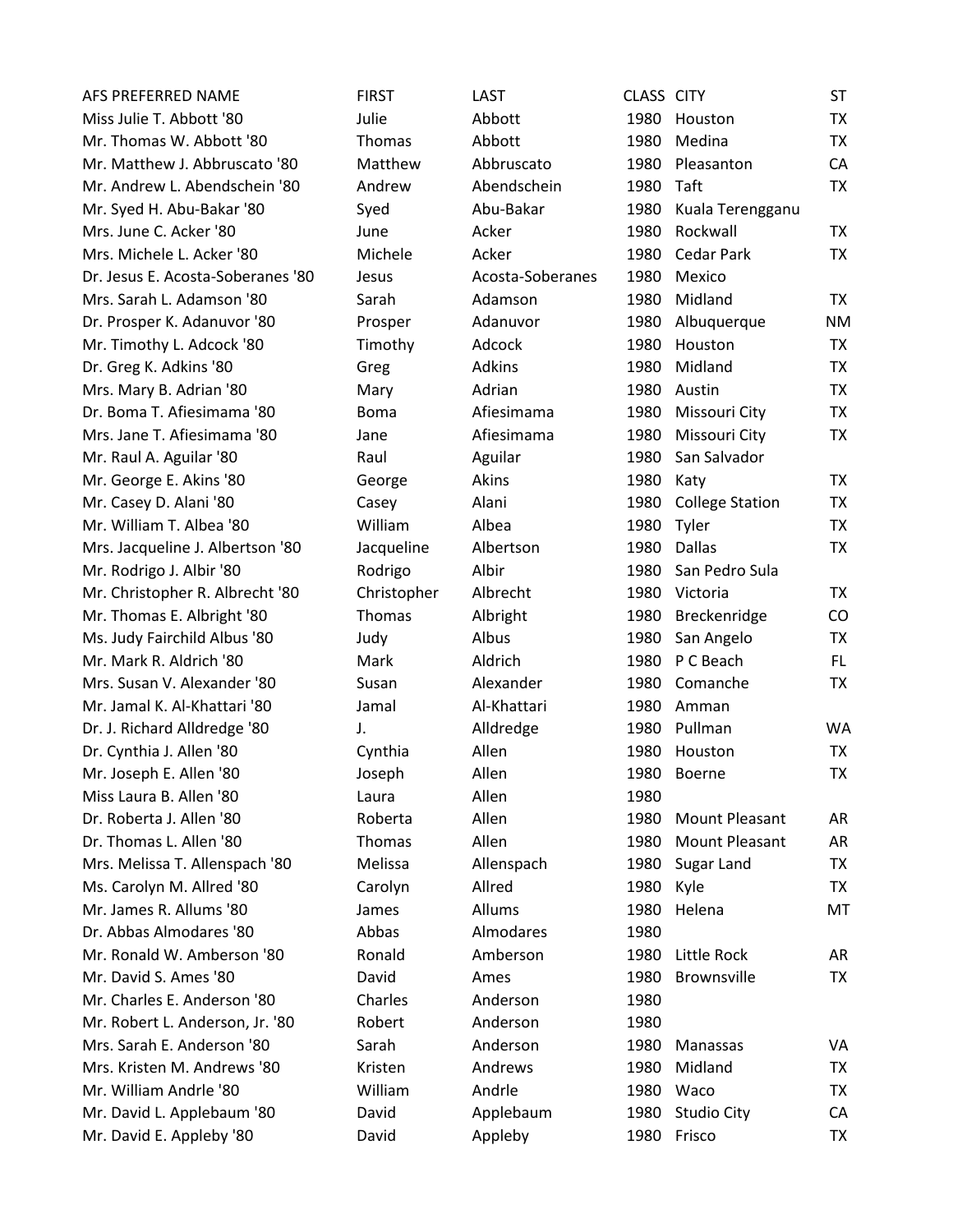| Dr. Bassel R. Arafeh '80       | Bassel      | Arafeh          | 1980      |                        |           |
|--------------------------------|-------------|-----------------|-----------|------------------------|-----------|
| Miss Lisa G. Arbuthnot '80     | Lisa        | Arbuthnot       | 1980      |                        |           |
| Mr. Benny J. Arfele, Jr. '80   | Benny       | Arfele          | 1980      | McAllen                | TX        |
| Mr. Humberto J. Arispe '80     | Humberto    | Arispe          | 1980      | <b>Universal City</b>  | <b>TX</b> |
| Mrs. Annette L. Arledge '80    | Annette     | Arledge         | 1980      | Bryan                  | <b>TX</b> |
| Mr. Robert M. Arms '80         | Robert      | Arms            | 1980      | Whitehouse             | <b>TX</b> |
| Mr. Craig B. Armstrong '80     | Craig       | Armstrong       | 1980      | Underhill              | VT        |
| Mrs. Mary Straus Armstrong '80 | Mary        | Armstrong       |           | 1980 Austin            | TX        |
| Miss Jean B. Arneson '80       | Jean        | Arneson         | 1980      | Houston                | <b>TX</b> |
| Billy M. Arnold, Jr. '80       | Billy       | Arnold          | 1980      | Longview               | TX        |
| Mr. H. Keith Arnold '80        | Η.          | Arnold          | 1980      | Frost                  | TX        |
| Mrs. Sandra K. Arrance         | Sandra      | Arrance         | 1980      | Papillion              | <b>NE</b> |
| LCDR Erick A. Arroyo '80       | Erick       | Arroyo          | 1980      |                        |           |
| Mr. Tomas A. Artinano '80      | Tomas       | Artinano        | 1980      | San Jose               |           |
| Mr. Charles R. Artz '80        | Charles     | Artz            | 1980      | Houston                | TX        |
| Mr. Douglas H. Aston, Jr. '80  | Douglas     | Aston           | 1980      | <b>Buchanan Dam</b>    | TX        |
| Mr. John K. Atkinson '80       | John        | Atkinson        | 1980      |                        |           |
| Miss Leslie K. Atterberry '80  | Leslie      | Atterberry      | 1980      |                        |           |
| Mr. Christopher G. Avenius '80 | Christopher | Avenius         | 1980      | <b>Coral Gables</b>    | FL.       |
| Miss Melinda G. Aymond '80     | Melinda     | Aymond          | 1980      |                        |           |
| Mr. Wayne H. Bacon, III '80    | Wayne       | Bacon           | 1980      | Killeen                | TX        |
| Mr. John F. Badley '80         | John        | <b>Badley</b>   | 1980      | Prescott               | AZ        |
| Mrs. Marsha Raboine Bagley '80 | Marsha      | <b>Bagley</b>   | 1980      | Pasadena               | <b>TX</b> |
| Mr. David W. Bagnall '80       | David       | Bagnall         | 1980      | Victoria               | <b>TX</b> |
| Mr. Randy M. Bagwell '80       | Randy       | <b>Bagwell</b>  | 1980      | Bow Mar                | CO        |
| Dr. John G. Bailey '80         | John        | <b>Bailey</b>   | 1980      | <b>Grand Prairie</b>   | <b>TX</b> |
| Miss Dorothy M. Baker '80      | Dorothy     | <b>Baker</b>    | 1980      |                        |           |
| Mrs. Frances A. Baker '80      | Frances     | <b>Baker</b>    | 1980      | Spring                 | <b>TX</b> |
| Dr. John H. Baker, III '80     | John        | <b>Baker</b>    | 1980      | Spring                 | <b>TX</b> |
| Miss Judith C. Baker '80       | Judith      | <b>Baker</b>    | 1980      |                        |           |
| Mr. Mike R. Baker '80          | Mike        | <b>Baker</b>    | 1980      | Spring                 | <b>TX</b> |
| Mr. R. Mark Baker '80          | R.          | <b>Baker</b>    |           | 1980 College Station   | TX        |
| Mr. Thomas R. Balcerowicz '80  | Thomas      | Balcerowicz     | 1980      | Houston                | <b>TX</b> |
| Mrs. Debra L. Ball '80         | Debra       | Ball            | 1980      | Laurel                 | <b>MD</b> |
| Mr. James E. Ball '80          | James       | Ball            | 1980 Tool |                        | TX        |
| Mr. John T. Ball '80           | John        | Ball            | 1980      |                        |           |
| Dr. Chester C. Ballard '80     | Chester     | <b>Ballard</b>  | 1980      | Quitman                | GA        |
| Dr. Patricia D. Ballard '80    | Patricia    | <b>Ballard</b>  | 1980      | Lewisville             | TX        |
| Mr. David P. Bane '80          | David       | Bane            | 1980      | <b>Big Spring</b>      | <b>TX</b> |
| Mr. Taher H. Banker '80        | Taher       | <b>Banker</b>   | 1980      |                        |           |
| Miss Arlene F. Barborak '80    | Arlene      | <b>Barborak</b> | 1980      | Alvin                  | TX        |
| Mr. Greggery L. Barker '80     | Greggery    | <b>Barker</b>   | 1980      | <b>College Station</b> | TX        |
| Mr. Michael R. Barker '80      | Michael     | <b>Barker</b>   | 1980      | Lockhart               | TX        |
| Dr. James A. Barlow, Jr. '80   | James       | <b>Barlow</b>   | 1980      | Houma                  | LA        |
| Mrs. Rejeana L. Barnes '80     | Rejeana     | <b>Barnes</b>   | 1980      | Cypress                | <b>TX</b> |
| Mr. James E. Barta '80         | James       | <b>Barta</b>    |           | 1980 West Columbia     | <b>TX</b> |
| Mrs. Stacy A. Bartlett '80     | Stacy       | <b>Bartlett</b> |           | 1980 Sulphur Springs   | TX        |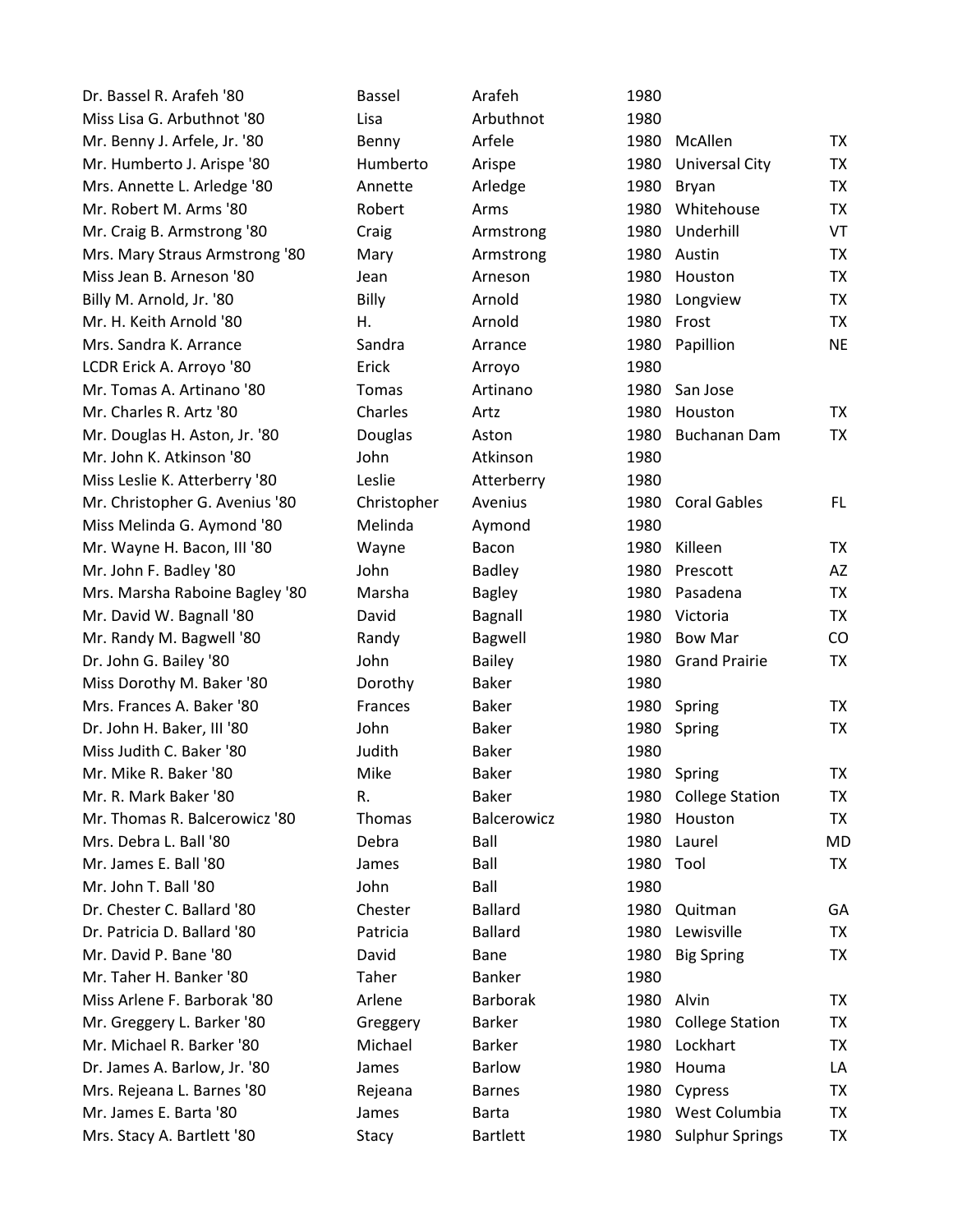| Mrs. Jeanne M. Baulch '80     | Jeanne       | <b>Baulch</b>      | 1980 | Linville               | VA        |
|-------------------------------|--------------|--------------------|------|------------------------|-----------|
| Mr. Steven A. Baum '80        | Steven       | <b>Baum</b>        | 1980 | <b>Dallas</b>          | <b>TX</b> |
| Mr. Richard E. Bay '80        | Richard      | Bay                | 1980 | Belton                 | <b>TX</b> |
| Mrs. Linda L. Bazard '80      | Linda        | <b>Bazard</b>      | 1980 | Spring                 | <b>TX</b> |
| Mrs. Pamela C. Beam '80       | Pamela       | Beam               | 1980 | Athens                 | OH        |
| Mr. Thomas F. Beaver '80      | Thomas       | <b>Beaver</b>      | 1980 |                        |           |
| Miss Jan E. Becker '80        | Jan          | <b>Becker</b>      | 1980 | Lake Jackson           | <b>TX</b> |
| Miss Susan D. Becker '80      | Susan        | <b>Becker</b>      | 1980 | Austin                 | <b>TX</b> |
| Mrs. Deborah Pigg Bedford '80 | Deborah      | <b>Bedford</b>     | 1980 | Jackson Hole           | <b>WY</b> |
| Miss Cassandra K. Behrman '80 | Cassandra    | Behrman            | 1980 |                        |           |
| Mr. K. Paul Bell '80          | К.           | Bell               | 1980 | Tempe                  | AZ        |
| Mr. Mark E. Bell '80          | Mark         | Bell               | 1980 | <b>Dallas</b>          | <b>TX</b> |
| Mr. Mark D. Bell '80          | Mark         | Bell               | 1980 | <b>China Spring</b>    | <b>TX</b> |
| Mr. Kenneth E. Bender '80     | Kenneth      | Bender             | 1980 | Seagoville             | <b>TX</b> |
| Mr. Lars E. Bengtson '80      | Lars         | Bengtson           | 1980 | Houston                | <b>TX</b> |
| Mrs. Deborah A. Benner '80    | Deborah      | <b>Benner</b>      | 1980 | San Antonio            | <b>TX</b> |
| Ms. Becky S. Bennett '80      | <b>Becky</b> | <b>Bennett</b>     | 1980 | Richmond               | <b>TX</b> |
| Miss Jorden Bennett '80       | Jorden       | <b>Bennett</b>     | 1980 | Fredericksburg         | <b>TX</b> |
| Mrs. Loorie L. Bennett '80    | Loorie       | Bennett            | 1980 | Lake Jackson           | <b>TX</b> |
| Mrs. Mary S. Benoy '80        | Mary         | Benoy              | 1980 | <b>Dallas</b>          | <b>TX</b> |
| Miss Nancy L. Benson '80      | Nancy        | Benson             | 1980 |                        |           |
| Mrs. Terry L. Berkenhoff '80  | <b>Terry</b> | Berkenhoff         | 1980 | Austin                 | <b>TX</b> |
| Miss Mary E. Berry '80        | Mary         | Berry              | 1980 | Gladewater             | <b>TX</b> |
| Dr. Melinda G. Berry '80      | Melinda      | <b>Berry</b>       | 1980 | Mesquite               | <b>TX</b> |
| Mr. Arnold E. Bertsche '80    | Arnold       | <b>Bertsche</b>    | 1980 | Honesdale              | PA        |
| Mrs. Susan S. Bettencourt '80 | Susan        | <b>Bettencourt</b> | 1980 | Houston                | TX        |
| Mr. William D. Biediger '80   | William      | Biediger           | 1980 | Schertz                | <b>TX</b> |
| Mr. Robert F. Bielenda '80    | Robert       | Bielenda           | 1980 | <b>Bellaire</b>        | <b>TX</b> |
| Mr. Kevin S. Bierman '80      | Kevin        | Bierman            | 1980 | Lakeway                | <b>TX</b> |
| Mr. Michael P. Bigelow '80    | Michael      | <b>Bigelow</b>     | 1980 |                        |           |
| Dr. Greg D. Bilberry '80      | Greg         | Bilberry           | 1980 | San Antonio            | <b>TX</b> |
| Mr. Carl R. Bing '80          | Carl         | <b>Bing</b>        |      | 1980 Elkhart           | ТX        |
| Mrs. Patricia A. Bingham '80  | Patricia     | Bingham            | 1980 | <b>College Station</b> | <b>TX</b> |
| Mr. Daniel A. Birchman '80    | Daniel       | <b>Birchman</b>    | 1980 | Austin                 | <b>TX</b> |
| COL Marvin L. Bishop '80      | Marvin       | Bishop             | 1980 | Hermosa                | <b>SD</b> |
| Ms. Kathleen A. Bisson '80    | Kathleen     | <b>Bisson</b>      | 1980 | Worcester              | MA        |
| Mr. Douglas A. Black '80      | Douglas      | <b>Black</b>       | 1980 |                        |           |
| Mr. Walter P. Black '80       | Walter       | <b>Black</b>       | 1980 | Richardson             | TX        |
| Mr. Curtis A. Blair '80       | Curtis       | <b>Blair</b>       | 1980 | League City            | <b>TX</b> |
| Mr. Gary L. Blazek '80        | Gary         | <b>Blazek</b>      | 1980 | Bryan                  | <b>TX</b> |
| Mrs. Gwendolyn D. Bledsoe '80 | Gwendolyn    | Bledsoe            | 1980 |                        |           |
| Mr. Michael W. Blezinger '80  | Michael      | Blezinger          | 1980 | Industry               | <b>TX</b> |
| Miss Rhonda L. Blinderman '80 | Rhonda       | Blinderman         | 1980 | Plano                  | TX        |
| Miss Jennene M. Bockholt '80  | Jennene      | <b>Bockholt</b>    | 1980 | Missouri City          | <b>TX</b> |
| Mr. Jarle Boe '80             | Jarle        | Boe                | 1980 |                        |           |
| Mr. Joseph L. Bokorney '80    | Joseph       | Bokorney           | 1980 | Port Lavaca            | TX        |
| Mr. Carlos A. Bonilla '80     | Carlos       | <b>Bonilla</b>     | 1980 | Cartago                |           |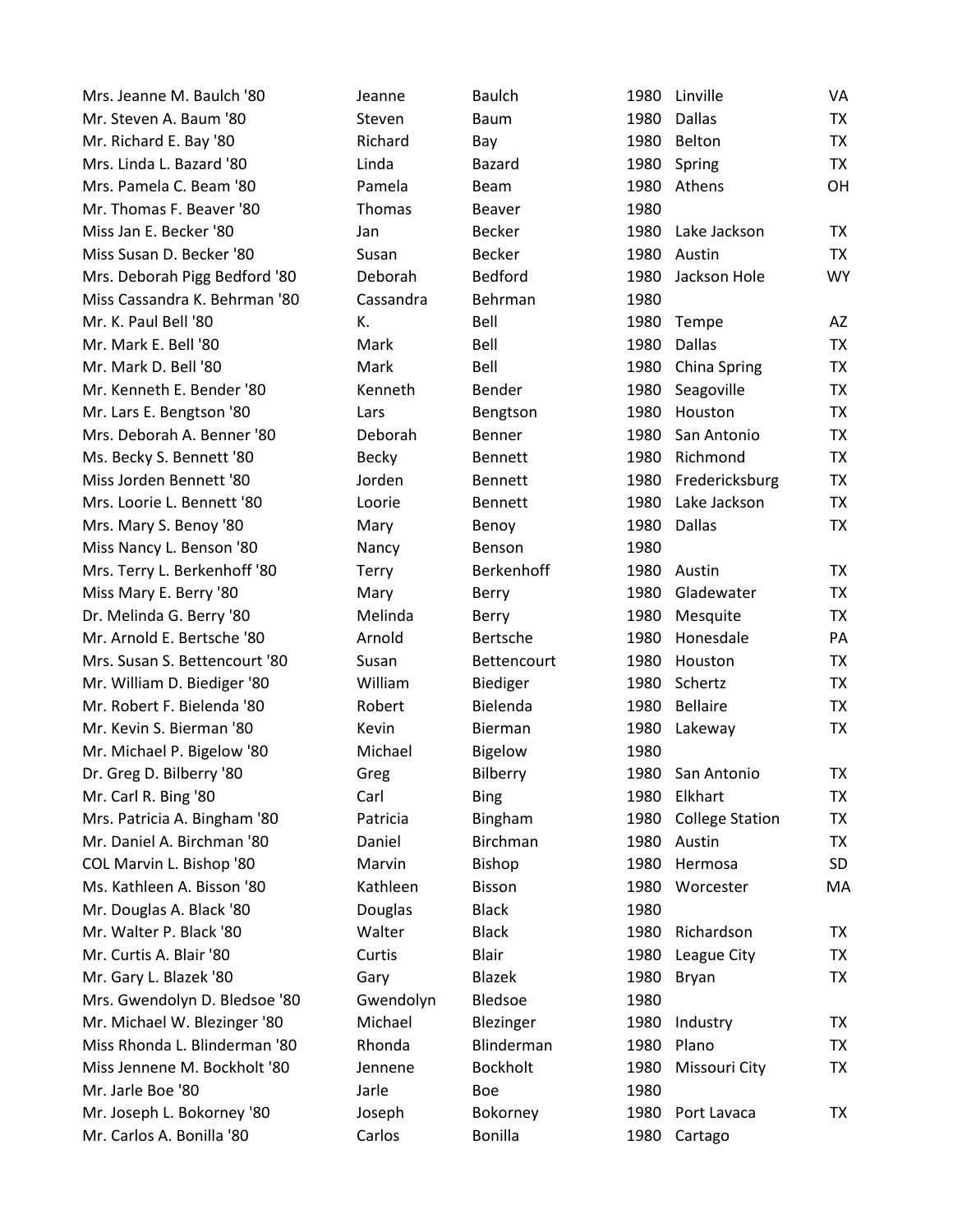| Mr. Louis A. Bonno '80           | Louis         | Bonno            | 1980 | Houston                | TX        |
|----------------------------------|---------------|------------------|------|------------------------|-----------|
| Mr. Gregory A. Bonsall '80       | Gregory       | Bonsall          | 1980 | Waco                   | TX        |
| Dr. Manuel A. Bonyuet '80        | Manuel        | Bonyuet          | 1980 |                        |           |
| Mr. Charles A. Bordovsky '80     | Charles       | Bordovsky        | 1980 | Axtell                 | <b>TX</b> |
| Mr. Barry T. Boswell '80         | Barry         | <b>Boswell</b>   | 1980 | Denison                | <b>TX</b> |
| Mr. Lazhar Bourennani '80        | Lazhar        | Bourennani       | 1980 | Algiers                |           |
| Mrs. Diane Blake Bowen '80       | Diane         | Bowen            | 1980 | Bryan                  | TX        |
| Mr. Robert W. Bower '80          | Robert        | <b>Bower</b>     | 1980 | Joplin                 | <b>MO</b> |
| Mr. Robert B. Bownds '80         | Robert        | <b>Bownds</b>    | 1980 | Richmond               | <b>TX</b> |
| Mr. Wesley D. Bownds '80         | Wesley        | <b>Bownds</b>    | 1980 | Midland                | <b>TX</b> |
| Mr. Timothy A. Bowser '80        | Timothy       | <b>Bowser</b>    | 1980 | Pocomoke City          | <b>MD</b> |
| Mr. Mark A. Boyd '80             | Mark          | Boyd             | 1980 | Seabrook               | <b>TX</b> |
| Miss Nancy C. Boyle '80          | Nancy         | <b>Boyle</b>     | 1980 | Houston                | <b>TX</b> |
| Ms. Annette Bradford '80         | Annette       | <b>Bradford</b>  | 1980 | Fort Worth             | <b>TX</b> |
| Mr. Charles L. Bradley '80       | Charles       | <b>Bradley</b>   | 1980 | Crownsville            | <b>MD</b> |
| Mrs. Chryse J. Bradshaw '80      | Chryse        | <b>Bradshaw</b>  | 1980 | Hampshire              |           |
| Dr. Jeffrey L. Brailas '80       | Jeffrey       | <b>Brailas</b>   | 1980 | Houston                | <b>TX</b> |
| Mr. James B. Brantley, II '80    | James         | <b>Brantley</b>  | 1980 | Arlington              | <b>TX</b> |
| Mr. Wallace W. Brasuell '80      | Wallace       | <b>Brasuell</b>  | 1980 | Las Vegas              | <b>NV</b> |
| Mr. Robert L. Bratton '80        | Robert        | <b>Bratton</b>   | 1980 | Chicago                | IL        |
| Mrs. Deborah S. Brendel '80      | Deborah       | Brendel          | 1980 | Mabank                 | TX        |
| Mrs. Catherine E. Brennan '80    | Catherine     | <b>Brennan</b>   | 1980 | Charlotte              | <b>NC</b> |
| Mr. Gianmario M. Brenni '80      | Gianmario     | <b>Brenni</b>    | 1980 |                        |           |
| Mrs. Bonnie Eckhardt Bridges '80 | <b>Bonnie</b> | <b>Bridges</b>   | 1980 | San Antonio            | <b>TX</b> |
| Mr. John L. Bridges, Jr. '80     | John          | <b>Bridges</b>   | 1980 | Houston                | <b>TX</b> |
| Mr. Robert G. Bridges '80        | Robert        | <b>Bridges</b>   | 1980 | <b>Wills Point</b>     | <b>TX</b> |
| Mr. David R. Briggs '80          | David         | <b>Briggs</b>    | 1980 | Pipe Creek             | <b>TX</b> |
| Mr. Martin P. Brinck '80         | Martin        | <b>Brinck</b>    | 1980 | Tucson                 | AZ        |
| 2LT Gary R. Brock '80            | Gary          | <b>Brock</b>     | 1980 | Seattle                | <b>WA</b> |
| Mr. Howard W. Brooks '80         | Howard        | <b>Brooks</b>    | 1980 | Bay City               | TX        |
| Miss Laura I. Brougher '80       | Laura         | <b>Brougher</b>  | 1980 | Denver                 | CO        |
| Mr. Charles E. Brown '80         | Charles       | <b>Brown</b>     |      | 1980 Austin            | TX        |
| Mrs. Gabriele Brown              | Gabriele      | <b>Brown</b>     | 1980 | Austin                 | <b>TX</b> |
| Mrs. Marilyn C. Brown '80        | Marilyn       | <b>Brown</b>     | 1980 |                        |           |
| Miss Marjorie J. Brown '80       | Marjorie      | <b>Brown</b>     | 1980 | Martinez               | CA        |
| Mr. Scott M. Brown '80           | Scott         | <b>Brown</b>     | 1980 | Wimberley              | <b>TX</b> |
| Mr. Searcy L. Brown '80          | Searcy        | <b>Brown</b>     | 1980 | San Felipe             | <b>TX</b> |
| Mr. Vencil L. Broz '80           | Vencil        | Broz             | 1980 | <b>Baton Rouge</b>     | LA        |
| Mr. John L. Bruce '80            | John          | <b>Bruce</b>     | 1980 | Weatherford            | <b>TX</b> |
| Mrs. Lisa L. Bruce '80           | Lisa          | <b>Bruce</b>     | 1980 | Weatherford            | <b>TX</b> |
| Mr. Paul L. Brundrett '80        | Paul          | <b>Brundrett</b> | 1980 | Longview               | <b>TX</b> |
| Miss Cynthia P. Bruner '80       | Cynthia       | <b>Bruner</b>    | 1980 | South Colby            | <b>WA</b> |
| Ms. Robbe A. Brunner '80         | Robbe         | <b>Brunner</b>   | 1980 | Austin                 | TX        |
| Dr. Elizabeth E. Bryan '80       | Elizabeth     | <b>Bryan</b>     | 1980 |                        |           |
| Mrs. Carol A. Bryant '80         | Carol         | <b>Bryant</b>    | 1980 | <b>College Station</b> | TX        |
| Mr. Ronald J. Brychta '80        | Ronald        | <b>Brychta</b>   | 1980 | Corpus Christi         | <b>TX</b> |
| Mr. Paul J. Buchanan '80         | Paul          | Buchanan         | 1980 |                        |           |

| 1980 | Houston                | ТX        |
|------|------------------------|-----------|
| 1980 | Waco                   | <b>TX</b> |
| 1980 |                        |           |
| 1980 | Axtell                 | ТX        |
| 1980 | Denison                | <b>TX</b> |
| 1980 | Algiers                |           |
| 1980 | Bryan                  | ТX        |
| 1980 | Joplin                 | МO        |
| 1980 | Richmond               | <b>TX</b> |
| 1980 | Midland                | TX        |
| 1980 | Pocomoke City          | MD        |
| 1980 | Seabrook               | ТX        |
| 1980 | Houston                | TX        |
| 1980 | Fort Worth             | <b>TX</b> |
| 1980 | Crownsville            | MD        |
| 1980 | Hampshire              |           |
| 1980 | Houston                | <b>TX</b> |
| 1980 | Arlington              | <b>TX</b> |
| 1980 | Las Vegas              | NV        |
| 1980 | Chicago                | IL        |
| 1980 | Mabank                 | <b>TX</b> |
| 1980 | Charlotte              | NC        |
| 1980 |                        |           |
| 1980 | San Antonio            | ТX        |
| 1980 | Houston                | <b>TX</b> |
| 1980 | <b>Wills Point</b>     | TX        |
| 1980 | Pipe Creek             | TX        |
| 1980 | Tucson                 | AZ        |
| 1980 | Seattle                | <b>WA</b> |
| 1980 | Bay City               | <b>TX</b> |
| 1980 | Denver                 | CO        |
| 1980 | Austin                 | <b>TX</b> |
| 1980 | Austin                 | <b>TX</b> |
| 1980 |                        |           |
| 1980 | Martinez               | СA        |
| 1980 | Wimberley              | TX        |
| 1980 | San Felipe             | <b>TX</b> |
| 1980 | <b>Baton Rouge</b>     | LA        |
| 1980 | Weatherford            | <b>TX</b> |
| 1980 | Weatherford            | <b>TX</b> |
| 1980 | Longview               | <b>TX</b> |
| 1980 | South Colby            | <b>WA</b> |
| 1980 | Austin                 | <b>TX</b> |
| 1980 |                        |           |
| 1980 | <b>College Station</b> | ТX        |
| 1980 | Corpus Christi         | TX        |
| 1980 |                        |           |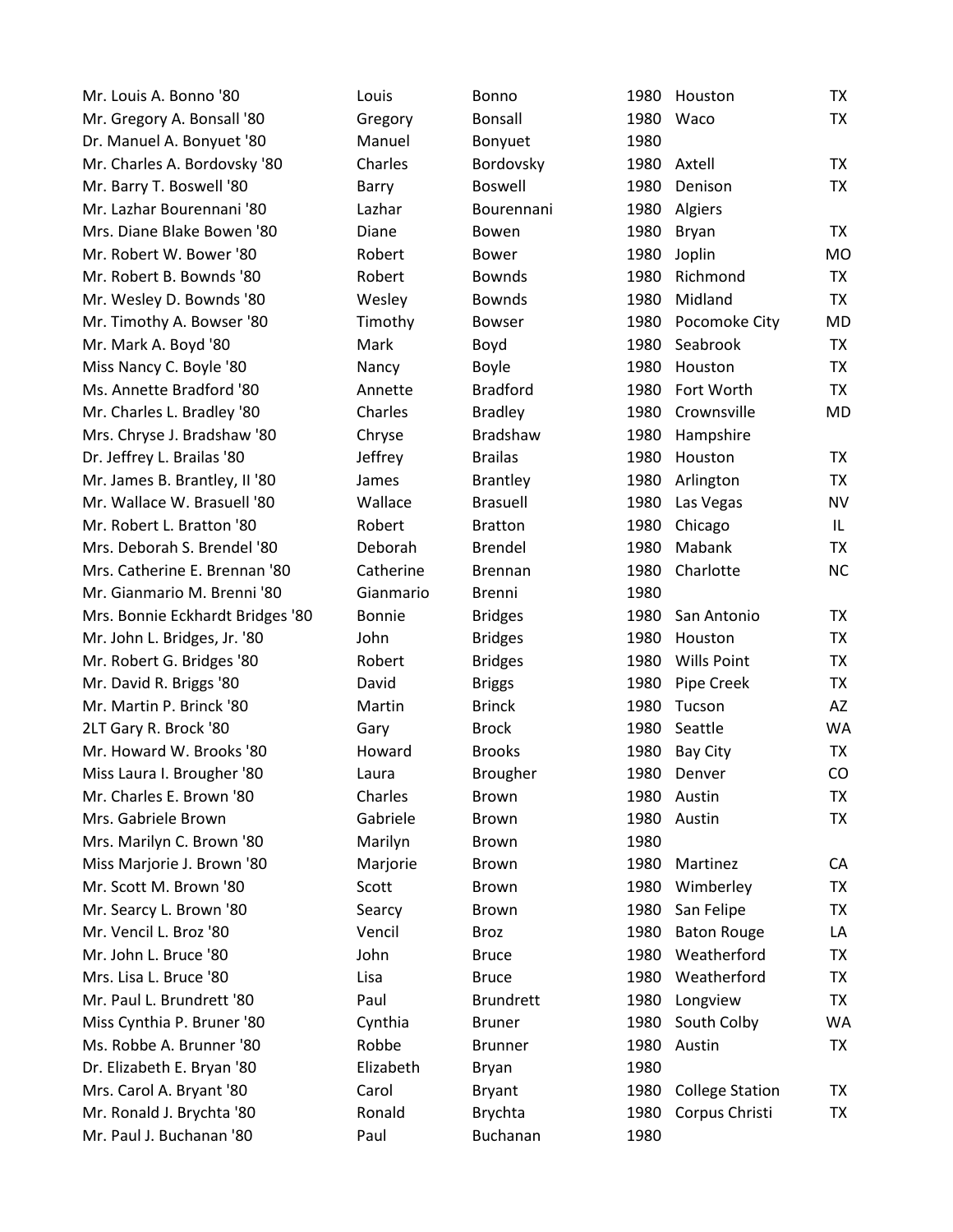| Mr. Raymond L. Buck, Jr. '80     | Raymond   | <b>Buck</b>    |      | 1980 Georgetown          | TX        |
|----------------------------------|-----------|----------------|------|--------------------------|-----------|
| Mr. Russell S. Budnick '80       | Russell   | <b>Budnick</b> |      | 1980 League City         | TX        |
| Mr. Francisco J. Bueno '80       | Francisco | <b>Bueno</b>   | 1980 |                          |           |
| Mr. Hal S. Buesing '80           | Hal       | <b>Buesing</b> | 1980 | Knippa                   | <b>TX</b> |
| Dr. James L. Bugg, III '80       | James     | <b>Bugg</b>    | 1980 | San Antonio              | TX        |
| Mrs. Catherine Buonasera '80     | Catherine | Buonasera      | 1980 |                          |           |
| Mr. Robert S. Burch '80          | Robert    | <b>Burch</b>   | 1980 | Tyler                    | <b>TX</b> |
| Mr. Keith A. Burgess '80         | Keith     | <b>Burgess</b> | 1980 | <b>Dallas</b>            | <b>TX</b> |
| Mrs. Karen A. Burke '80          | Karen     | <b>Burke</b>   | 1980 | <b>College Station</b>   | <b>TX</b> |
| Mrs. Martha P. Burnett '80       | Martha    | <b>Burnett</b> | 1980 | Houston                  | <b>TX</b> |
| Mr. Scott B. Burris '80          | Scott     | <b>Burris</b>  | 1980 | <b>Grand Prairie</b>     | <b>TX</b> |
| Mr. Steven G. Burrow '80         | Steven    | <b>Burrow</b>  | 1980 | Salado                   | <b>TX</b> |
| Mrs. Charlanne C. Burson '80     | Charlanne | <b>Burson</b>  | 1980 | Lockney                  | <b>TX</b> |
| Miss Tana M. Busch '80           | Tana      | <b>Busch</b>   | 1980 | Austin                   | <b>TX</b> |
| Mr. James S. Byrd '80            | James     | <b>Byrd</b>    | 1980 | Tomball                  | <b>TX</b> |
| Mr. D. Steven Calhoun '80        | D.        | Calhoun        | 1980 | Idalou                   | <b>TX</b> |
| Mr. Garland W. Calhoun '80       | Garland   | Calhoun        | 1980 | East Bernard             | <b>TX</b> |
| Mr. Mario A. Callejas-Lopez '80  | Mario     | Callejas-Lopez | 1980 | Chinandega               |           |
| Mrs. Nancy A. Calloway '80       | Nancy     | Calloway       | 1980 | Albuquerque              | <b>NM</b> |
| Mrs. Mary S. Camara '80          | Mary      | Camara         | 1980 | Houston                  | TX        |
| Miss Margaret A. Camp '80        | Margaret  | Camp           | 1980 | <b>College Station</b>   | <b>TX</b> |
| Miss Catherine A. Campbell '80   | Catherine | Campbell       | 1980 | Willis                   | <b>TX</b> |
| Mr. Charles E. Campbell, Jr. '80 | Charles   | Campbell       | 1980 | San Antonio              | <b>TX</b> |
| Mrs. Diane Campbell '80          | Diane     | Campbell       | 1980 | League City              | <b>TX</b> |
| Mr. Everett C. Campbell, Jr. '80 | Everett   | Campbell       | 1980 | Katy                     | <b>TX</b> |
| Mr. Gordon L. Campbell '80       | Gordon    | Campbell       | 1980 | Chester                  | VA        |
| Mr. Joe P. Campbell '80          | Joe       | Campbell       | 1980 | Dime Box                 | TX        |
| Mrs. Julie C. Campbell '80       | Julie     | Campbell       | 1980 | Houston                  | <b>TX</b> |
| Mrs. Nancy L. Campbell '80       | Nancy     | Campbell       | 1980 | Claude                   | <b>TX</b> |
| Mr. Thomas B. Campbell '80       | Thomas    | Campbell       | 1980 | <b>Greenwood Village</b> | CO        |
| Ms. Sarah K. Canning '80         | Sarah     | Canning        | 1980 | Capitan                  | <b>NM</b> |
| Dr. Elaine R. Caplan '80         | Elaine    | Caplan         | 1980 |                          |           |
| Mr. Manuel A. Capurro '80        | Manuel    | Capurro        |      | 1980 San Isidro Lima     |           |
| Mr. James A. Carmichael '80      | James     | Carmichael     | 1980 | Austin                   | TX        |
| Mr. Jeffrey T. Carpenter '80     | Jeffrey   | Carpenter      | 1980 | Plano                    | <b>TX</b> |
| Mrs. Lori A. Carpenter '80       | Lori      | Carpenter      | 1980 | Allen                    | <b>TX</b> |
| Mrs. Marcia B. Carr '80          | Marcia    | Carr           | 1980 |                          |           |
| Mrs. Perri L. Carr '80           | Perri     | Carr           |      | 1980 Fort Worth          | TX        |
| Mr. Bryan A. Carrell '80         | Bryan     | Carrell        | 1980 | Scurry                   | <b>TX</b> |
| Miss Kimberly A. Carsey '80      | Kimberly  | Carsey         | 1980 | Katy                     | <b>TX</b> |
| Ms. Annie B. Carter '80          | Annie     | Carter         | 1980 | Beaumont                 | <b>TX</b> |
| Mr. Robert J. Carter, Jr. '80    | Robert    | Carter         | 1980 | <b>West Grove</b>        | PA        |
| Mr. Lawrence J. Casarta '80      | Lawrence  | Casarta        | 1980 | Hillsboro                | IL.       |
| Mr. Paul G. Case '80             | Paul      | Case           | 1980 | <b>Spring Branch</b>     | <b>TX</b> |
| Mr. Terrill L. Cash '80          | Terrill   | Cash           | 1980 | Amarillo                 | <b>TX</b> |
| Mrs. Lisa Ferguson Cashiola '80  | Lisa      | Cashiola       | 1980 | Houston                  | TX        |
| Mr. Paul M. Cashion '80          | Paul      | Cashion        | 1980 | Boerne                   | TX        |
|                                  |           |                |      |                          |           |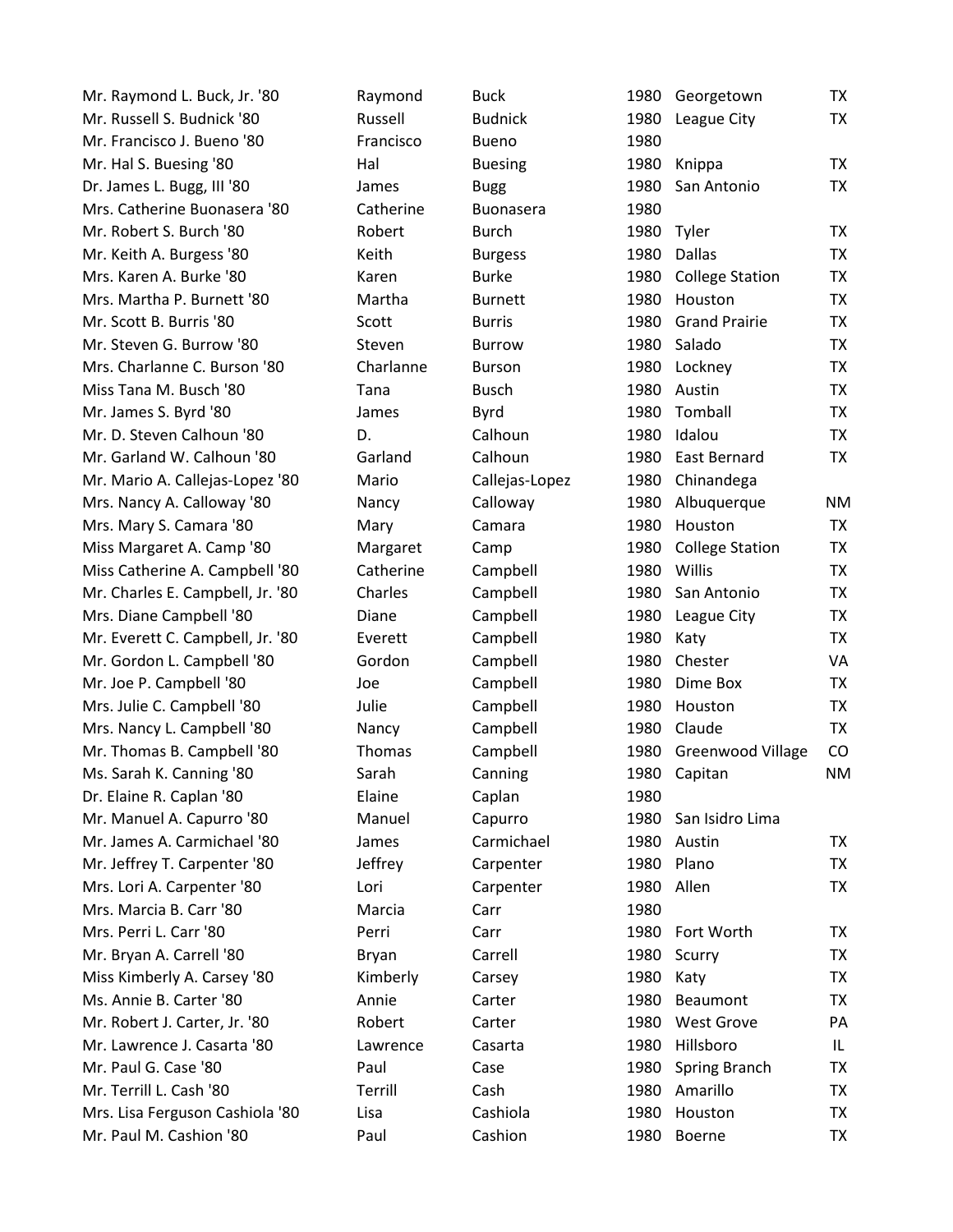| Mrs. Carol A. Casmus '80       | Carol      | Casmus      | 1980 | Richardson           | TX        |
|--------------------------------|------------|-------------|------|----------------------|-----------|
| Mr. Elbert L. Cassell, Jr. '80 | Elbert     | Cassell     | 1980 | Radford              | VA        |
| Mr. Eric R. Cassidy '80        | Eric       | Cassidy     | 1980 | Carrollton           | TX        |
| Mr. Enrique F. Cassinelli '80  | Enrique    | Cassinelli  | 1980 |                      |           |
| Mr. Antonio J. Castro '80      | Antonio    | Castro      | 1980 |                      |           |
| Mr. John R. Cathey '80         | John       | Cathey      | 1980 |                      |           |
| Miss Kelly S. Cavin '80        | Kelly      | Cavin       | 1980 |                      |           |
| Mrs. Paula M. Cawthon '80      | Paula      | Cawthon     | 1980 | Denison              | TX        |
| Mr. Glenn Celerier '80         | Glenn      | Celerier    | 1980 | Arlington            | TX        |
| Mr. Thanom Ceman '80           | Thanom     | Ceman       | 1980 |                      |           |
| Mr. Craig H. Chambliss '80     | Craig      | Chambliss   | 1980 | Mineola              | TX        |
| Dr. Ip Wang Chan '80           | Ip Wang    | Chan        | 1980 |                      |           |
| Mr. Yau O. Chan '80            | Yau        | Chan        | 1980 |                      |           |
| Dr. Harriett S. Chaney '80     | Harriett   | Chaney      | 1980 | Austin               | TX        |
| Mrs. Jane A. Chaney '80        | Jane       | Chaney      | 1980 | Bryan                | <b>TX</b> |
| Mr. Kenneth R. Chaney '80      | Kenneth    | Chaney      | 1980 | Loveland             | CO        |
| Dr. Hao Chun Chang '80         | Hao Chun   | Chang       | 1980 | Taipei               |           |
| Mr. Hui-Cheng Chang '80        | Hui-Cheng  | Chang       |      | 1980 Puhsin Changhua |           |
| Dr. Warlardej Chantrasorn '80  | Warlardej  | Chantrasorn | 1980 | Bangkok              |           |
| Yeou-An Chao '80               | Yeou-An    | Chao        | 1980 |                      |           |
| Dr. Cheryl D. Chapman '80      | Cheryl     | Chapman     | 1980 |                      |           |
| Dr. Chia-Shyun Chen '80        | Chia-Shyun | Chen        | 1980 | Socorro              | <b>NM</b> |
| Dr. Yi-Luen Chen '80           | Yi-Luen    | Chen        | 1980 | Taipei               |           |
| Mr. Wai H. Cheuk '80           | Wai        | Cheuk       | 1980 |                      |           |
| Mr. Harry S. Cheung '80        | Harry      | Cheung      | 1980 | Hong Kong            |           |
| Miss Anna A. Chiha '80         | Anna       | Chiha       | 1980 | Jounieh              |           |
| Mr. Michael W. Chilen '80      | Michael    | Chilen      | 1980 | Dallas               | TX        |
| Miss Julann Chiles '80         | Julann     | Chiles      | 1980 | Houston              | TX        |
| Miss Danette S. Chimenti '80   | Danette    | Chimenti    | 1980 | Austin               | TX        |
| Ms. Lo-Kan K. Ching '80        | Lo-Kan     | Ching       | 1980 |                      |           |
| Mr. Timothy D. Chinn '80       | Timothy    | Chinn       |      | 1980 Omaha           | <b>NE</b> |
| Mr. Les M. Chrietzberg '80     | Les        | Chrietzberg |      | 1980 Longview        | TX        |
| Miss Claudia E. Chriss '80     | Claudia    | Chriss      | 1980 | Portland             | <b>OR</b> |
| Mrs. Margaret K. Chui '80      | Margaret   | Chui        | 1980 |                      |           |
| Mr. Che-Ming Chung '80         | Che-Ming   | Chung       | 1980 | Taipei               |           |
| Mr. Fu-Fan Chung '80           | Fu-Fan     | Chung       | 1980 |                      |           |
| Ms. Lisa A. Cielencki '80      | Lisa       | Cielencki   | 1980 | Plymouth             | WI        |
| Mrs. Margarita A. Cikota '80   | Margarita  | Cikota      | 1980 |                      |           |
| Dr. David E. Clark '80         | David      | Clark       | 1980 |                      |           |
| Dr. Julia K. Clark '80         | Julia      | Clark       | 1980 | Nashville            | <b>TN</b> |
| Mr. Robert C. Clark '80        | Robert     | Clark       | 1980 |                      |           |
| Mrs. Susie H. Clark '80        | Susie      | Clark       | 1980 | Marion               | IN        |
| Mr. Richard J. Clarke '80      | Richard    | Clarke      | 1980 | Locust Grove         | OK        |
| Mr. Sidney W. Coan, III '80    | Sidney     | Coan        | 1980 | Bakersfield          | CA        |
| Mr. Gary C. Cobb '80           | Gary       | Cobb        | 1980 | Lubbock              | TX        |
| Dr. Catherine A. Cockburn '80  | Catherine  | Cockburn    | 1980 | <b>Fort Collins</b>  | CO        |
| Miss Marian E. Coffey '80      | Marian     | Coffey      |      | 1980 Medina          | <b>OH</b> |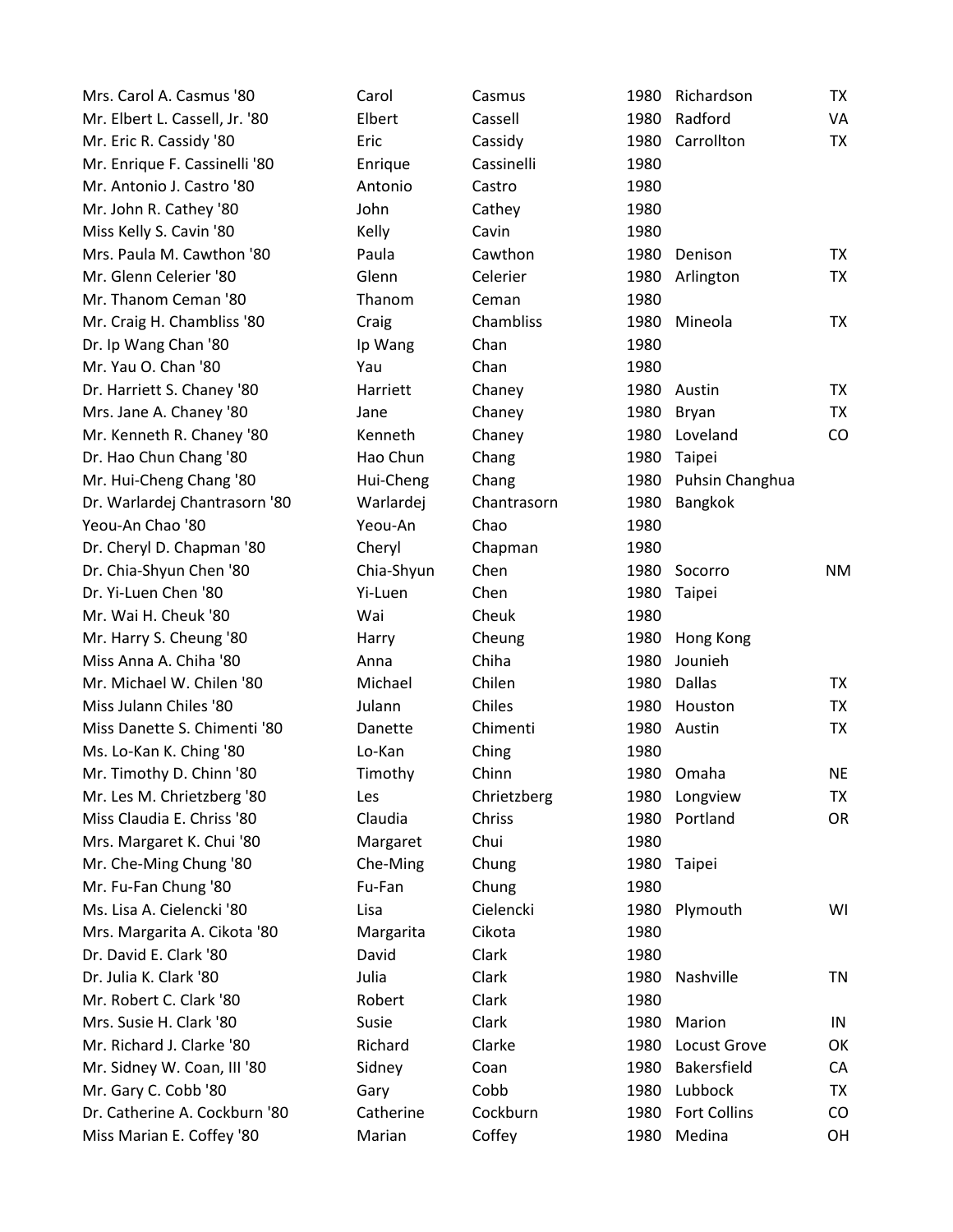| Mr. James R. Coffman '80      | James          | Coffman       |      | 1980 Centennial        | CO        |
|-------------------------------|----------------|---------------|------|------------------------|-----------|
| Mr. Nissim J. Cohen '80       | Nissim         | Cohen         | 1980 | Colon                  |           |
| Mr. Larry G. Coker '80        | Larry          | Coker         | 1980 |                        |           |
| Mr. Chris B. Colburn '80      | Chris          | Colburn       | 1980 | Houston                | <b>TX</b> |
| Ms. Catherine E. Cole '80     | Catherine      | Cole          | 1980 | Spring                 | <b>TX</b> |
| Mrs. Cathy Prachyl Cole '80   | Cathy          | Cole          | 1980 | Centennial             | CO        |
| Ms. Wendy Cole '80            | Wendy          | Cole          | 1980 | Spring                 | <b>TX</b> |
| Mr. Murray M. Colgin '80      | Murray         | Colgin        | 1980 | Kerrville              | <b>TX</b> |
| Mrs. Janelle W. Collier '80   | Janelle        | Collier       | 1980 |                        |           |
| Mrs. Sharon J. Collier '80    | Sharon         | Collier       | 1980 | Houston                | <b>TX</b> |
| Miss Marsha L. Collins '80    | Marsha         | Collins       | 1980 | Passaic                | <b>NJ</b> |
| Mr. Ray G. Collins '80        | Ray            | Collins       | 1980 | Emory                  | <b>TX</b> |
| Mr. Gary B. Collipp '80       | Gary           | Collipp       | 1980 |                        |           |
| Mrs. Rebecca R. Condra '80    | Rebecca        | Condra        | 1980 | Conroe                 | <b>TX</b> |
| Mr. Jesse E. Condray, III '80 | Jesse          | Condray       | 1980 | Edgewood               | <b>NM</b> |
| Mr. Bill H. Conner '80        | Bill           | Conner        | 1980 | San Antonio            | <b>TX</b> |
| Ms. Diana R. Cook '80         | Diana          | Cook          | 1980 | Austin                 | <b>TX</b> |
| Ms. Peggy A. Cook '80         | Peggy          | Cook          | 1980 | Smithville             | <b>TX</b> |
| Mr. Greg D. Cooper '80        | Greg           | Cooper        | 1980 | McDonough              | GA        |
| LT Eric A. Copeland, III '80  | Eric           | Copeland      | 1980 | <b>Big Canoe</b>       | GA        |
| Mrs. Terri L. Corbitt '80     | Terri          | Corbitt       | 1980 | <b>Grand Rapids</b>    | MI        |
| Mr. Anthony N. Corner '80     | Anthony        | Corner        | 1980 | <b>Highlands Ranch</b> | CO        |
| Mr. Ricardo L. Cortejoso '80  | Ricardo        | Cortejoso     | 1980 |                        |           |
| Mr. Nicolas P. Cortes '80     | <b>Nicolas</b> | Cortes        | 1980 | Mexico 10 DF           |           |
| Dr. Arlene R. Courtney '80    | Arlene         | Courtney      | 1980 |                        |           |
| Miss Susan R. Courtney '80    | Susan          | Courtney      | 1980 | Casa Grande            | AZ        |
| Dr. Vanessa D. Cowart '80     | Vanessa        | Cowart        | 1980 | McKinney               | <b>TX</b> |
| Mr. Patrick G. Cox '80        | Patrick        | Cox           | 1980 | <b>Dallas</b>          | <b>TX</b> |
| Mr. Richard S. Cox '80        | Richard        | Cox           | 1980 | <b>Mount Calm</b>      | <b>TX</b> |
| Mr. Terry L. Cox '80          | Terry          | Cox           | 1980 | Marshall               | <b>TX</b> |
| Mr. Thomas L. Cox '80         | Thomas         | Cox           | 1980 | Madison                | WI        |
| Mr. Robert W. Crabb '80       | Robert         | Crabb         |      | 1980 Spring            | TX        |
| Miss Sheryl E. Craddock '80   | Sheryl         | Craddock      | 1980 |                        |           |
| Mr. Joe D. Craig '80          | Joe            | Craig         | 1980 | Tahoka                 | TX        |
| Mr. David P. Crawford '80     | David          | Crawford      | 1980 | <b>Beloit</b>          | KS        |
| Ms. Sue E. Crawford '80       | Sue            | Crawford      | 1980 | Conroe                 | <b>TX</b> |
| Mrs. Valerie Crawford         | Valerie        | Crawford      | 1980 | Coppell                | <b>TX</b> |
| Mr. Morris J. Creighton '80   | Morris         | Creighton     | 1980 | San Antonio            | TX        |
| Mr. Monty B. Crisp '80        | Monty          | Crisp         | 1980 |                        |           |
| Mr. Carl B. Crites '80        | Carl           | Crites        | 1980 | Dallas                 | <b>TX</b> |
| Ms. Kathy Crouch '80          | Kathy          | Crouch        | 1980 | <b>Flower Mound</b>    | <b>TX</b> |
| Mr. Harry L. Crowe '80        | Harry          | Crowe         | 1980 |                        |           |
| Mr. Jose M. Cuestas-Gomez '80 | Jose           | Cuestas-Gomez | 1980 |                        |           |
| Mr. Winston T. Cunningham '80 | Winston        | Cunningham    | 1980 | Shreveport             | LA        |
| Dr. Madelyn R. Curll '80      | Madelyn        | Curll         | 1980 | Port Ludlow            | <b>WA</b> |
| Miss Cathleen M. Currie '80   | Cathleen       | Currie        | 1980 | Hyder                  | AK        |
| Mr. Edwin L. Curry '80        | Edwin          | Curry         | 1980 | <b>Walnut Creek</b>    | CA        |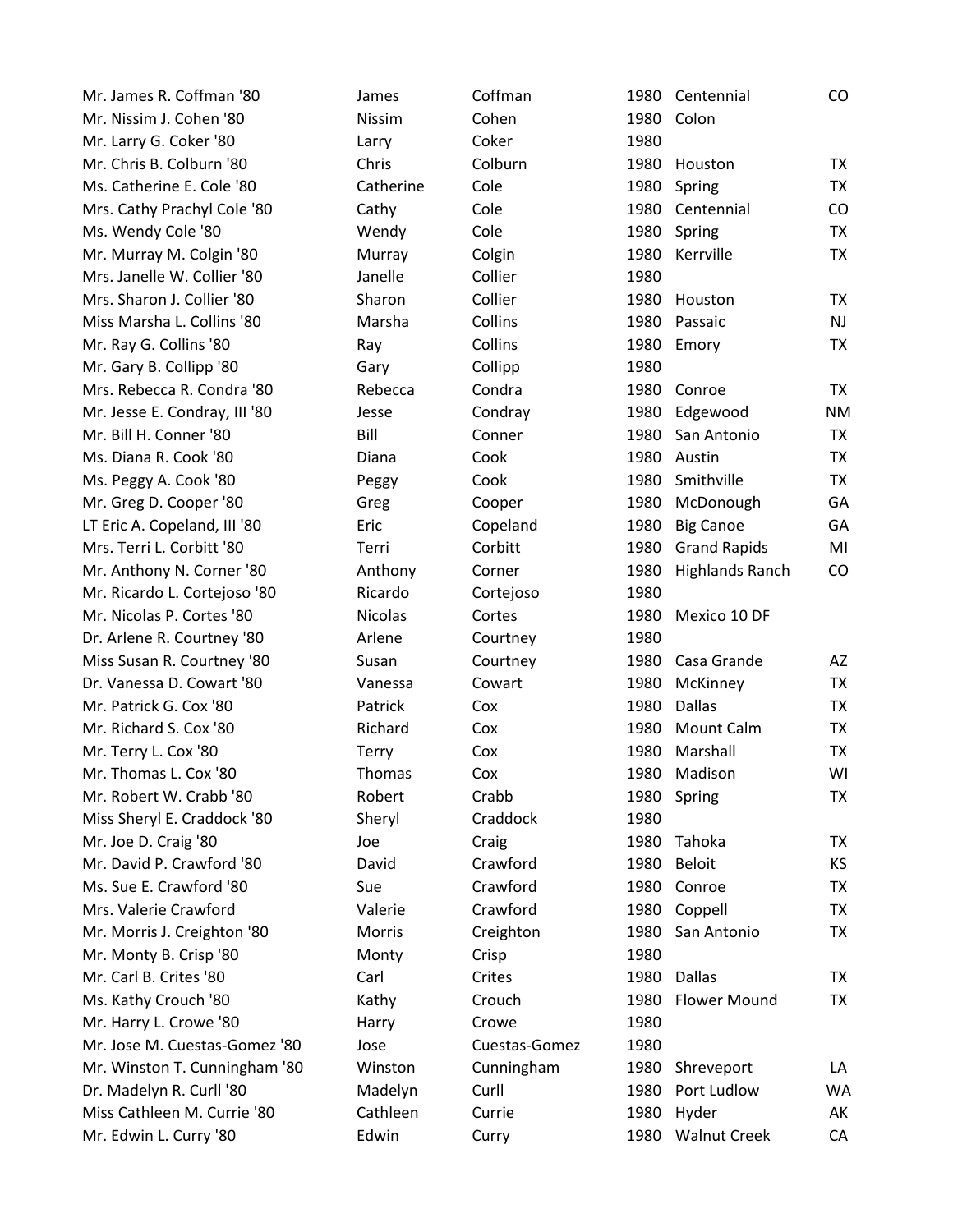| Mrs. Joellyn M. Custead '80         | Joellyn     | Custead          | 1980 |                     |           |
|-------------------------------------|-------------|------------------|------|---------------------|-----------|
| Mr. Thomas O. Cutchen '80           | Thomas      | Cutchen          | 1980 | Cypress             | <b>TX</b> |
| Miss Mary L. Daggett '80            | Mary        | Daggett          | 1980 | Santa Fe            | <b>NM</b> |
| Mr. Pieter G. Dahmen '80            | Pieter      | Dahmen           | 1980 | Norfolk             | VA        |
| Mr. Yotin Damrigan '80              | Yotin       | Damrigan         | 1980 |                     |           |
| Mr. Rachun Danapong '80             | Rachun      | Danapong         | 1980 | Bangkok             |           |
| Ms. Melody M. Darby '80             | Melody      | Darby            | 1980 | La Grange           | <b>TX</b> |
| Miss Rebecca L. Darce '80           | Rebecca     | Darce            | 1980 | Gillett             | <b>TX</b> |
| Mr. Krishanu Das '80                | Krishanu    | Das              | 1980 | Herndon             | VA        |
| Mrs. Leslie Y. David '80            | Leslie      | David            | 1980 | Amarillo            | <b>TX</b> |
| Mr. Brad L. Davidson '80            | <b>Brad</b> | Davidson         | 1980 | Memphis             | <b>TN</b> |
| Mr. William L. Davidson '80         | William     | Davidson         | 1980 | Palacios            | <b>TX</b> |
| Miss Deborah A. Davis '80           | Deborah     | Davis            | 1980 |                     |           |
| Mr. Jay L. Davis '80                | Jay         | Davis            | 1980 | Garland             | <b>TX</b> |
| Mr. Lonal L. Davis '80              | Lonal       | Davis            | 1980 | Nashville           | <b>TN</b> |
| Ms. Deanna S. Dawson '80            | Deanna      | Dawson           | 1980 | Missouri City       | TX        |
| Mr. Glen Dawson '80                 | Glen        | Dawson           | 1980 | <b>East Bernard</b> | <b>TX</b> |
| Dr. Gary A. Day '80                 | Gary        | Day              | 1980 | Port Charlotte      | FL.       |
| Miss Kathryn D. Deadrick '80        | Kathryn     | <b>Deadrick</b>  | 1980 | Plano               | <b>TX</b> |
| Mr. Cleon E. Dean '80               | Cleon       | Dean             | 1980 | Statesboro          | GA        |
| Dr. Paul W. Dean '80                | Paul        | Dean             | 1980 | Pilot Point         | <b>TX</b> |
| Mr. Raymond H. Dean '80             | Raymond     | Dean             | 1980 | Alajuela            |           |
| Mr. Stephen C. Dearmond '80         | Stephen     | Dearmond         | 1980 | Victoria            | <b>TX</b> |
| Mr. James C. DeBruin '80            | James       | DeBruin          | 1980 | <b>Dallas</b>       | <b>TX</b> |
| Mrs. Kimberly L. DeCock '80         | Kimberly    | <b>DeCock</b>    | 1980 | <b>Bulverde</b>     | <b>TX</b> |
| Mrs. Michelle K. Deegan '80         | Michelle    | Deegan           | 1980 | Saint Ives NSW      |           |
| Ms. Tamara D. DeGaravilla '80       | Tamara      | DeGaravilla      | 1980 | Silsbee             | <b>TX</b> |
| Ms. Deborah J. DeKeyzer '80         | Deborah     | DeKeyzer         | 1980 | Terrell             | <b>TX</b> |
| Mr. Jorge L. Del Angel '80          | Jorge       | Del Angel        | 1980 |                     |           |
| Mrs. Robin Demack                   | Robin       | Demack           | 1980 | Galveston           | <b>TX</b> |
| Dr. Diane S. Demick '80             | Diane       | Demick           | 1980 | El Paso             | <b>TX</b> |
| Mrs. Elisa M. Denham '80            | Elisa       | Denham           | 1980 | San Antonio         | TX        |
| Mr. Ronald D. Denton '80            | Ronald      | Denton           | 1980 | Spring              | <b>TX</b> |
| Miss Susan E. Derr '80              | Susan       | Derr             | 1980 |                     |           |
| Dr. Carla S. Derryberry '80         | Carla       | Derryberry       | 1980 |                     |           |
| Mr. Thomas J. Dertatevasion '80     | Thomas      | Dertatevasion    | 1980 | Magnolia            | <b>TX</b> |
| Mr. William E. DeSoi '80            | William     | DeSoi            | 1980 | Greene              | ME        |
| Dr. David D. Diamond '80            | David       | Diamond          | 1980 | Columbia            | <b>MO</b> |
| Mr. William E. Dickerson, III '80   | William     | Dickerson        | 1980 |                     |           |
| Miss Cynthia G. Dilday '80          | Cynthia     | Dilday           | 1980 | Katy                | <b>TX</b> |
| Dr. Curtis J. Dillon '80            | Curtis      | Dillon           | 1980 | Mercedes            | <b>TX</b> |
| Mr. Roberto G. Dillow-Castaneda '80 | Roberto     | Dillow-Castaneda | 1980 |                     |           |
| Mr. James R. Dixon, II '80          | James       | Dixon            | 1980 | Bryan               | TX        |
| Mr. Uday V. Doctor '80              | Uday        | Doctor           | 1980 | <b>Baton Rouge</b>  | LA        |
| Mr. Charles M. Dominey '80          | Charles     | Dominey          | 1980 | Houston             | <b>TX</b> |
| Miss Elizabeth A. Donaghey '80      | Elizabeth   | Donaghey         | 1980 | Houston             | <b>TX</b> |
| Mrs. Beth A. Donaldson '80          | <b>Beth</b> | Donaldson        | 1980 | <b>Burton</b>       | <b>TX</b> |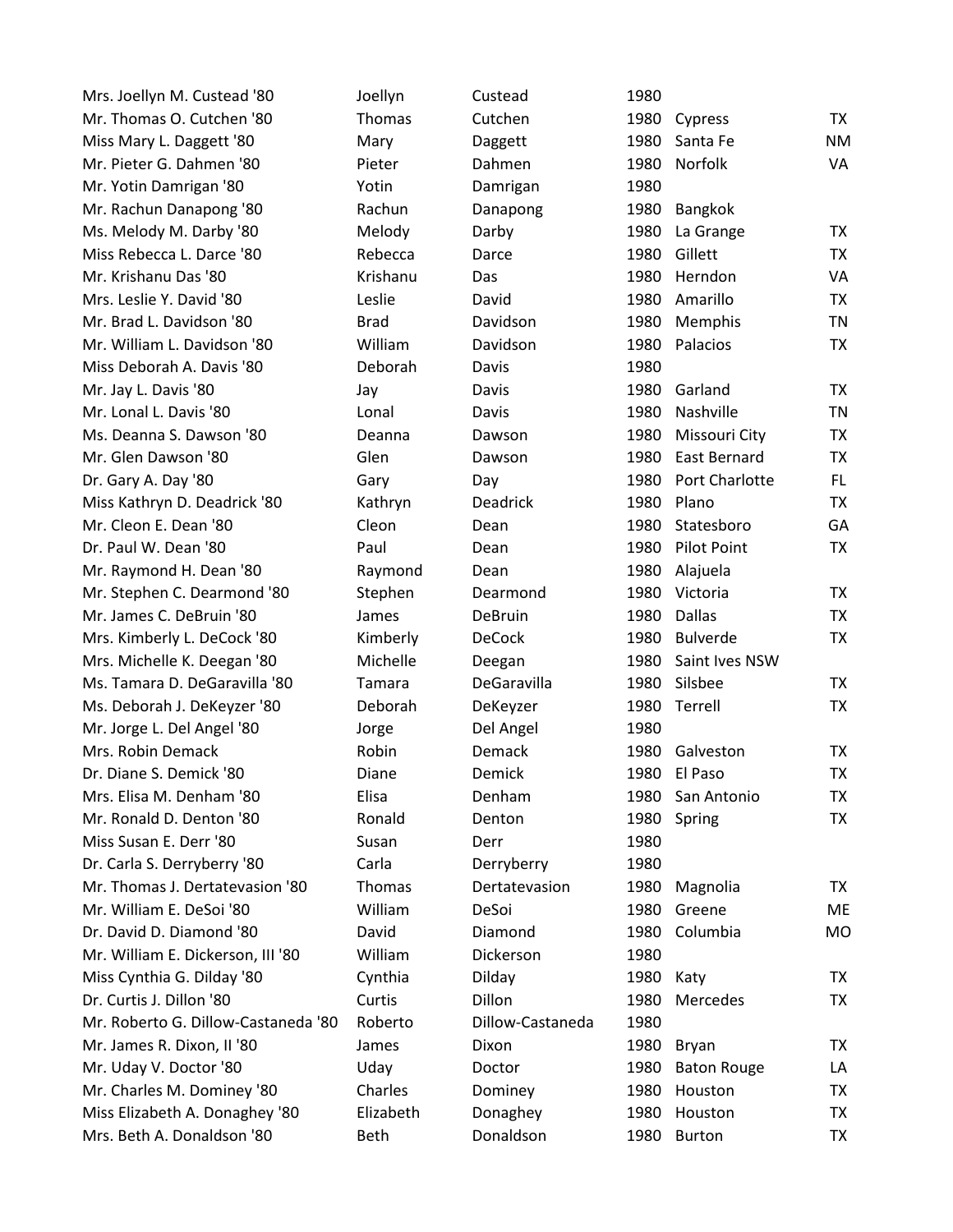Dr. Mary E. Doran '80 Mary Mary Doran Mr. Arthur A. Doty '80 Arthur Poty Miss Billie I. Douthitt '80 Billie Billie Bouthitt Mr. James W. Dow '80 James Dow 1980 Albuquerque NM Dr. Theresa E. Dowell '80 Theresa Dowell Dr. Richard A. Drapeau '80 Richard Drapeau Mr. Douglas A. Drew '80 Douglas Drew Ms. Karen N. Driggers '80 Karen Briggers Ms. Kelly D. Drury '80 Kelly Kelly Norury Channel Drury Mrs. Cheryl A. Dryden '80 Cheryl Dryden Chen-San Du '80 **Chen-San** Du Mrs. Cecilia A. Du Bose '80 **Cecilia** Cecilia **No. Du Bose** Mr. James D. DuBose '80 James DuBose Mr. Ronald G. Duckworth '80 Ronald Duckworth Mrs. Jean M. Dufour '80 Jean Jean Dufour Mr. Marc J. Dufour '80 Marc Marc Dufour Dr. John T. Duke '80 John Duke Mrs. Carolyn R. Duncan '80 Carolyn Duncan Miss Jo A. Dunham '80 Jo Jo Dunham Mrs. Judith Y. Dunn '80 **Bryan Tandish Bryan Tx** Dunn Mr. William F. Dunn, III '80 William Dunn Mr. William B. DuPlantis '80 William DuPlantis Mr. James D. Duston '80 James Duston Dr. Karen L. Duston '80 Karen Karen Buston Miss Marianne S. Dwight '80 Marianne Dwight Dr. Theresa M. Dwyer '80 Theresa Dwyer Mr. Mark H. Dye '80 Mark Mark Dye Miss Caroline S. Dyer '80 Caroline Dyer Mr. Keith W. Dyer '80 **Keith No. 1980 Houston TX** Dr. Leslie A. Earll '80 Leslie Earll 1980 Ms. Janet A. Early '80 Janet Janet Early Mrs. Jonni A. Easley '80 Jonni Basley Mr. Gordon A. Echols '80 Gordon Echols Dr. Brian L. Eck '80 Brian Brian Brian Mr. James H. Eckelkamp, Jr. '80 James Eckelkamp Dr. Elaine P. Edlind '80 Flaine Edlind Miss Aymara K. Edwards '80 Aymara Edwards Mrs. Lisa A. Edwards '80 Lisa Lisa Edwards Mr. Steven P. Eggers '80 Steven Eggers Dr. Elisabeth D. Elder '80 Elisabeth Elder Mrs. Jacqueline M. Eldridge '80 Jacqueline Eldridge Mrs. Bertha Victoria Elizondo '80 Bertha Elizondo Mrs. Barbara A. Elliott '80 Barbara Elliott Mrs. Sandra G. Elms '80 Sandra Beaumont TX Sandra Mr. Ronald L. Elsberry '80 Ronald Elsberry Mrs. Julia T. Emmitt '80 Julia Dulia Emmitt Mr. John F. Enlow, Jr. '80 John Enlow

| 1980 |                        |           |
|------|------------------------|-----------|
| 1980 | El Paso                | TX        |
| 1980 | Freeport               | <b>TX</b> |
| 1980 | Albuquerque            | NM        |
| 1980 | Bellingham             | W۵        |
| 1980 | <b>Beaumont</b>        | <b>TX</b> |
| 1980 | Houston                | <b>TX</b> |
| 1980 | Spring                 | <b>TX</b> |
| 1980 | Hurst                  | <b>TX</b> |
| 1980 | Votaw                  | TX        |
| 1980 | Houston                | <b>TX</b> |
| 1980 | Fort Worth             | TX        |
| 1980 | Austin                 | <b>TX</b> |
| 1980 | <b>College Station</b> | <b>TX</b> |
| 1980 | Mooresville            | <b>NC</b> |
| 1980 | Mooresville            | <b>NC</b> |
| 1980 |                        |           |
| 1980 | The Woodlands          | TX        |
| 1980 | Orinda                 | CA        |
| 1980 | <b>Bryan</b>           | <b>TX</b> |
| 1980 | Plano                  | <b>TX</b> |
| 1980 |                        |           |
| 1980 | Alvin                  | TX        |
|      | 1980 Alvin             | <b>TX</b> |
| 1980 | Austin                 | <b>TX</b> |
| 1980 | Salado                 | <b>TX</b> |
| 1980 |                        |           |
| 1980 | Camillus               | ΝY        |
| 1980 | Houston                | TX        |
| 1980 | Chevy Chase            | МC        |
| 1980 | Houston                | <b>TX</b> |
| 1980 | Plano                  | TX        |
| 1980 | Alexandria             | ٧A        |
| 1980 | San Antonio            | TX        |
| 1980 | DeRidder               | LA        |
| 1980 | Wyndmoor               | PA        |
| 1980 | Houston                | TX        |
| 1980 | Friendswood            | TX        |
| 1980 | Dallas                 | <b>TX</b> |
| 1980 |                        |           |
| 1980 | <b>Dallas</b>          | ТX        |
| 1980 | <b>Brownsville</b>     | TX        |
| 1980 | Clyde                  | TX        |
| 1980 | <b>Beaumont</b>        | <b>TX</b> |
| 1980 |                        |           |
| 1980 | San Antonio            | ТX        |
| 1980 | Houston                | TX        |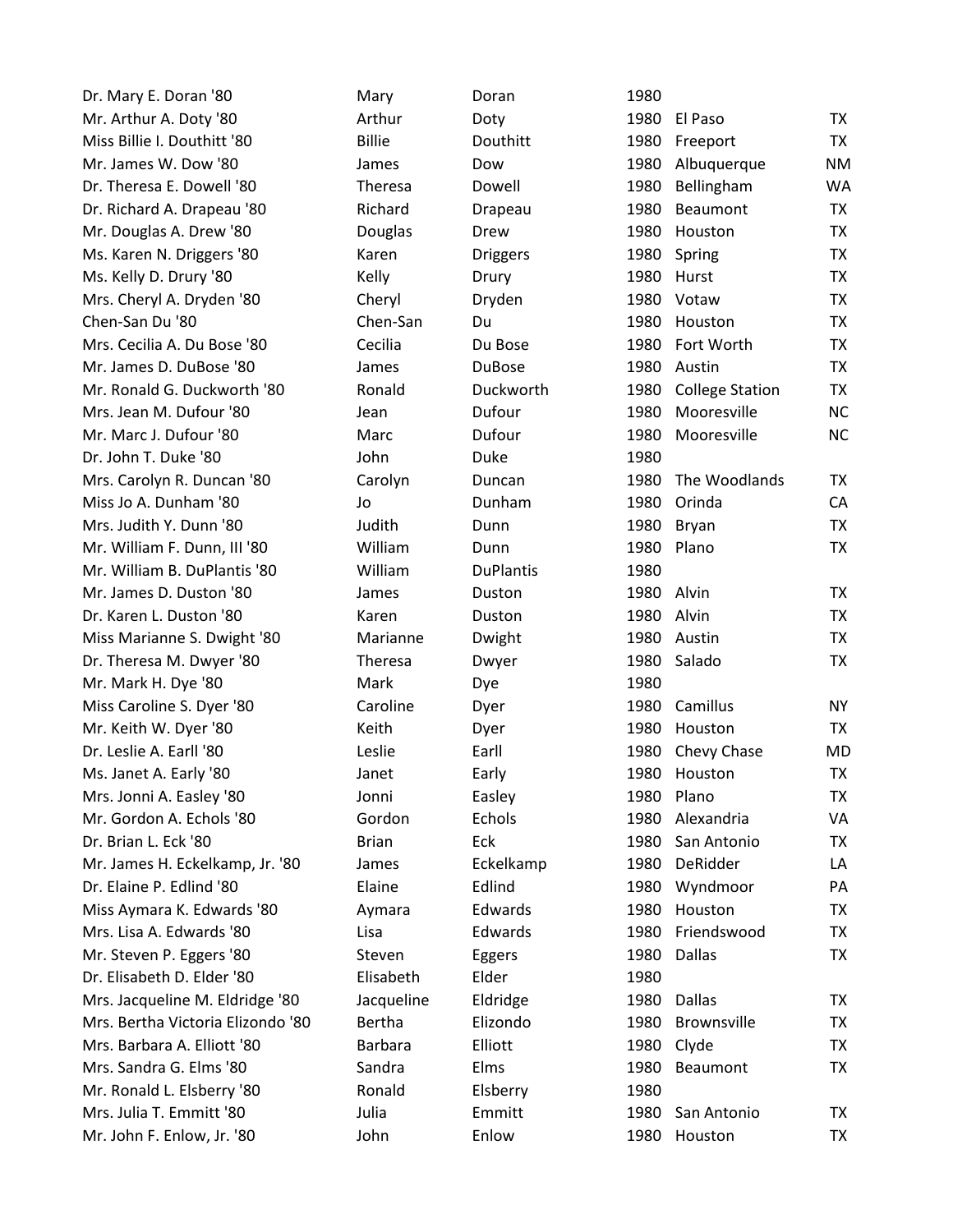| Mr. Jeffrey J. Erdely '80                    | Jeffrey   | Erdely    | 1980      |                     |           |
|----------------------------------------------|-----------|-----------|-----------|---------------------|-----------|
| Mrs. Karen E. Erdely '80                     | Karen     | Erdely    | 1980      |                     |           |
| Mrs. Sandra S. Erwin '80                     | Sandra    | Erwin     | 1980      | <b>Flower Mound</b> | <b>TX</b> |
| Dr. Suzanne Escudier '80                     | Suzanne   | Escudier  | 1980      | Ransom Canyon       | <b>TX</b> |
| Mr. Cesar J. Espino '80                      | Cesar     | Espino    | 1980      | Spring              | TX        |
| Miss Robin A. Espinosa '80                   | Robin     | Espinosa  | 1980      | Irmo                | <b>SC</b> |
| Mr. Lindsey N. Eubank '80                    | Lindsey   | Eubank    | 1980      | Austin              | <b>TX</b> |
| Miss Delilah L. Fadhli '80                   | Delilah   | Fadhli    | 1980      | Nederland           | TX        |
| Ms. Sally G. Falbo '80                       | Sally     | Falbo     | 1980      | San Antonio         | TX        |
| Mr. Jeffrey D. Falk '80                      | Jeffrey   | Falk      | 1980      | Rockville           | MD        |
| Dr. Chih-Ping W. Fan '80                     | Chih-Ping | Fan       | 1980      | Tarzana             | CA        |
| Dr. William R. Fannin '80                    | William   | Fannin    | 1980      |                     |           |
| Miss Denise N. Fares '80                     | Denise    | Fares     | 1980      |                     |           |
| Ms. Glenda G. Farley '80                     | Glenda    | Farley    | 1980      |                     |           |
| Ms. Andrea M. Faucette '80                   | Andrea    | Faucette  | 1980      |                     |           |
| Mrs. Barbara Middlebrook Fawcett '80 Barbara |           | Fawcett   | 1980 APO  |                     | AE        |
| Miss Anna B. Federici '80                    | Anna      | Federici  | 1980      | Rome                |           |
| Mr. Barry F. Fehlman, III '80                | Barry     | Fehlman   | 1980      | Angleton            | TX        |
| Mr. Richard C. Fenwick, Jr. '80              | Richard   | Fenwick   | 1980      | Redwood Valley      | CA        |
| Mr. John A. Fernandez '80                    | John      | Fernandez | 1980      | San German          | <b>PR</b> |
| Miss Lucyann Fernandez '80                   | Lucyann   | Fernandez | 1980      | San German          | PR        |
| Miss Jerri L. Fesperman '80                  | Jerri     | Fesperman | 1980      | Conroe              | <b>TX</b> |
| Mrs. Carrie L. Feuge '80                     | Carrie    | Feuge     | 1980      | Midland             | <b>TX</b> |
| Mr. Chester J. Fields '80                    | Chester   | Fields    | 1980      | <b>Bellaire</b>     | <b>TX</b> |
| Dr. Pete N. Fincher '80                      | Pete      | Fincher   | 1980      | Stephenville        | TX        |
| Mr. Roy W. Finke '80                         | Roy       | Finke     | 1980      | Brenham             | <b>TX</b> |
| Mr. Daniel D. Fischer '80                    | Daniel    | Fischer   | 1980      |                     |           |
| Harold S. Fisher, USA (Ret) '80              | Harold    | Fisher    | 1980      | Bryan               | TX.       |
| Mr. Paul A. Fisher '80                       | Paul      | Fisher    | 1980      | Comanche            | TX        |
| Mr. Thomas M. Fisher '80                     | Thomas    | Fisher    | 1980      | Mexia               | <b>TX</b> |
| Mr. Phillip J. Fleming '80                   | Phillip   | Fleming   | 1980      | Ligonier            | PA        |
| Miss Dara M. Flinn '80                       | Dara      | Flinn     |           | 1980 Houston        | TX        |
| Mr. Robert C. Flinn '80                      | Robert    | Flinn     | 1980      | San Antonio         | <b>TX</b> |
| Ms. Suzanne F. Fly '80                       | Suzanne   | Fly       | 1980      | Trego               | MT        |
| Mr. James N. Follin '80                      | James     | Follin    | 1980      | Crestview           | FL.       |
| Mr. Michael B. Fontenot '80                  | Michael   | Fontenot  | 1980      | Lakewood            | CO        |
| Mr. Andrew S. Foote '80                      | Andrew    | Foote     | 1980      |                     |           |
| Mr. Frederick P. Ford '80                    | Frederick | Ford      | 1980 Otto |                     | TX        |
| Mr. Michael D. Formby '80                    | Michael   | Formby    | 1980      | Honolulu            | HI        |
| Mr. C. Scott Forrest '80                     | C.        | Forrest   | 1980      | Seattle             | <b>WA</b> |
| Mrs. Carolyn C. Foster '80                   | Carolyn   | Foster    | 1980      | Littleton           | CO        |
| Mr. Robert P. Foster '80                     | Robert    | Foster    | 1980      | Fort Worth          | TX        |
| Dr. Hamid Fotoohi '80                        | Hamid     | Fotoohi   | 1980      |                     |           |
| Mr. David R. Fox '80                         | David     | Fox       | 1980      | Seabrook            | TX        |
| Mr. John D. Fox '80                          | John      | Fox       | 1980      |                     |           |
| Mr. John B. Framel '80                       | John      | Framel    |           | 1980 Austin         | TX        |
| Mr. Mark B. Francis '80                      | Mark      | Francis   | 1980      | De Leon             | TX        |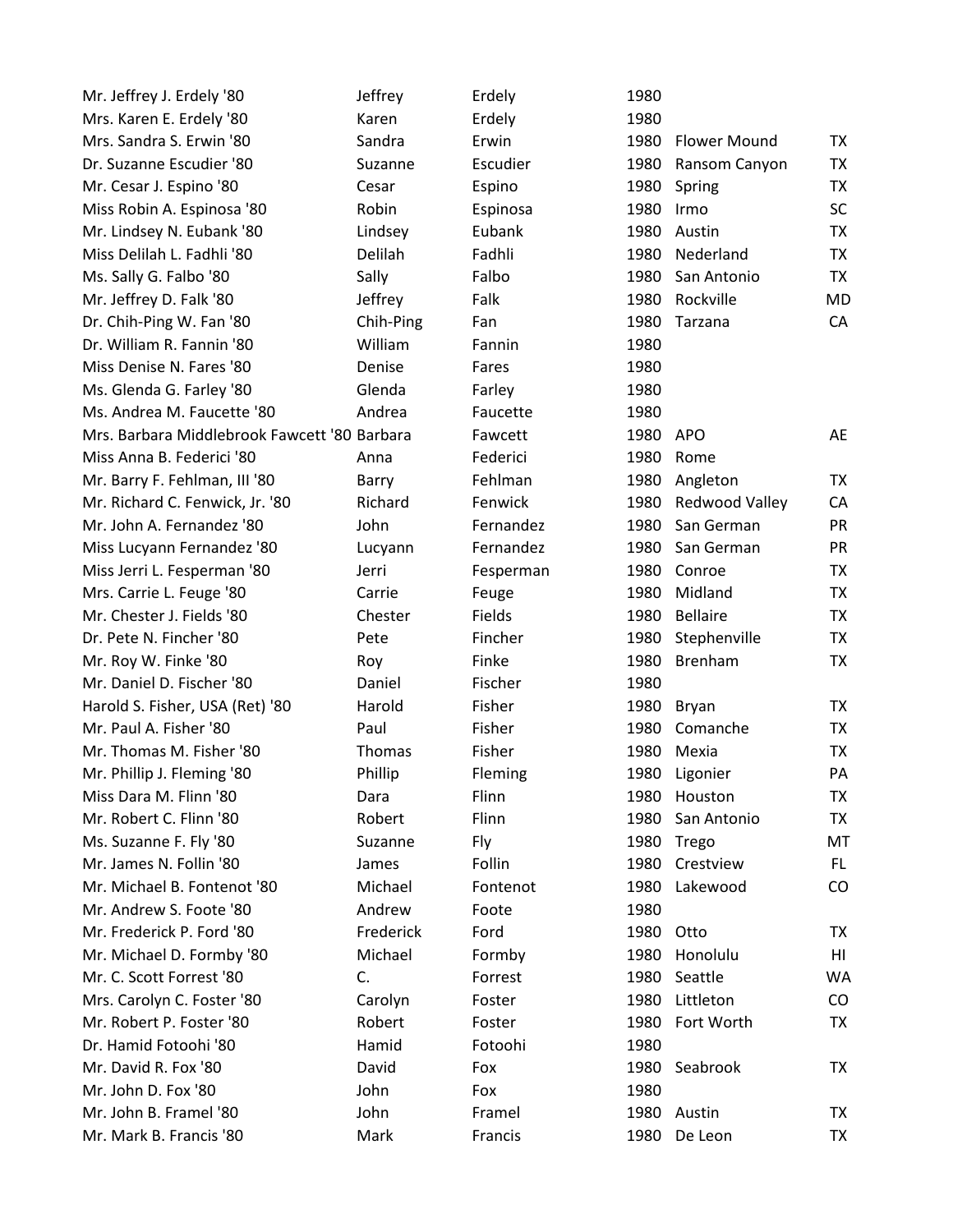| Mr. James M. Franks '80         | James        | Franks          | 1980 | Fort Worth      | <b>TX</b> |
|---------------------------------|--------------|-----------------|------|-----------------|-----------|
| Ms. RaeLynn Franz '80           | RaeLynn      | Franz           | 1980 | Katy            | <b>TX</b> |
| Mr. Karl R. Fredrickson '80     | Karl         | Fredrickson     | 1980 | Richardson      | <b>TX</b> |
| Mrs. Jamie L. Freeman '80       | Jamie        | Freeman         | 1980 | Stillwater      | OK        |
| Mr. Daniel D. Friese '80        | Daniel       | Friese          | 1980 | San Antonio     | <b>TX</b> |
| Dr. George R. Froh '80          | George       | Froh            | 1980 |                 |           |
| Dr. Charles W. Froneberger '80  | Charles      | Froneberger     | 1980 | Ira             | TX        |
| Mr. Thomas D. Frye '80          | Thomas       | Frye            | 1980 | <b>Dallas</b>   | <b>TX</b> |
| Mr. Jose A. Fuentes '80         | Jose         | <b>Fuentes</b>  | 1980 | Chillan         |           |
| Mr. Randal A. Gaas '80          | Randal       | Gaas            | 1980 | Caldwell        | <b>TX</b> |
| Mr. Dale W. Gabel '80           | Dale         | Gabel           | 1980 | Panhandle       | <b>TX</b> |
| Ms. Gwen A. Gable '80           | Gwen         | Gable           | 1980 |                 |           |
| Mr. Robert E. Gaines, Jr. '80   | Robert       | Gaines          | 1980 | <b>Boerne</b>   | <b>TX</b> |
| Dr. Artemio Gallegos-Garcia '80 | Artemio      | Gallegos-Garcia | 1980 | Mexico DF       |           |
| Mr. Japhet C. Gama '80          | Japhet       | Gama            | 1980 | Dar Es Salaam   |           |
| Mrs. Judith A. Gama '80         | Judith       | Gama            | 1980 | Dar Es Salaam   |           |
| Mr. Mark R. Gamache '80         | Mark         | Gamache         |      | 1980 Encinitas  | CA        |
| Mr. Hector J. Garcia '80        | Hector       | Garcia          | 1980 | <b>Beeville</b> | <b>TX</b> |
| Mrs. Kathryn L. Garcia '80      | Kathryn      | Garcia          | 1980 | <b>Beeville</b> | <b>TX</b> |
| Miss Patricia A. Gardina '80    | Patricia     | Gardina         | 1980 | Pearland        | <b>TX</b> |
| Dr. Paul J. Gardina '80         | Paul         | Gardina         | 1980 | Pearland        | <b>TX</b> |
| Dr. Bruce D. Gardner '80        | <b>Bruce</b> | Gardner         | 1980 | Odessa          | <b>TX</b> |
| Mr. Sergio J. Garibay '80       | Sergio       | Garibay         | 1980 | Bryan           | <b>TX</b> |
| Mrs. Jan B. Garner '80          | Jan          | Garner          | 1980 | The Woodlands   | <b>TX</b> |
| Mr. Richard H. Garrett '80      | Richard      | Garrett         | 1980 | Houston         | <b>TX</b> |
| Mr. David L. Garrison '80       | David        | Garrison        | 1980 | San Antonio     | <b>TX</b> |
| Mr. Glenn L. Gaudet '80         | Glenn        | Gaudet          | 1980 | Slidell         | LA        |
| Mr. Perry M. Gauntt '80         | Perry        | Gauntt          | 1980 | Little Rock     | AR        |
| Miss Mitzi J. Gehrs '80         | Mitzi        | Gehrs           |      | 1980 Tyler      | <b>TX</b> |
| Mr. Thomas K. Gellenbeck '80    | Thomas       | Gellenbeck      | 1980 |                 |           |
| Mr. Edward J. Gerety '80        | Edward       | Gerety          |      | 1980 Felton     | CA        |
| Mr. Barney D. Geryk '80         | Barney       | Geryk           | 1980 | Port Lavaca     | TX        |
| Mr. Charles E. Gibbs '80        | Charles      | Gibbs           | 1980 | Stafford        | <b>TX</b> |
| Mrs. Cindy Moore Gibson '80     | Cindy        | Gibson          | 1980 | Prairie Lea     | <b>TX</b> |
| Mrs. Lynn M. Gilbert '80        | Lynn         | Gilbert         | 1980 | Chesapeake      | VA        |
| Mr. James Gill                  | James        | Gill            | 1980 | Whitehouse      | <b>TX</b> |
| Ms. Jo Lynn Gill '80            | Jo Lynn      | Gill            | 1980 | Sugar Land      | <b>TX</b> |
| Mr. Stephen R. Gill '80         | Stephen      | Gill            | 1980 | Sugar Land      | <b>TX</b> |
| Mr. Michael L. Gilleran '80     | Michael      | Gilleran        | 1980 | Helena          | MT        |
| Mr. Michael D. Gilley '80       | Michael      | Gilley          | 1980 | Farmers Branch  | <b>TX</b> |
| Miss Amy L. Gioia '80           | Amy          | Gioia           | 1980 |                 |           |
| Dr. Richard J. Gitelson '80     | Richard      | Gitelson        | 1980 | Chico           | CA        |
| Dr. Marihelen Kamp Glass '80    | Marihelen    | Glass           | 1980 | Mc Leansville   | <b>NC</b> |
| Mr. John C. Glasse '80          | John         | Glasse          | 1980 | Houston         | ТX        |
| Mr. Kenneth N. Gleason '80      | Kenneth      | Gleason         | 1980 |                 |           |
| Miss Kimberly A. Golden '80     | Kimberly     | Golden          | 1980 | Lake Jackson    | TX        |
| CPT Lilibeth F. Goldshine '80   | Lilibeth     | Goldshine       | 1980 | Indianapolis    | IN        |
|                                 |              |                 |      |                 |           |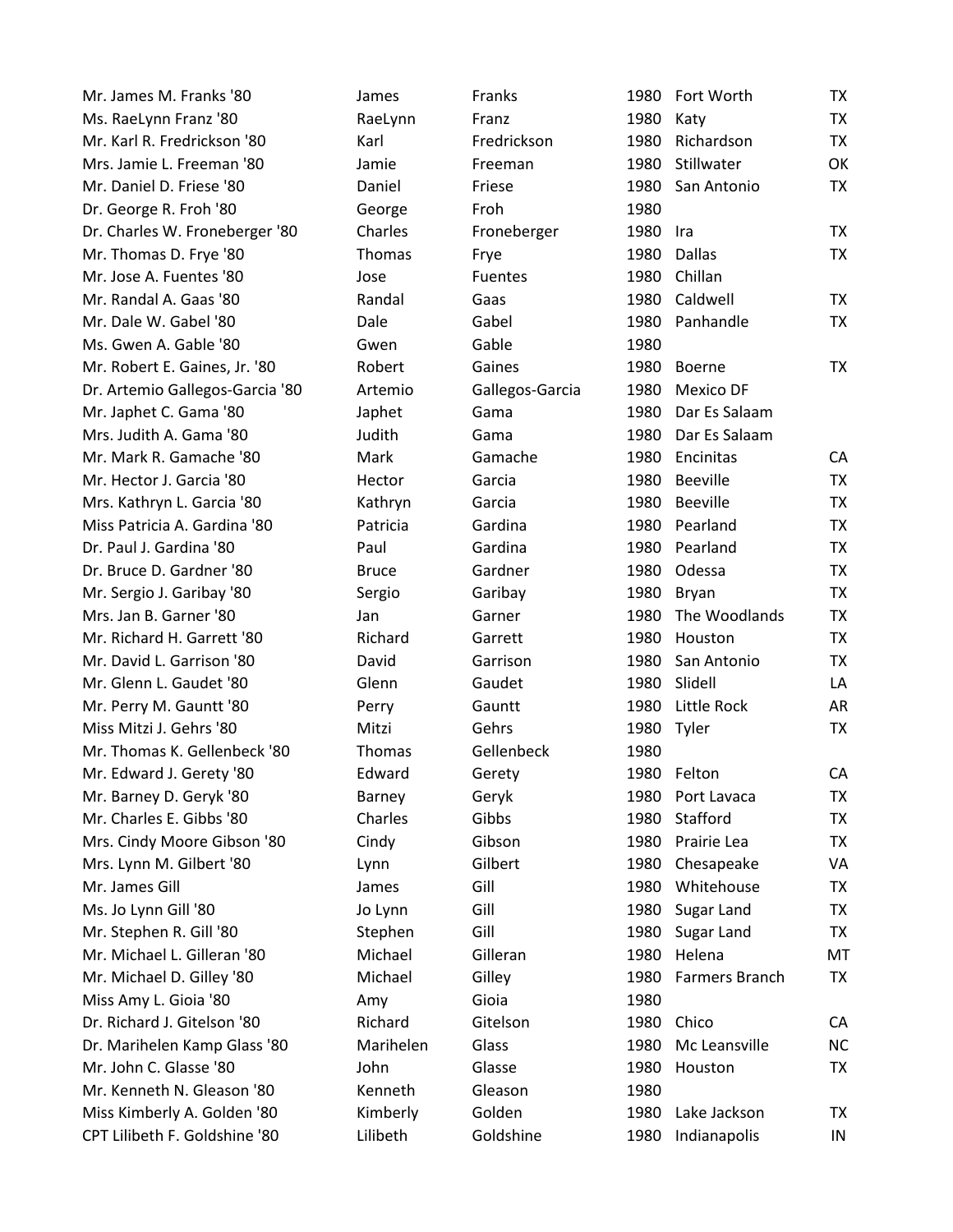| Mrs. Nancy H. Golightly '80        | Nancy                   | Golightly       |           | 1980 Grand Island      | <b>NY</b> |
|------------------------------------|-------------------------|-----------------|-----------|------------------------|-----------|
| Dr. Fernando Gomez '80             | Fernando                | Gomez           | 1980      |                        |           |
| Mr. Alfredo A. Gonzalez '80        | Alfredo                 | Gonzalez        | 1980      |                        |           |
| Mrs. Maria De Jesus Gonzalez '80   | Maria De Jesus Gonzalez |                 | 1980      |                        |           |
| Mr. Michael R. Goodfriend '80      | Michael                 | Goodfriend      | 1980      | Carrollton             | TX        |
| Mr. Jeff P. Gore '80               | Jeff                    | Gore            | 1980      | Austin                 | TX        |
| Mr. Henry L. Gossage '80           | Henry                   | Gossage         |           | 1980 San Antonio       | TX        |
| Mrs. Elizabeth A. Goswick '80      | Elizabeth               | Goswick         | 1980      |                        |           |
| Miss Karen L. Gourley '80          | Karen                   | Gourley         | 1980      |                        |           |
| Mr. William H. Grace '80           | William                 | Grace           | 1980      | Kent                   | <b>WA</b> |
| Mrs. Mary A. Graham '80            | Mary                    | Graham          | 1980      | <b>Bellville</b>       | TX        |
| Ms. Theresa Graham                 | Theresa                 | Graham          | 1980      | Lynchburg              | VA        |
| Mr. Ozzie E. Gramling, II '80      | Ozzie                   | Gramling        |           | 1980 Henderson         | TX        |
| Mr. Victor M. Granquist '80        | Victor                  | Granquist       | 1980      | Seabrook               | <b>SC</b> |
| Ms. Pauline B. Grant '80           | Pauline                 | Grant           |           | 1980 Denton            | TX        |
| Ms. Ruth A. Grant '80              | <b>Ruth</b>             | Grant           | 1980      | Tucson                 | AZ        |
| Mr. Anthony M. Gray '80            | Anthony                 | Gray            | 1980      |                        |           |
| Mrs. Debra T. Gray '80             | Debra                   | Gray            | 1980      | Dallas                 | <b>TX</b> |
| Mr. William E. Gray '80            | William                 | Gray            | 1980      | Cypress                | TX        |
| Dr. Linda K. Green '80             | Linda                   | Green           | 1980      |                        |           |
| Mr. Brion Ashley Greene '80        | <b>Brion</b>            | Greene          | 1980      | <b>Dallas</b>          | TX        |
| Dr. Kimberly Greene '80            | Kimberly                | Greene          | 1980      | Covington              | LA        |
| Mr. Thomas A. Greene '80           | Thomas                  | Greene          | 1980      |                        |           |
| Mrs. Lori L. Gregg '80             | Lori                    | Gregg           | 1980      | Harlingen              | <b>TX</b> |
| Mr. Jeffrey D. Gregurek '80        | Jeffrey                 | Gregurek        | 1980      | Victoria               | TX        |
| Mr. Rock W. Gremillion '80         | Rock                    | Gremillion      | 1980      | Houston                | TX        |
| Mr. Charles F. Grice '80           | Charles                 | Grice           | 1980      | Houston                | TX        |
| Mrs. Diana R. Griffin '80          | Diana                   | Griffin         | 1980      | Canyon                 | <b>TX</b> |
| Dr. William D. Grimley, Jr. '80    | William                 | Grimley         | 1980      | Houston                | TX        |
| Mr. Mark H. Groves '80             | Mark                    | Groves          | 1980      | Little Rock            | AR        |
| Mrs. Laura M. Grubb '80            | Laura                   | Grubb           |           | 1980 Fort Worth        | <b>TX</b> |
| CAPT Stephen W. Grubbs '80         | Stephen                 | Grubbs          | 1980 Katy |                        | TX        |
| Mr. Richard J. Grube '80           | Richard                 | Grube           | 1980      |                        |           |
| Mr. Nicolas Guerra '80             | <b>Nicolas</b>          | Guerra          | 1980      |                        |           |
| Mrs. J. Ellen Guiling '80          | J.                      | Guiling         | 1980      | <b>Dallas</b>          | TX        |
| Dr. Scott J. Gunn '80              | Scott                   | Gunn            | 1980      | South Padre Island     | TX        |
| Mr. Robert E. Gunter '80           | Robert                  | Gunter          | 1980      |                        |           |
| Mr. Fernando Gomez Gutierrez '80   | Fernando                | Gutierrez       | 1980      |                        |           |
| Mr. Gerardo G. Gutierrez-Garza '80 | Gerardo                 | Gutierrez-Garza | 1980      |                        |           |
| Mr. Jerry G. Guynes '80            | Jerry                   | Guynes          | 1980      | Lubbock                | TX        |
| Miss Sherry L. Hagan '80           | Sherry                  | Hagan           | 1980      | Columbus               | TX        |
| Miss Phyllis J. Hageman '80        | Phyllis                 | Hageman         | 1980      | Waxahachie             | TX        |
| Mr. Edward K. Hahn '80             | Edward                  | Hahn            | 1980      | Georgetown             | TX        |
| Dr. Vicky L. Haines '80            | Vicky                   | Haines          | 1980      | <b>College Station</b> | TX        |
| Mr. Lloyd R. Hale '80              | Lloyd                   | Hale            | 1980      | Spring                 | TX        |
| Ms. Karol L. Hall '80              | Karol                   | Hall            |           | 1980 Houston           | TX        |
| Dr. William T. Hall '80            | William                 | Hall            |           | 1980 New York          | <b>NY</b> |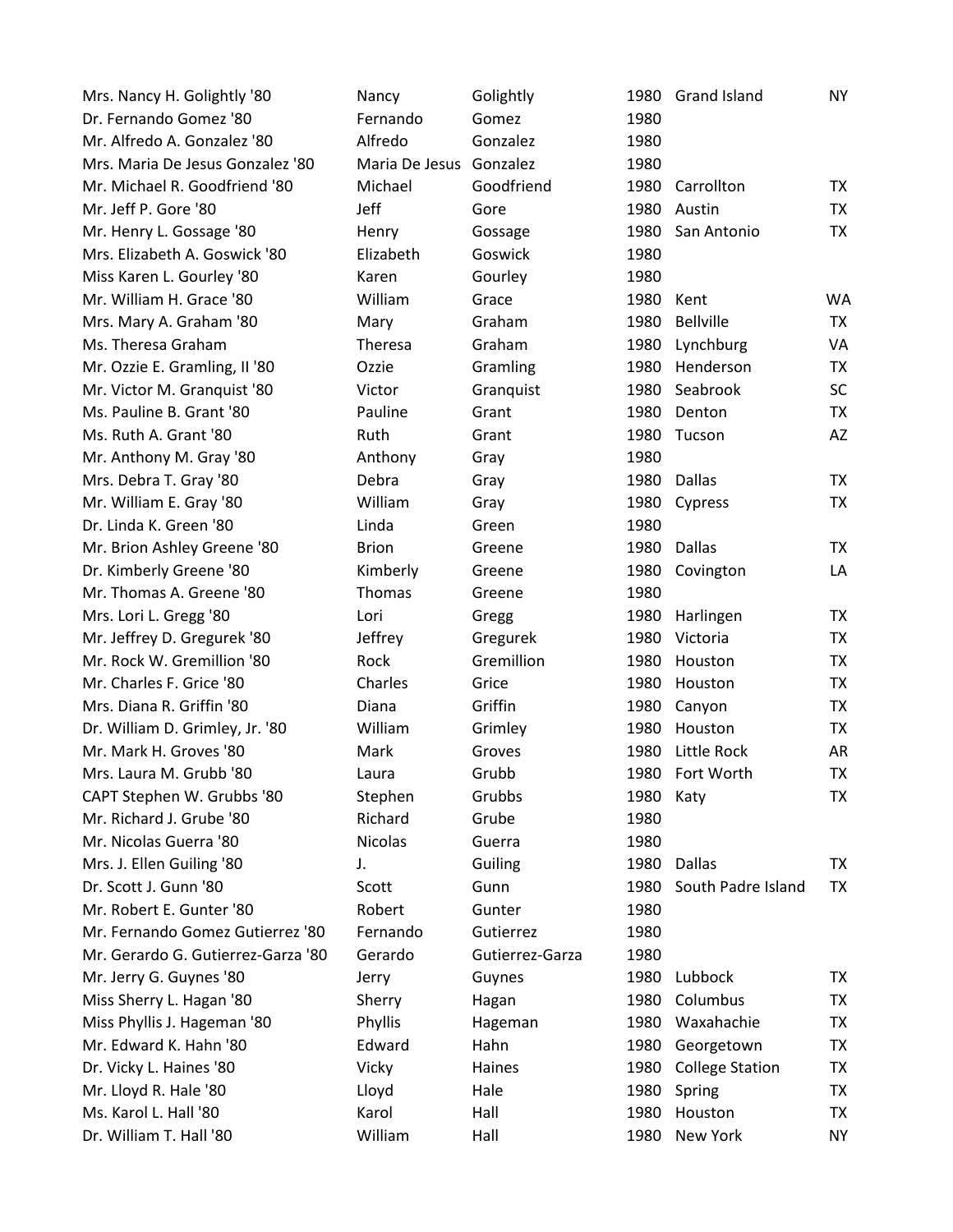| Mrs. Suzanne L. Halliday '80 | Suzanne   | Halliday        | 1980 | Larkspur                | CO        |
|------------------------------|-----------|-----------------|------|-------------------------|-----------|
| Mrs. Abbie L. Hames '80      | Abbie     | Hames           | 1980 | Louisville              | KY        |
| Miss Doann M. Hamilton '80   | Doann     | Hamilton        | 1980 | Tyler                   | <b>TX</b> |
| Ms. Jami M. Hampton '80      | Jami      | Hampton         | 1980 | Cumby                   | <b>TX</b> |
| Mr. Jimmy A. Hampton '80     | Jimmy     | Hampton         | 1980 | Palmdale                | CA        |
| Miss Mildred E. Hander '80   | Mildred   | Hander          | 1980 | Sunnyvale               | CA        |
| Mr. Scott M. Handkins '80    | Scott     | <b>Handkins</b> | 1980 | <b>Dripping Springs</b> | <b>TX</b> |
| Mr. Roderick B. Haney '80    | Roderick  | Haney           | 1980 | Springdale              | AR        |
| Miss Debora L. Hanna '80     | Debora    | Hanna           | 1980 | <b>Wichita Falls</b>    | <b>TX</b> |
| Mr. Keith C. Hansen '80      | Keith     | Hansen          | 1980 | Tyler                   | <b>TX</b> |
| Dr. Marjorie K. Hanson '80   | Marjorie  | Hanson          | 1980 |                         |           |
| Mr. Dale K. Harbour '80      | Dale      | Harbour         | 1980 | Houston                 | <b>TX</b> |
| Mrs. Lisa E. Harbour '80     | Lisa      | Harbour         | 1980 | Houston                 | <b>TX</b> |
| Ms. Anne G. Harding '80      | Anne      | Harding         | 1980 | Houston                 | <b>TX</b> |
| Mr. Hal D. Hardy '80         | Hal       | Hardy           | 1980 |                         |           |
| Mr. Wade T. Harlan '80       | Wade      | Harlan          | 1980 | Houston                 | TX        |
| Mr. James E. Harris '80      | James     | Harris          | 1980 | Arlington               | <b>TX</b> |
| Miss Resa G. Harris '80      | Resa      | Harris          | 1980 | Plano                   | <b>TX</b> |
| Mrs. Toni A. Harris '80      | Toni      | Harris          | 1980 | Navasota                | <b>TX</b> |
| Mr. Mark A. Harrison '80     | Mark      | Harrison        | 1980 | Dalhart                 | <b>TX</b> |
| Mr. Michael R. Harrison '80  | Michael   | Harrison        | 1980 | Yuen Long NT            |           |
| Miss Robin L. Hart '80       | Robin     | Hart            | 1980 | Hurst                   | TX        |
| Mrs. Kathy J. Hartman '80    | Kathy     | Hartman         | 1980 | Arlington               | <b>TX</b> |
| Mr. Paul E. Harvey '80       | Paul      | Harvey          | 1980 | Austin                  | <b>TX</b> |
| Mr. Ronnie A. Hathcox '80    | Ronnie    | Hathcox         | 1980 | Bryan                   | <b>TX</b> |
| Miss Margaret M. Hauck '80   | Margaret  | Hauck           | 1980 | Houston                 | <b>TX</b> |
| Mr. Sigurd A. Haugen '80     | Sigurd    | Haugen          | 1980 |                         |           |
| Mr. Edward P. Hauser '80     | Edward    | Hauser          | 1980 | Bloomingdale            | IL.       |
| Dr. Sheryl A. Hausinger '80  | Sheryl    | Hausinger       | 1980 | Friendswood             | <b>TX</b> |
| Mr. Victor R. Havran '80     | Victor    | Havran          | 1980 | Fayetteville            | TX        |
| Mr. Jeffrey S. Hawkins '80   | Jeffrey   | <b>Hawkins</b>  | 1980 | Austin                  | <b>TX</b> |
| Miss Elizabeth S. Hayes '80  | Elizabeth | Hayes           | 1980 | Houston                 | TX        |
| Dr. Amy C. Haynie '80        | Amy       | Haynie          | 1980 | New Orleans             | LA        |
| Mr. James A. Heacock '80     | James     | Heacock         | 1980 | Houston                 | TX        |
| Ms. Cherie Lynne Hedrick '80 | Cherie    | Hedrick         | 1980 | Bryan                   | TX        |
| Miss Lisa K. Heemer '80      | Lisa      | Heemer          | 1980 | Long Beach              | CA        |
| Mr. Michael J. Heffernan '80 | Michael   | Heffernan       | 1980 | Chantilly               | VA        |
| Mrs. Dell Hein               | Dell      | Hein            | 1980 | Missoula                | MT        |
| Mr. Reed L. Helmly '80       | Reed      | Helmly          | 1980 | Austin                  | <b>TX</b> |
| Mr. Robert C. Hembree '80    | Robert    | Hembree         | 1980 | San Angelo              | <b>TX</b> |
| Mr. James C. Henderson '80   | James     | Henderson       | 1980 | Galveston               | <b>TX</b> |
| Dr. James R. Henderson '80   | James     | Henderson       | 1980 | Hattiesburg             | <b>MS</b> |
| Dr. James P. Henderson '80   | James     | Henderson       | 1980 | Franklin                | TN        |
| Dr. Michael W. Henley '80    | Michael   | Henley          | 1980 | Azle                    | <b>TX</b> |
| Mr. Michael R. Henricks '80  | Michael   | Henricks        | 1980 | Carrollton              | TX        |
| Mr. Kyle E. Henry '80        | Kyle      | Henry           | 1980 | <b>Grand Prairie</b>    | <b>TX</b> |
| Mr. Roderick B. Henson '80   | Roderick  | Henson          | 1980 | Houston                 | <b>TX</b> |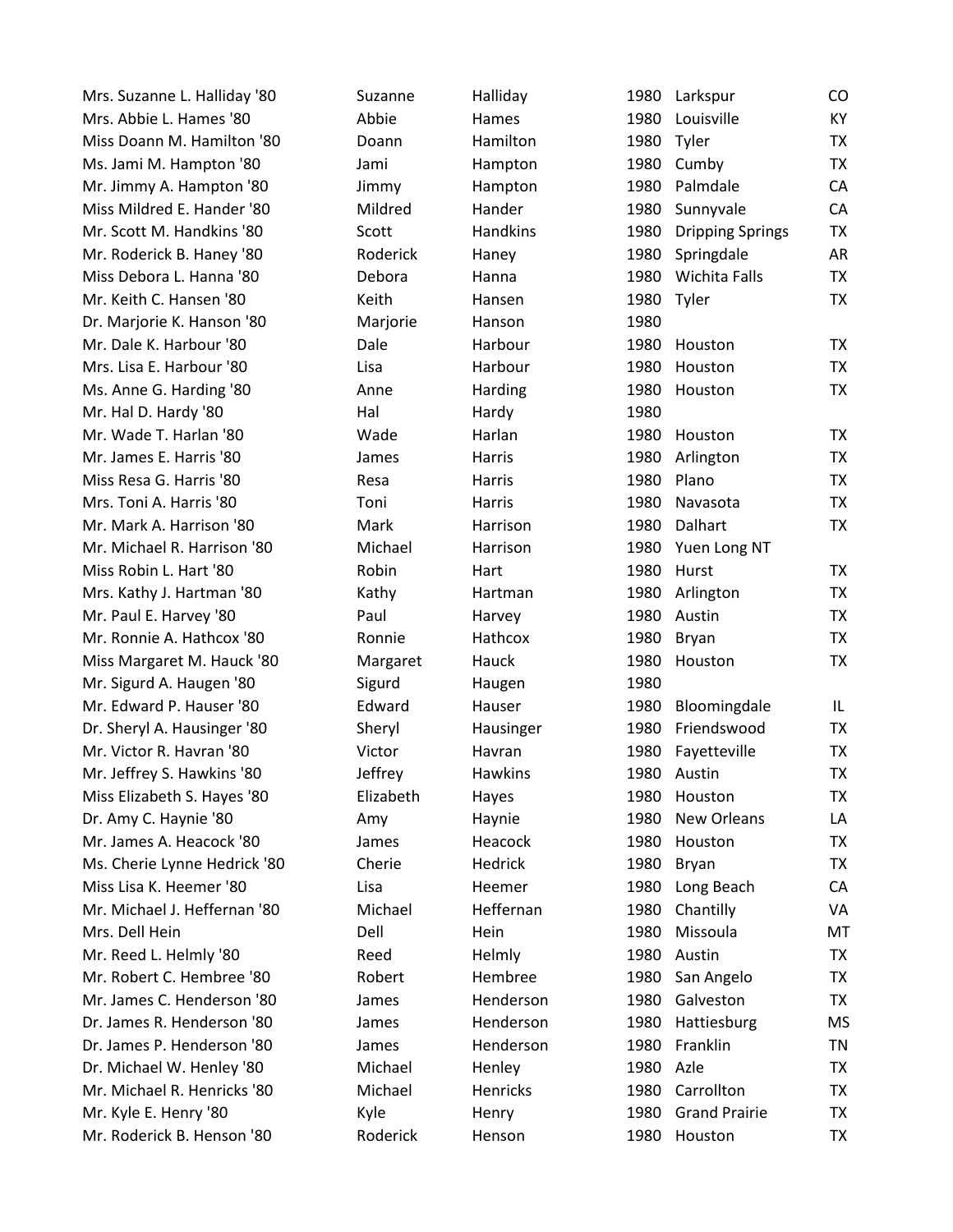| Mr. Octavio J. Hernandez-Paredes '80 | Octavio   | Hernandez-Paredes | 1980 | San Andres Tuxtla      |           |
|--------------------------------------|-----------|-------------------|------|------------------------|-----------|
| Mr. Richard L. Heussner '80          | Richard   | Heussner          | 1980 | Sugar Land             | TX        |
| Dr. Oscar G. Heyman '80              | Oscar     | Heyman            | 1980 | Missoula               | MT        |
| Mr. Allen Wade Hibler '80            | Allen     | Hibler            | 1980 | <b>Burnet</b>          | TX        |
| Mr. Gary D. Hicks '80                | Gary      | <b>Hicks</b>      | 1980 | Lake Jackson           | <b>TX</b> |
| Mr. Paul G. Hicks '80                | Paul      | <b>Hicks</b>      | 1980 | Fort Worth             | TX        |
| Mr. Nawwaf A. Hijazi '80             | Nawwaf    | Hijazi            | 1980 |                        |           |
| Dr. Ottis L. Hilburn '80             | Ottis     | Hilburn           |      | 1980 Willis            | TX        |
| Mr. Dan T. Hill '80                  | Dan       | Hill              | 1980 | Amarillo               | <b>TX</b> |
| Miss Glenda J. Hill '80              | Glenda    | Hill              | 1980 | El Paso                | TX        |
| Mrs. Linda Roderick Hill '80         | Linda     | Hill              | 1980 | Murphy                 | <b>TX</b> |
| Miss Shirley L. Hill '80             | Shirley   | Hill              | 1980 | San Diego              | CA        |
| Mr. Jeffrey W. Hillery '80           | Jeffrey   | Hillery           | 1980 | Lancaster              | <b>TX</b> |
| Mr. Dale H. Hilliard '80             | Dale      | Hilliard          | 1980 | Katy                   | <b>TX</b> |
| Mr. Joe H. Hinton, III '80           | Joe       | Hinton            | 1980 | <b>College Station</b> | <b>TX</b> |
| Mr. Paul A. Hinton '80               | Paul      | Hinton            | 1980 | Odessa                 | TX        |
| Patricia S. Hintzel '80              | Patricia  | Hintzel           | 1980 | Spring                 | <b>TX</b> |
| Mr. Thomas D. Hix '80                | Thomas    | Hix               | 1980 | <b>College Station</b> | <b>TX</b> |
| Mr. Charles D. Hodde '80             | Charles   | Hodde             | 1980 | <b>Burton</b>          | <b>TX</b> |
| Mrs. Karen L. Hoermann '80           | Karen     | Hoermann          | 1980 | Yoakum                 | TX        |
| Mr. Steven V. Hoermann '80           | Steven    | Hoermann          |      | 1980 Yoakum            | <b>TX</b> |
| Dr. Candis K. Hogan '80              | Candis    | Hogan             |      | 1980 Cedar Hill        | <b>TX</b> |
| Mr. Harvey D. Hogan, Jr. '80         | Harvey    | Hogan             | 1980 | Cypress                | TX        |
| Mr. Kennith C. Hogue '80             | Kennith   | Hogue             | 1980 | Salado                 | <b>TX</b> |
| Dr. Linda S. Hohmann '80             | Linda     | Hohmann           | 1980 | San Angelo             | TX        |
| Mr. Derek C. Holcomb '80             | Derek     | Holcomb           | 1980 |                        |           |
| Mr. Scott E. Holland '80             | Scott     | Holland           | 1980 | Canyon Lake            | TX        |
| Mrs. Susan D. M. Holland '80         | Susan D.  | Holland           | 1980 | Canyon Lake            | TX        |
| Mr. David W. Hollas '80              | David     | Hollas            | 1980 | <b>Walnut Creek</b>    | CA        |
| Mr. Frank H. Hollister '80           | Frank     | Hollister         | 1980 | Stafford               | TX        |
| Mr. Del B. Holman '80                | Del       | Holman            | 1980 | <b>Dallas</b>          | <b>TX</b> |
| Mrs. Linda K. Holman '80             | Linda     | Holman            | 1980 | Herndon                | VA        |
| Mrs. Charlotte A. Holmes '80         | Charlotte | Holmes            | 1980 | Missouri City          | <b>TX</b> |
| Mrs. Mary E. Holt '80                | Mary      | Holt              | 1980 | San Antonio            | TX        |
| Mr. Mickie D. Homeyer '80            | Mickie    | Homeyer           | 1980 | Fort Worth             | <b>TX</b> |
| Dr. Peter G. Honey '80               | Peter     | Honey             | 1980 | Orbost Victoria        |           |
| Mrs. Robin A. Honey '80              | Robin     | Honey             | 1980 | Terrell                | TX        |
| Mr. William L. Hood '80              | William   | Hood              | 1980 | San Antonio            | TX        |
| Mr. Harry Hopkins, III '80           | Harry     | Hopkins           | 1980 |                        |           |
| Mrs. Holly B. Hopkins '80            | Holly     | <b>Hopkins</b>    | 1980 | Portland               | TX        |
| Dr. Kenneth D. Hoppens '80           | Kenneth   | Hoppens           | 1980 | Slidell                | LA        |
| Miss Michelle Hopton-Jones '80       | Michelle  | Hopton-Jones      | 1980 | Hurst                  | TX        |
| Mr. Marion E. Houser, III '80        | Marion    | Houser            | 1980 | Houston                | <b>TX</b> |
| Mr. Robin S. Houston '80             | Robin     | Houston           | 1980 | Davis                  | CA        |
| Mr. David R. Houy '80                | David     | Houy              | 1980 | Shelton                | <b>CT</b> |
| Mrs. Grace P. Howard '80             | Grace     | Howard            | 1980 | <b>White Plains</b>    | <b>NY</b> |
| Ms. Susan Howard '80                 | Susan     | Howard            | 1980 | Sugar Land             | TX        |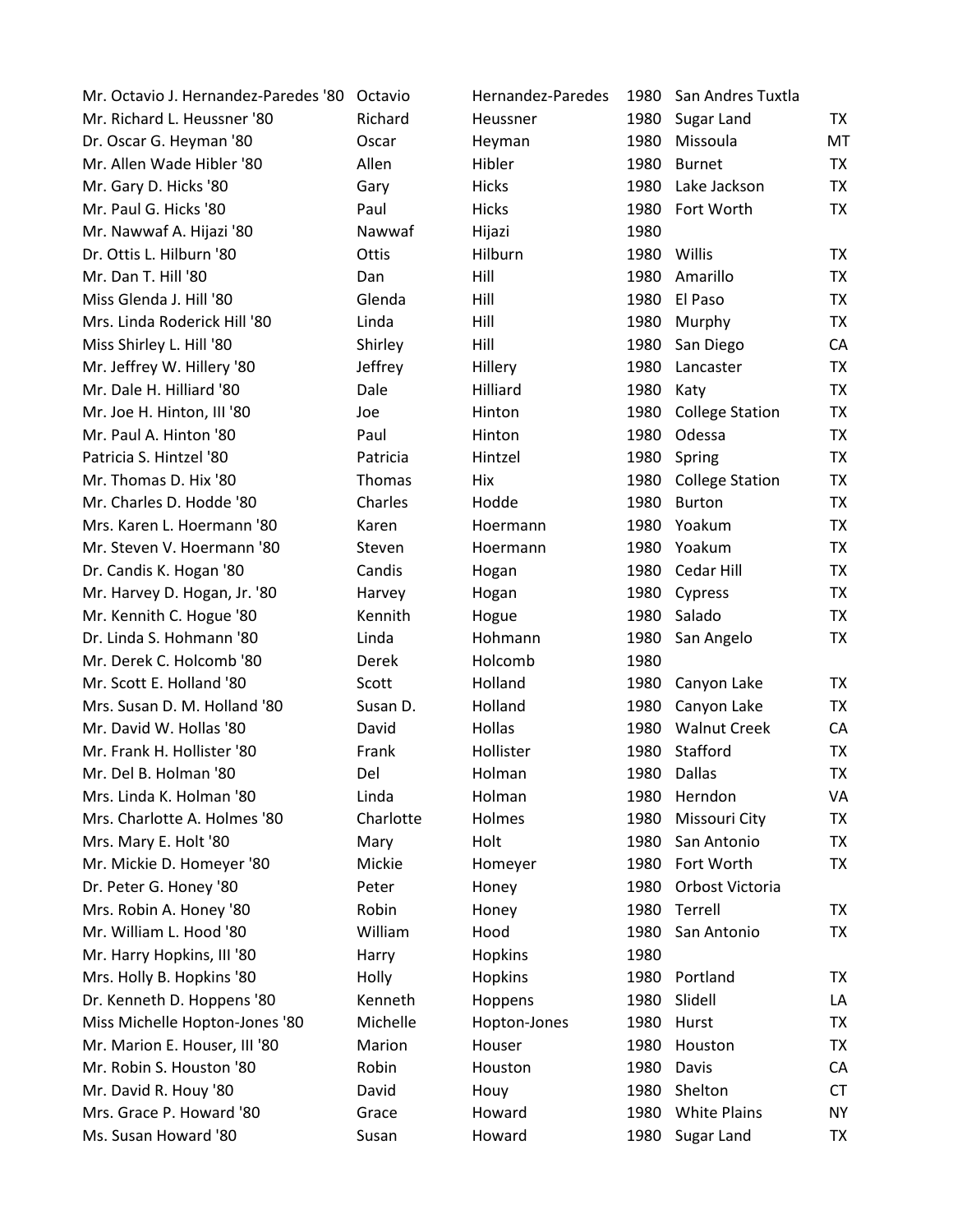| Mr. David E. Howell '80        | David                | Howell    | 1980 | <b>Fort Collins</b>   | $\rm CO$  |
|--------------------------------|----------------------|-----------|------|-----------------------|-----------|
| Hong-Hsi Huang '80             | Hong-Hsi             | Huang     | 1980 | Taipei                |           |
| Mr. Rodney D. Hudson '80       | Rodney               | Hudson    | 1980 | Cypress               | TX        |
| Mrs. Linda K. Hughes '80       | Linda                | Hughes    | 1980 | Irving                | TX        |
| Ms. Donna J. Hugly '80         | Donna                | Hugly     | 1980 | Fredericksburg        | <b>TX</b> |
| Dr. Joe W. Humphrey '80        | Joe                  | Humphrey  | 1980 | Point                 | <b>TX</b> |
| Mr. William G. Humphreys '80   | William              | Humphreys | 1980 | Dallas                | <b>TX</b> |
| Mr. Paul F. Hundley '80        | Paul                 | Hundley   | 1980 |                       |           |
| Dr. Carla Hunter '80           | Carla                | Hunter    | 1980 | Poolville             | <b>TX</b> |
| Mr. Kenneth J. Hunter '80      | Kenneth              | Hunter    | 1980 | Austin                | TX        |
| CAPT Thomas K. Hunter, Jr. '80 | Thomas               | Hunter    | 1980 |                       |           |
| Miss Sandra L. Hurlbut '80     | Sandra               | Hurlbut   | 1980 | Fort Worth            | TX.       |
| Mr. Randy C. Huron '80         | Randy                | Huron     | 1980 | Baytown               | <b>TX</b> |
| Miss Denise H. Hutzler '80     | Denise               | Hutzler   | 1980 | San Antonio           | <b>TX</b> |
| Dr. Sheila A. Hyde '80         | Sheila               | Hyde      | 1980 |                       |           |
| Mr. Chris M. Hymel '80         | Chris                | Hymel     | 1980 | Rosharon              | TX        |
| Mr. Lamar L. Irwin '80         | Lamar                | Irwin     | 1980 | Pflugerville          | TX        |
| Miss Treka E. Isaac '80        | Treka                | Isaac     | 1980 |                       |           |
| Mr. Tufan I. Iseri '80         | Tufan                | Iseri     | 1980 |                       |           |
| Mr. Walter M. Ivy '80          | Walter               | Ivy       | 1980 | <b>Mountain Home</b>  | TX        |
| Mr. Gregory A. Jacobs '80      | Gregory              | Jacobs    | 1980 | Allen                 | <b>TX</b> |
| Mr. Yue P. Jan '80             | Yue                  | Jan       | 1980 | Sugar Land            | <b>TX</b> |
| Mr. Nelson L. Jarl '80         | Nelson               | Jarl      | 1980 | Fort Worth            | <b>TX</b> |
| Mrs. Cheryl G. Jasper '80      | Cheryl               | Jasper    | 1980 | Burleson              | <b>TX</b> |
| Mr. John E. Jbeily '80         | John                 | Jbeily    | 1980 | <b>Silver Spring</b>  | MD        |
| Ms. Virginia J. Jee '80        | Virginia             | Jee       | 1980 | Sugar Land            | <b>TX</b> |
| Mrs. Sandra A. Jeffrey '80     | Sandra               | Jeffrey   | 1980 | <b>Gerrards Cross</b> |           |
| Mr. Ming-Hwa R. Jen '80        | Ming-Hwa             | Jen       | 1980 |                       |           |
| Mr. Jerry K. Jenkins '80       | Jerry                | Jenkins   | 1980 | Spring                | TX        |
| Mr. Nolan R. Jeske '80         | Nolan                | Jeske     | 1980 | Troup                 | TX        |
| Dr. Ming-Jung Jiang '80        | Ming-Jung            | Jiang     | 1980 | <b>Bellaire</b>       | <b>TX</b> |
| Mr. Clayton R. Jobes '80       | Clayton              | Jobes     | 1980 | Eau Claire            | WI        |
| Mrs. Jeanne E. Joham '80       | Jeanne               | Joham     | 1980 | Kurten                | TX        |
| Mr. Dale A. Johnson '80        | Dale                 | Johnson   | 1980 | Benbrook              | TX        |
| Mrs. Janet L. Johnson '80      | Janet                | Johnson   | 1980 | Sanger                | TX        |
| Mr. Karl E. Johnson '80        | Karl                 | Johnson   | 1980 | Morse                 | <b>TX</b> |
| Mr. Ronnie L. Johnson '80      | Ronnie               | Johnson   | 1980 | Austin                | TX        |
| Dr. Scott I. Johnson '80       | Scott                | Johnson   | 1980 | Volente               | TX        |
| Dr. Stanley A. Johnson '80     | Stanley              | Johnson   | 1980 | <b>Drake</b>          | CO        |
| Mr. David O. Johnston '80      | David                | Johnston  | 1980 | Normal                | IL.       |
| Mrs. Dixie J. Jones '80        | <b>Dixie</b>         | Jones     | 1980 |                       |           |
| Dr. Michael E. Jones '80       | Michael              | Jones     | 1980 |                       |           |
| Mrs. Patricia A. Jones '80     | Patricia             | Jones     | 1980 | Albuquerque           | ΝM        |
| Mr. Ray P. Jones '80           | Ray                  | Jones     | 1980 | <b>Big Spring</b>     | TX        |
| Mr. Stephen Michael Jones '80  | Stephen Michae Jones |           | 1980 | Metairie              | LA        |
| Mr. Frank N. Jordan '80        | Frank                | Jordan    | 1980 | Bartlesville          | OK        |
| Dr. Amy L. Joseph '80          | Amy                  | Joseph    |      | 1980 Irving           | <b>TX</b> |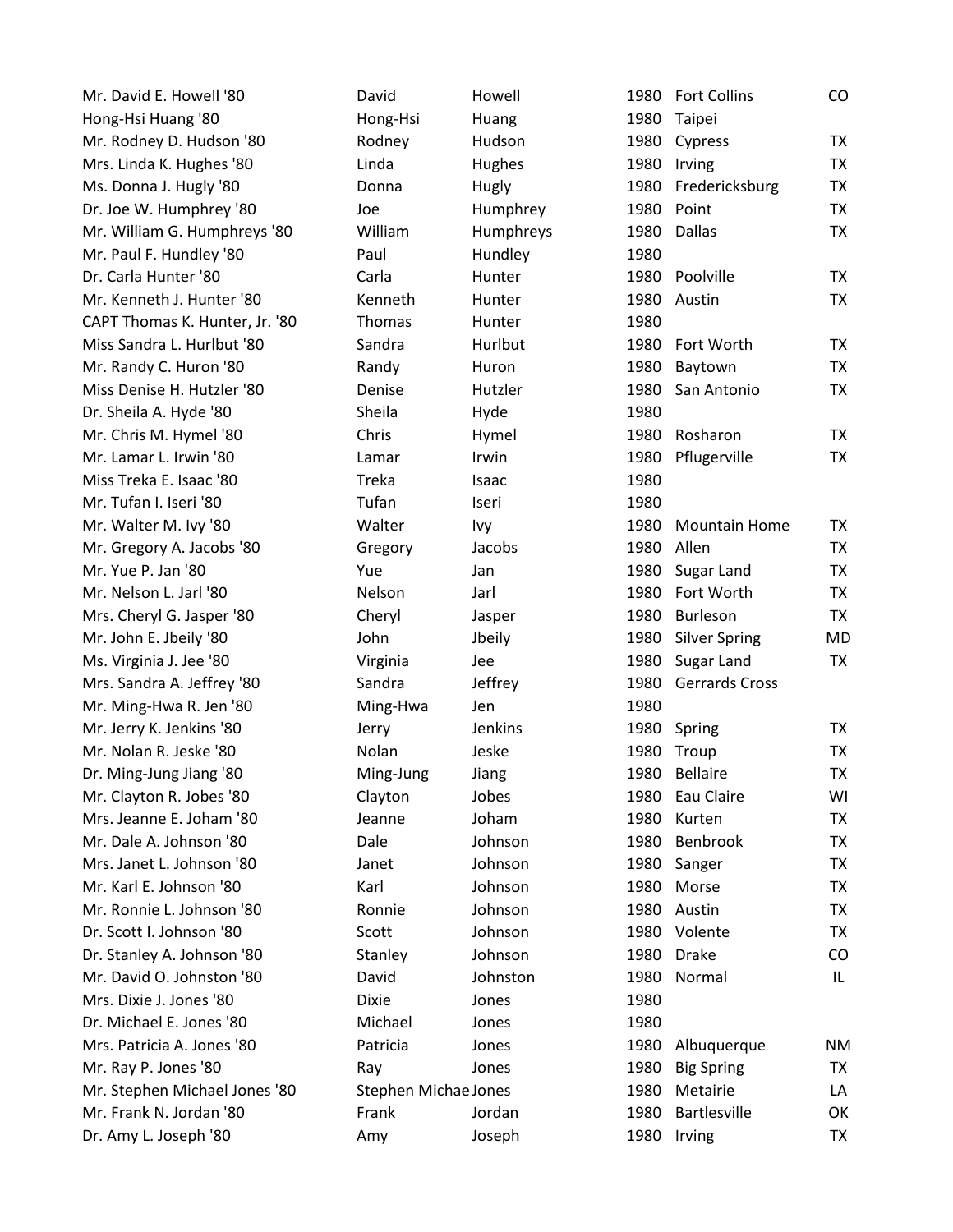| Mr. Bryan P. Jossart '80         | <b>Bryan</b>   | Jossart      | 1980 | <b>APO</b>             | AE        |
|----------------------------------|----------------|--------------|------|------------------------|-----------|
| Mrs. Ann B. Joyce '80            | Ann            | Joyce        | 1980 | Houston                | <b>TX</b> |
| Reverend Lawrence W. Jozwiak '80 | Lawrence       | Jozwiak      | 1980 | Houston                | <b>TX</b> |
| Miss Robin A. Judy '80           | Robin          | Judy         | 1980 | Friendswood            | <b>TX</b> |
| Mrs. Elizabeth L. Kabella '80    | Elizabeth      | Kabella      | 1980 | Katy                   | TX        |
| Mr. Sudhir N. Kadakia '80        | Sudhir         | Kadakia      | 1980 | Middletown             | <b>NY</b> |
| Ms. Sandra Fromberg Kam '80      | Sandra         | Kam          | 1980 | San Francisco          | CA        |
| Miss Janet T. Katchinoski '80    | Janet          | Katchinoski  | 1980 |                        |           |
| Mr. Gregory A. Katt '80          | Gregory        | Katt         | 1980 | <b>College Station</b> | <b>TX</b> |
| Dr. Barbara S. Katz '80          | <b>Barbara</b> | Katz         | 1980 | Sheridan               | <b>WY</b> |
| Dr. Massoud Kazemzadeh '80       | Massoud        | Kazemzadeh   | 1980 | Clara City             | MN        |
| Mr. Stephen R. Kean '80          | Stephen        | Kean         | 1980 | Houston                | TX        |
| Mrs. Susan C. Keane '80          | Susan          | Keane        | 1980 | <b>Red Oak</b>         | TX        |
| Miss Kimberly A. Keese '80       | Kimberly       | Keese        | 1980 | Bandera                | TX        |
| Mr. Steven P. Keith '80          | Steven         | Keith        | 1980 | Austin                 | TX        |
| Mr. Roger S. Kellett '80         | Roger          | Kellett      | 1980 | Leesburg               | FL.       |
| Ms. Kathleen Hartney Kellum '80  | Kathleen       | Kellum       | 1980 | Oskaloosa              | IA        |
| Mrs. Rebecca G. Kelly '80        | Rebecca        | Kelly        | 1980 | Magnolia               | <b>TX</b> |
| Mr. David L. Kendrick '80        | David          | Kendrick     | 1980 | Midlothian             | TX        |
| Mr. Kenneth J. Kennelly '80      | Kenneth        | Kennelly     | 1980 | Garland                | TX        |
| Mr. David W. Kennon '80          | David          | Kennon       | 1980 | Flatonia               | <b>TX</b> |
| Mr. Robert J. Kerr '80           | Robert         | Kerr         | 1980 | San Antonio            | <b>TX</b> |
| Dr. Sara F. Kerr '80             | Sara           | Kerr         | 1980 | San Antonio            | <b>TX</b> |
| Mrs. Patricia A. Kersey '80      | Patricia       | Kersey       | 1980 | Lake Jackson           | TX        |
| Mr. Zafer F. Khalifeh '80        | Zafer          | Khalifeh     | 1980 |                        |           |
| Mr. Thomas H. Kiehl '80          | <b>Thomas</b>  | Kiehl        | 1980 | Bozrah                 | <b>CT</b> |
| Mr. Emilio J. Kieswetter '80     | Emilio         | Kieswetter   | 1980 | David Chiriqui         |           |
| Mr. Gary R. Kimbrell '80         | Gary           | Kimbrell     | 1980 | Houston                | <b>TX</b> |
| Mr. Robert K. Kimbrough '80      | Robert         | Kimbrough    | 1980 | Bertram                | TX        |
| Mr. William J. Kimes '80         | William        | <b>Kimes</b> | 1980 | Floresville            | TX        |
| Dr. Glen K. King '80             | Glen           | King         | 1980 | Dallas                 | <b>TX</b> |
| Mr. Robert L. King '80           | Robert         | King         | 1980 | Dallas                 | TX        |
| Mrs. Teresa A. King '80          | Teresa         | <b>King</b>  | 1980 | Slaton                 | <b>TX</b> |
| Miss Terri J. King '80           | Terri          | King         | 1980 | Tomball                | TX        |
| Dr. Donald R. Kirby '80          | Donald         | Kirby        | 1980 | Las Vegas              | <b>NV</b> |
| Miss Catherine A. Kirkham '80    | Catherine      | Kirkham      | 1980 | Duvall                 | <b>WA</b> |
| Mr. Tom D. Kitching, II '80      | Tom            | Kitching     | 1980 | Magnolia               | TX        |
| Mr. Douglas D. Klaras '80        | Douglas        | Klaras       | 1980 | Alcoa                  | <b>TN</b> |
| Dr. Jackie S. Kleypas '80        | Jackie         | Kleypas      | 1980 |                        |           |
| Mr. Thomas S. Knightstep '80     | Thomas         | Knightstep   | 1980 | <b>Wichita Falls</b>   | ТX        |
| Miss Ramona M. Knize '80         | Ramona         | Knize        | 1980 | Dallas                 | <b>TX</b> |
| Dr. Cheryl A. Knox '80           | Cheryl         | Knox         | 1980 | Avon                   | MN        |
| Mrs. Jeanna R. Kobs '80          | Jeanna         | Kobs         | 1980 | Houston                | TX        |
| Mr. Terrell E. Kobs '80          | Terrell        | Kobs         | 1980 | Houston                | TX        |
| Dr. Deborah Turner Kochevar '80  | Deborah        | Kochevar     | 1980 | Grafton                | MA        |
| Mrs. Georgia L. Koontz '80       | Georgia        | Koontz       | 1980 | Woodsboro              | TX        |
| Mr. Edward K. Kosan '80          | Edward         | Kosan        |      | 1980 Scottsdale        | AZ        |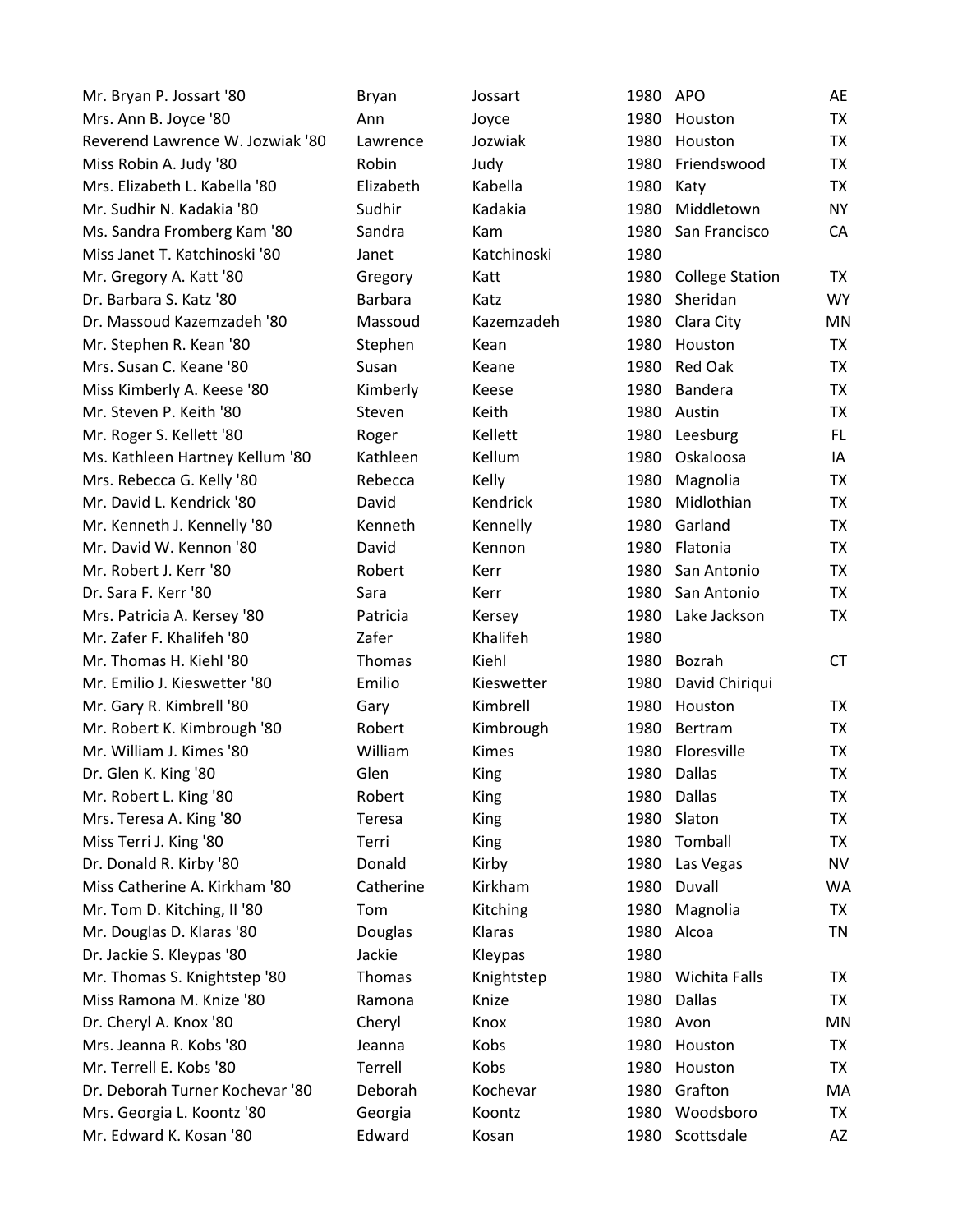| Mr. Chukiat Kositwatanapanich '80 | Chukiat      | Kositwatanapanich | 1980 | Bangkok                     |           |
|-----------------------------------|--------------|-------------------|------|-----------------------------|-----------|
| Mr. Denis J. Koutsandreas '80     | Denis        | Koutsandreas      | 1980 | Darnestown                  | MD        |
| Mrs. Carolyn M. Koym '80          | Carolyn      | Koym              | 1980 | Lubbock                     | TX        |
| Mr. Walter T. Krause, Jr. '80     | Walter       | Krause            | 1980 | Port Lavaca                 | <b>TX</b> |
| Mrs. Donna L. Krebs '80           | Donna        | Krebs             | 1980 |                             |           |
| Mr. Mark A. Krenek '80            | Mark         | Krenek            |      | 1980 Austin                 | <b>TX</b> |
| Mr. Charles K. Kresge '80         | Charles      | Kresge            | 1980 | Irving                      | <b>TX</b> |
| Miss Dina F. Krumnow '80          | Dina         | Krumnow           | 1980 | Maumelle                    | AR        |
| Mrs. Wanda Sells Kubecka '80      | Wanda        | Kubecka           | 1980 | Edna                        | <b>TX</b> |
| Mr. Allen P. Kunze '80            | Allen        | Kunze             |      | 1980 College Station        | <b>TX</b> |
| Mr. Yautak A. Kwok '80            | Yautak       | Kwok              | 1980 |                             |           |
| Mr. David A. Kyle '80             | David        | Kyle              | 1980 |                             |           |
| Mrs. Karen K. LaBar '80           | Karen        | LaBar             | 1980 | Hawalli                     |           |
| Miss Kris C. LaCavera '80         | <b>Kris</b>  | LaCavera          | 1980 | Houston                     | <b>TX</b> |
| Miss Dawn E. Lackey '80           | Dawn         | Lackey            | 1980 |                             |           |
| Mr. Gerard J. Ladner, Jr. '80     | Gerard       | Ladner            | 1980 | Rockport                    | TX        |
| Mr. David S. Ladwig '80           | David        | Ladwig            | 1980 | Papillion                   | <b>NE</b> |
| Mr. Miguel Lagos '80              | Miguel       | Lagos             | 1980 | San Isidro                  |           |
| Mrs. Ginger S. LaGrave '80        | Ginger       | LaGrave           | 1980 | Flint                       | <b>TX</b> |
| Mr. King-Cu P. Lai '80            | King-Cu      | Lai               | 1980 |                             |           |
| Mr. Keith A. Laird '80            | Keith        | Laird             | 1980 | Goodwell                    | OK        |
| Mr. Victor H. Lam, Jr. '80        | Victor       | Lam               | 1980 | Colon                       |           |
| Mr. Scott M. Lambers '80          | Scott        | Lambers           | 1980 | Ottawa                      | <b>KS</b> |
| Mrs. Kathleen M. Lamberth '80     | Kathleen     | Lamberth          | 1980 |                             |           |
| Mr. Brian K. Lance '80            | <b>Brian</b> | Lance             | 1980 |                             |           |
| Mrs. Diane E. Landers '80         | Diane        | Landers           | 1980 | Arlington                   | <b>TX</b> |
| Mr. Scott Langdale '80            | Scott        | Langdale          | 1980 | Galveston                   | TX        |
| Miss Patricia C. Lange '80        | Patricia     | Lange             | 1980 | Houston                     | <b>TX</b> |
| Mr. James W. Lankford '80         | James        | Lankford          |      | 1980 Corpus Christi         | TX        |
| Dr. Michel Lannelongue-Favre '80  | Michel       | Lannelongue-Favre | 1980 |                             |           |
| Mr. James J. Lard '80             | James        | Lard              | 1980 | Baytown                     | <b>TX</b> |
| Miss Karen A. Larson '80          | Karen        | Larson            |      | 1980 Arvada                 | CO.       |
| Mr. Robert Y. Lary, Jr. '80       | Robert       | Lary              | 1980 |                             |           |
| Mr. Felipe Laserna '80            | Felipe       | Laserna           | 1980 |                             |           |
| Mr. Edward C. Laster, III '80     | Edward       | Laster            | 1980 |                             |           |
| Mrs. Colleen V. Lastovica '80     | Colleen      | Lastovica         | 1980 | Houston                     | TX        |
| Mr. Jude P. LaStrapes '80         | Jude         | LaStrapes         | 1980 | Houston                     | TX        |
| Dr. David H. Laughlin '80         | David        | Laughlin          | 1980 | Mississippi State           | MS        |
| Mr. Jonathan S. Laws '80          | Jonathan     | Laws              | 1980 | Jackson                     | MS        |
| Mr. Vernon P. Laywell '80         | Vernon       | Laywell           | 1980 | <b>North Richland Hills</b> | <b>TX</b> |
| Mrs. Karen S. Leabo '80           | Karen        | Leabo             |      | 1980 Long Beach             | CA        |
| Dr. Grace Lecara '80              | Grace        | Lecara            | 1980 | Apex                        | NC        |
| Mr. William B. Ledbetter, Jr. '80 | William      | Ledbetter         | 1980 | Leander                     | TX        |
| Dr. Chun S. Lee '80               | Chun         | Lee               | 1980 | Seoul                       |           |
| Mr. Joel T. Lee '80               | Joel         | Lee               | 1980 | <b>Belfast</b>              | ME        |
| Mr. Thomas G. Lee '80             | Thomas       | Lee               | 1980 | Clayton                     | NJ        |
| Mr. Timothy P. Leightner '80      | Timothy      | Leightner         | 1980 | Plano                       | TX        |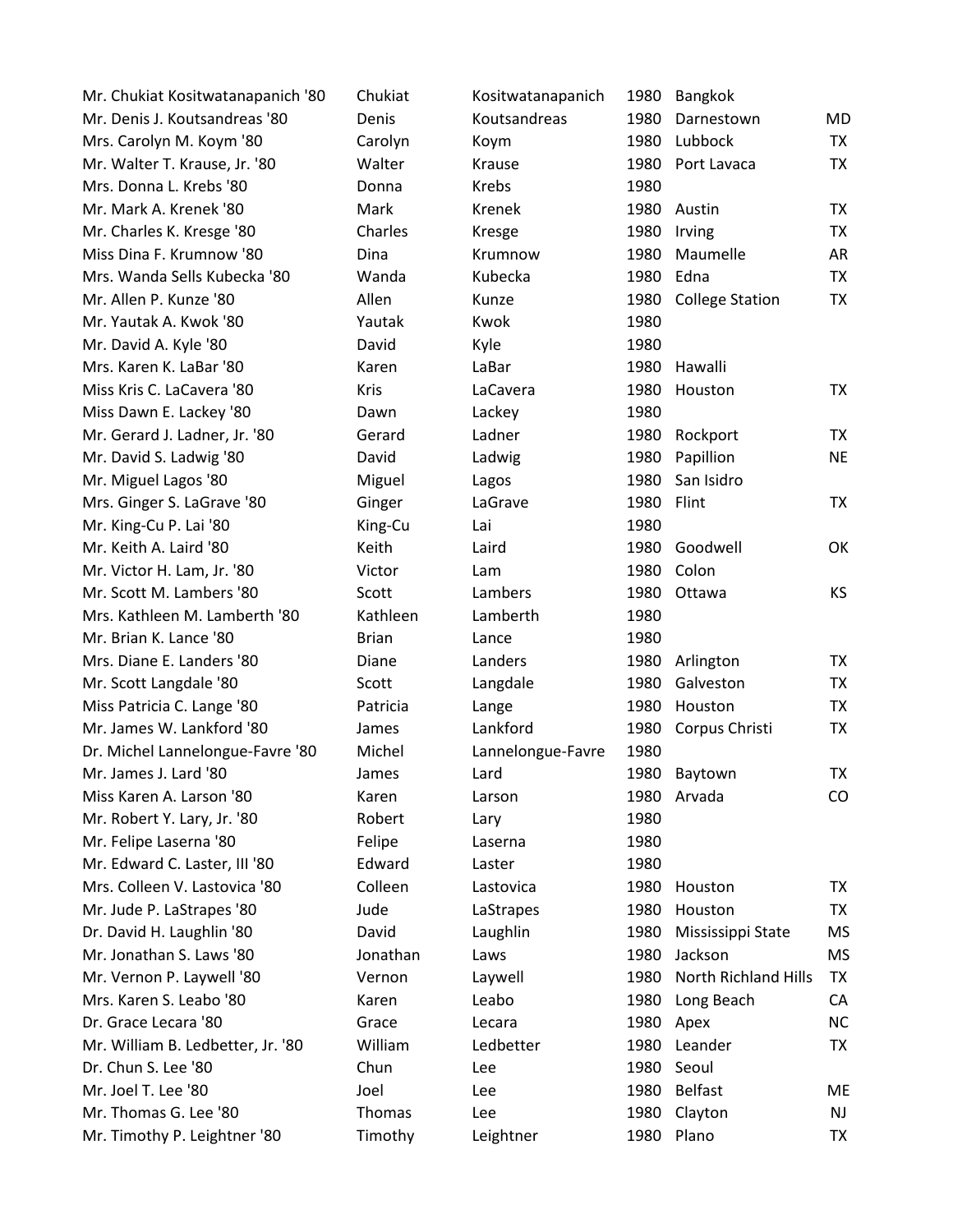| Dr. Craig Lello '80            | Craig        | Lello         | 1980 | Lewes               | DE        |
|--------------------------------|--------------|---------------|------|---------------------|-----------|
| Mr. Craig V. Lester '80        | Craig        | Lester        | 1980 | Ingleside           | TX        |
| Mr. Daniel S. Levine '80       | Daniel       | Levine        | 1980 |                     |           |
| Mr. Randall R. Levy '80        | Randall      | Levy          | 1980 | Houston             | <b>TX</b> |
| Mrs. Linda K. Lewis '80        | Linda        | Lewis         | 1980 | Evergreen           | CO        |
| Mr. Robert K. Lewis '80        | Robert       | Lewis         | 1980 | Irving              | TX        |
| Dr. Pang-Tien Lieu '80         | Pang-Tien    | Lieu          | 1980 | Chung-Li            |           |
| Mrs. Gail P. Lilly '80         | Gail         | Lilly         | 1980 |                     |           |
| Mr. Min-Chou Lin '80           | Min-Chou     | Lin           | 1980 | Taipei              |           |
| Mr. Yie-Kuang W. Lin '80       | Yie-Kuang    | Lin           | 1980 | Chia-Yi             |           |
| Dr. Orrin H. Lindberg '80      | Orrin        | Lindberg      | 1980 | Nashville           | TN        |
| Mr. James A. Lindsey, Jr. '80  | James        | Lindsey       | 1980 | Dublin              | OH        |
| Dr. John W. Lisk '80           | John         | Lisk          | 1980 |                     |           |
| Dr. Wu-Schyong Liu '80         | Wu-Schyong   | Liu           | 1980 | <b>Falls Church</b> | VA        |
| Mr. Juan F. Livas '80          | Juan         | Livas         | 1980 | Monterrey NL        |           |
| Mr. Garon M. Loader '80        | Garon        | Loader        | 1980 | <b>Dallas</b>       | <b>TX</b> |
| Mrs. Jane M. Loeber '80        | Jane         | Loeber        | 1980 | Moberly             | <b>MO</b> |
| Mr. Stephen E. Loeber '80      | Stephen      | Loeber        | 1980 | Moberly             | <b>MO</b> |
| Mr. Randal F. Loescher '80     | Randal       | Loescher      | 1980 | Victoria            | <b>TX</b> |
| Mr. Stacy B. Loftin '80        | Stacy        | Loftin        | 1980 | Hurst               | TX        |
| Miss Patricia E. Logston '80   | Patricia     | Logston       | 1980 |                     |           |
| Dr. Sam A. Lollar '80          | Sam          | Lollar        | 1980 | Euless              | TX        |
| Mr. Randal S. Long '80         | Randal       | Long          | 1980 | Albuquerque         | <b>NM</b> |
| Mr. Tommy A. Long '80          | Tommy        | Long          | 1980 | China Spring        | <b>TX</b> |
| Mrs. Trina S. Long '80         | Trina        | Long          | 1980 | Keller              | TX        |
| Mr. John C. Lopez '80          | John         | Lopez         | 1980 |                     |           |
| Mr. Rodolfo A. Lopez '80       | Rodolfo      | Lopez         | 1980 |                     |           |
| Mr. Robert M. Lowe, Jr. '80    | Robert       | Lowe          | 1980 | Sugar Land          | <b>TX</b> |
| Mr. Harold W. Ludwick, Jr. '80 | Harold       | Ludwick       | 1980 | <b>Round Rock</b>   | <b>TX</b> |
| Mr. Timothy L. Lumpkin '80     | Timothy      | Lumpkin       | 1980 | Mesquite            | TX        |
| Mr. Francis A. Lux, III '80    | Francis      | Lux           | 1980 | Albuquerque         | <b>NM</b> |
| Ms. Vicki L. Mabry '80         | Vicki        | Mabry         |      | 1980 San Diego      | CA        |
| Ms. Georgene M. Machos '80     | Georgene     | Machos        | 1980 | Katy                | TX        |
| Mr. William C. Maddox '80      | William      | Maddox        | 1980 |                     |           |
| Mr. Juan A. Madrigal '80       | Juan         | Madrigal      | 1980 | Nuevo Laredo        |           |
| Mr. Terence M. Mahoney '80     | Terence      | Mahoney       | 1980 |                     |           |
| Mr. Lowell P. Main '80         | Lowell       | Main          | 1980 | Mineola             | TX.       |
| Dr. Narayani R. Mallya '80     | Narayani     | Mallya        | 1980 | Baroda Gujarat      |           |
| Mr. Charles A. Malonson '80    | Charles      | Malonson      | 1980 | <b>Bridge City</b>  | TX        |
| Dr. Niels O. Maness '80        | <b>Niels</b> | <b>Maness</b> | 1980 | Stillwater          | OK        |
| Miss Laura J. Manno '80        | Laura        | Manno         | 1980 | Dallas              | TX        |
| Mr. Robert B. Mapes '80        | Robert       | <b>Mapes</b>  | 1980 | Pearland            | TX        |
| Mr. Roman M. Marak '80         | Roman        | Marak         | 1980 | Alamogordo          | <b>NM</b> |
| Mrs. Jennifer R. Marcum '80    | Jennifer     | Marcum        | 1980 | Carlsbad            | CA        |
| Miss Mary K. Margerum '80      | Mary         | Margerum      | 1980 | Houston             | <b>TX</b> |
| Miss Marisa Marin '80          | Marisa       | Marin         | 1980 |                     |           |
| Mr. William N. Marks '80       | William      | Marks         | 1980 |                     |           |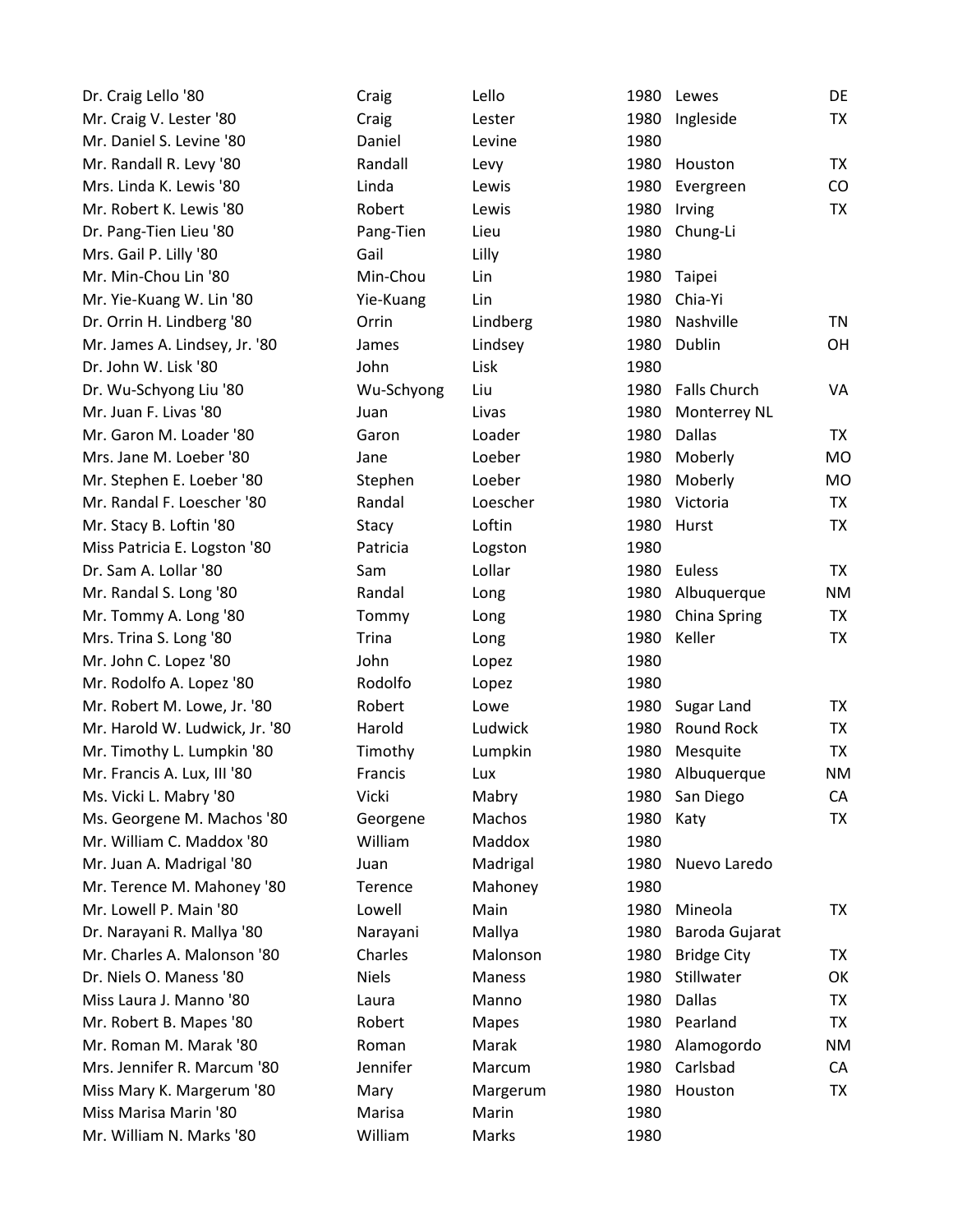| Miss Elizabeth A. Marshall '80 | Elizabeth      | Marshall         | 1980 | Keller                  | TX        |
|--------------------------------|----------------|------------------|------|-------------------------|-----------|
| Mr. Michael J. Marshall '80    | Michael        | Marshall         | 1980 | Pensacola               | FL.       |
| Mr. Peyton L. Martin '80       | Peyton         | Martin           | 1980 | Richmond                | <b>TX</b> |
| Miss Robin E. Martinez '80     | Robin          | Martinez         | 1980 | Amarillo                | <b>TX</b> |
| Mr. Ronald E. Mase '80         | Ronald         | Mase             | 1980 | Missouri City           | TX        |
| Mr. Rajbali B. Masoudi '80     | Rajbali        | Masoudi          | 1980 |                         |           |
| Mr. Donnie L. Masters '80      | Donnie         | <b>Masters</b>   |      | 1980 Santa Fe           | <b>NM</b> |
| Mr. James M. Mathenge '80      | James          | Mathenge         | 1980 |                         |           |
| Dr. J. Kyle Mathews '80        | J.             | <b>Mathews</b>   | 1980 | Plano                   | <b>TX</b> |
| Miss Karen V. Mathews '80      | Karen          | <b>Mathews</b>   | 1980 | Bryan                   | <b>TX</b> |
| Mr. Joseph D. Matranga '80     | Joseph         | Matranga         |      | 1980 Friendswood        | <b>TX</b> |
| Mr. David J. Matthews '80      | David          | Matthews         | 1980 | Salado                  | <b>TX</b> |
| Miss Deborah E. May '80        | Deborah        | May              | 1980 | Houston                 | <b>TX</b> |
| Miss Terry A. Mayer '80        | Terry          | Mayer            | 1980 | Livermore               | CA        |
| Mr. William J. McBride '80     | William        | McBride          |      | 1980 Austin             | <b>TX</b> |
| Mr. David R. McCauley '80      | David          | McCauley         | 1980 |                         |           |
| Mr. David W. McClendon '80     | David          | McClendon        | 1980 | Graham                  | TX        |
| Mr. Stanley M. McClure '80     | Stanley        | McClure          | 1980 | <b>Colorado Springs</b> | CO        |
| Mrs. Catherine McCown          | Catherine      | McCown           | 1980 | Mathis                  | <b>TX</b> |
| Mr. Douglas R. McCoy '80       | Douglas        | McCoy            | 1980 | Marble Falls            | <b>TX</b> |
| Mr. John C. McCoy, Jr. '80     | John           | McCoy            | 1980 |                         |           |
| Mr. Michael F. McCoy '80       | Michael        | McCoy            | 1980 |                         |           |
| Mr. Daniel W. McCutcheon '80   | Daniel         | McCutcheon       | 1980 | Houston                 | TX        |
| Mr. Warren N. McDonal '80      | Warren         | McDonal          | 1980 | Las Vegas               | <b>NV</b> |
| Mr. Richard A. McDonald '80    | Richard        | McDonald         | 1980 | Belton                  | TX        |
| Mrs. Catherine M. McDougal '80 | Catherine      | McDougal         | 1980 | <b>Cedar Park</b>       | <b>TX</b> |
| Miss Elizabeth M. McDowell '80 | Elizabeth      | McDowell         | 1980 | Las Vegas               | <b>NV</b> |
| Miss Dorothy L. McElvain '80   | Dorothy        | McElvain         | 1980 | Plano                   | TX        |
| Mr. Larry E. McHalffey '80     | Larry          | McHalffey        | 1980 | The Woodlands           | <b>TX</b> |
| Mr. Thomas J. McKenna, Jr. '80 | <b>Thomas</b>  | McKenna          | 1980 | Arlington               | TX        |
| Miss Jennifer McKissack '80    | Jennifer       | McKissack        | 1980 |                         |           |
| Mr. Randy J. McLaughlin '80    | Randy          | McLaughlin       |      | 1980 Wenatchee          | WA        |
| Mr. Kenneth G. McLeod '80      | Kenneth        | McLeod           | 1980 | Houston                 | <b>TX</b> |
| Miss Pamela L. McMahon '80     | Pamela         | McMahon          | 1980 | San Antonio             | TX        |
| Mr. Patrick J. McMahon '80     | Patrick        | McMahon          | 1980 | McLean                  | VA        |
| Mr. Mark F. McMillan '80       | Mark           | McMillan         | 1980 | Sugar Land              | TX        |
| Dr. Mark T. McMullen '80       | Mark           | McMullen         | 1980 | New Prt Rchy            | FL.       |
| Miss Ruth A. McMullen '80      | Ruth           | McMullen         | 1980 | Fort Worth              | TX        |
| Miss Rita C. McNiece '80       | Rita           | McNiece          | 1980 | Dickinson               | <b>TX</b> |
| Mr. David E. McQueen '80       | David          | McQueen          | 1980 | Gilmer                  | <b>TX</b> |
| Mr. Michael J. McRoberts '80   | Michael        | <b>McRoberts</b> | 1980 | <b>Fort Collins</b>     | CO        |
| Miss Amanda McWatters '80      | Amanda         | <b>McWatters</b> | 1980 |                         |           |
| Mr. Michael C. Meacham '80     | Michael        | Meacham          |      | 1980 Austin             | TX        |
| Mr. Bradley W. Meadows '80     | <b>Bradley</b> | Meadows          | 1980 | Houston                 | TX        |
| Miss Melanie A. Meaux '80      | Melanie        | Meaux            | 1980 |                         |           |
| Miss Francine L. Mechoulam '80 | Francine       | Mechoulam        | 1980 | Houston                 | TX        |
| Miss Norma J. Medina '80       | Norma          | Medina           | 1980 | Corpus Christi          | <b>TX</b> |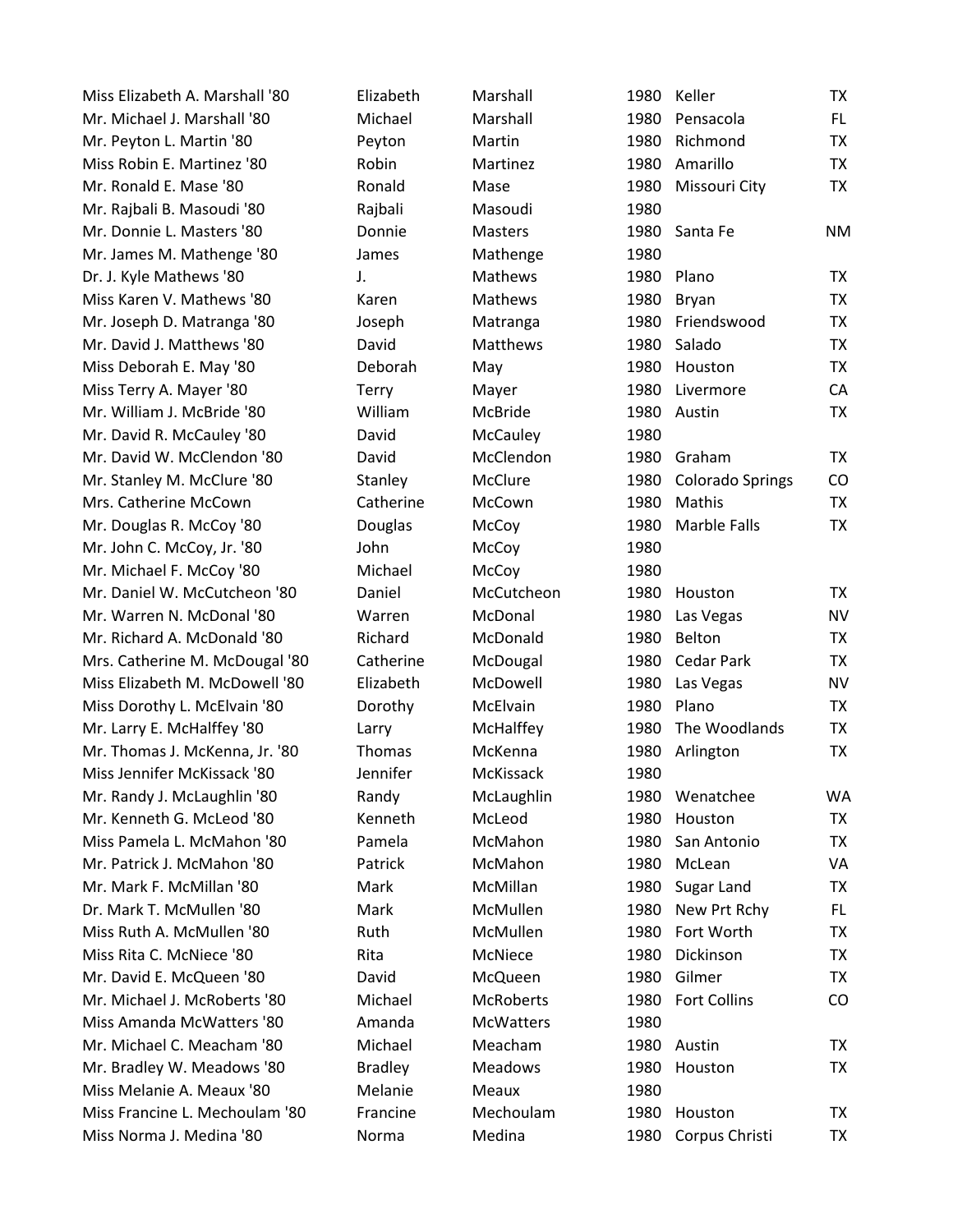| Mr. Henry L. Megan, III '80        | Henry                   | Megan        | 1980 | Katy              | TX        |
|------------------------------------|-------------------------|--------------|------|-------------------|-----------|
| Mr. Mel Mehrtens '80               | Mel                     | Mehrtens     | 1980 | Arlington         | WA        |
| Mr. Fred W. Melcher, III '80       | Fred                    | Melcher      | 1980 | Palacios          | <b>TX</b> |
| Mr. Robert W. Mellish '80          | Robert                  | Mellish      | 1980 | Stamford          | <b>CT</b> |
| Mr. Hector E. Mendieta '80         | Hector                  | Mendieta     | 1980 | Austin            | <b>TX</b> |
| Mr. Gerardo Antonio M. Mendoza '80 | Gerardo Antonic Mendoza |              | 1980 | Mexico 20 DF      |           |
| Dr. Cristobal C. Mera '80          | Cristobal               | Mera         | 1980 | Guayaquil         |           |
| Mr. Sufian S. Merie '80            | Sufian                  | Merie        | 1980 | Ahman             |           |
| Mr. Richard A. Merriam '80         | Richard                 | Merriam      | 1980 | <b>Dallas</b>     | TX        |
| Mr. Richard A. Merrill '80         | Richard                 | Merrill      | 1980 | Montgomery        | <b>TX</b> |
| Miss Jennifer A. Mery '80          | Jennifer                | Mery         | 1980 | Rowlett           | TX        |
| Ms. Suzanne H. Mery '80            | Suzanne                 | Mery         | 1980 | San Antonio       | TX        |
| Mr. George H. Michaels '80         | George                  | Michaels     | 1980 |                   |           |
| Mr. Christopher P. Michalski '80   | Christopher             | Michalski    | 1980 | Mansfield         | TX        |
| Dr. Randy C. Mifflin '80           | Randy                   | Mifflin      | 1980 | Galveston         | <b>TX</b> |
| Ms. Jennifer D. Miles '80          | Jennifer                | Miles        | 1980 | <b>Dallas</b>     | <b>TX</b> |
| Mr. William L. Miles '80           | William                 | <b>Miles</b> | 1980 | Charleston        | <b>SC</b> |
| Mrs. Candace L. Miller '80         | Candace                 | Miller       | 1980 | San Antonio       | TX        |
| Mr. James G. Miller, Jr. '80       | James                   | Miller       | 1980 |                   |           |
| Dr. Mark J. Miller '80             | <b>Mark</b>             | Miller       | 1980 | Midland           | <b>TX</b> |
| Miss Eva M. Mills '80              | Eva                     | Mills        | 1980 |                   |           |
| Mr. Ron W. Mills '80               | Ron                     | Mills        | 1980 | Mission           | <b>TX</b> |
| Mr. Stanley K. Milton '80          | Stanley                 | Milton       | 1980 | Plano             | TX        |
| Mr. David L. Mitchell '80          | David                   | Mitchell     | 1980 | Redwood City      | CA        |
| Dr. James K. Mitchell '80          | James                   | Mitchell     | 1980 | San Antonio       | TX        |
| Ms. Leslie Dawn Mitchell '80       | Leslie                  | Mitchell     | 1980 | Austin            | TX        |
| Mr. Thomas P. Mitchell '80         | <b>Thomas</b>           | Mitchell     | 1980 | <b>Round Rock</b> | TX        |
| Mr. Gregory B. Mitchem '80         | Gregory                 | Mitchem      | 1980 | Antioch           | CA        |
| Dr. David F. Mitschke '80          | David                   | Mitschke     | 1980 | Giddings          | <b>TX</b> |
| Ms. Cynthia S. Moeller '80         | Cynthia                 | Moeller      | 1980 |                   |           |
| Mr. Radhakrishnan Mohan '80        | Radhakrishnan           | Mohan        | 1980 | Macedon           | <b>NY</b> |
| Mr. Patrick A. Mokwa '80           | Patrick                 | Mokwa        | 1980 | <b>Bacliff</b>    | TX        |
| Mrs. Maudie Ragsdale Monroe '80    | Maudie                  | Monroe       | 1980 | Crawford          | TX        |
| Mr. Gilbert Montalvo '80           | Gilbert                 | Montalvo     | 1980 | San Benito        | <b>TX</b> |
| Mr. Harold L. Moonsie-Sawh '80     | Harold                  | Moonsie-Sawh | 1980 | Valsayn Park      |           |
| Mr. Charles C. Moore '80           | Charles                 | Moore        | 1980 | San Antonio       | TX        |
| Dr. Cheryl S. Moore '80            | Cheryl                  | Moore        | 1980 | Huntsville        | TX        |
| Mr. David W. Moore '80             | David                   | Moore        | 1980 | Irving            | TX        |
| Mrs. Mary M. Moore '80             | Mary                    | Moore        | 1980 | Richmond          | TX        |
| Mr. Ronald G. Moore '80            | Ronald                  | Moore        | 1980 | Searcy            | AR        |
| Dr. Jeanne Cook Moreau '80         | Jeanne                  | Moreau       | 1980 | Saint Sylvestre   |           |
| Mr. Peter S. Morford '80           | Peter                   | Morford      | 1980 | West Lake Hills   | TX        |
| Dr. Deborah A. Morris '80          | Deborah                 | Morris       | 1980 | Conroe            | TX        |
| Mr. William B. Morris '80          | William                 | Morris       | 1980 | Mexico DF         |           |
| Ms. Dana M. Morrison '80           | Dana                    | Morrison     | 1980 | Houston           | TX        |
| Mr. Jon T. Morrissey '80           | Jon                     | Morrissey    | 1980 | Granby            | CO.       |
| Ms. Patricia C. Moss               | Patricia                | Moss         | 1980 | Charlottesville   | VA        |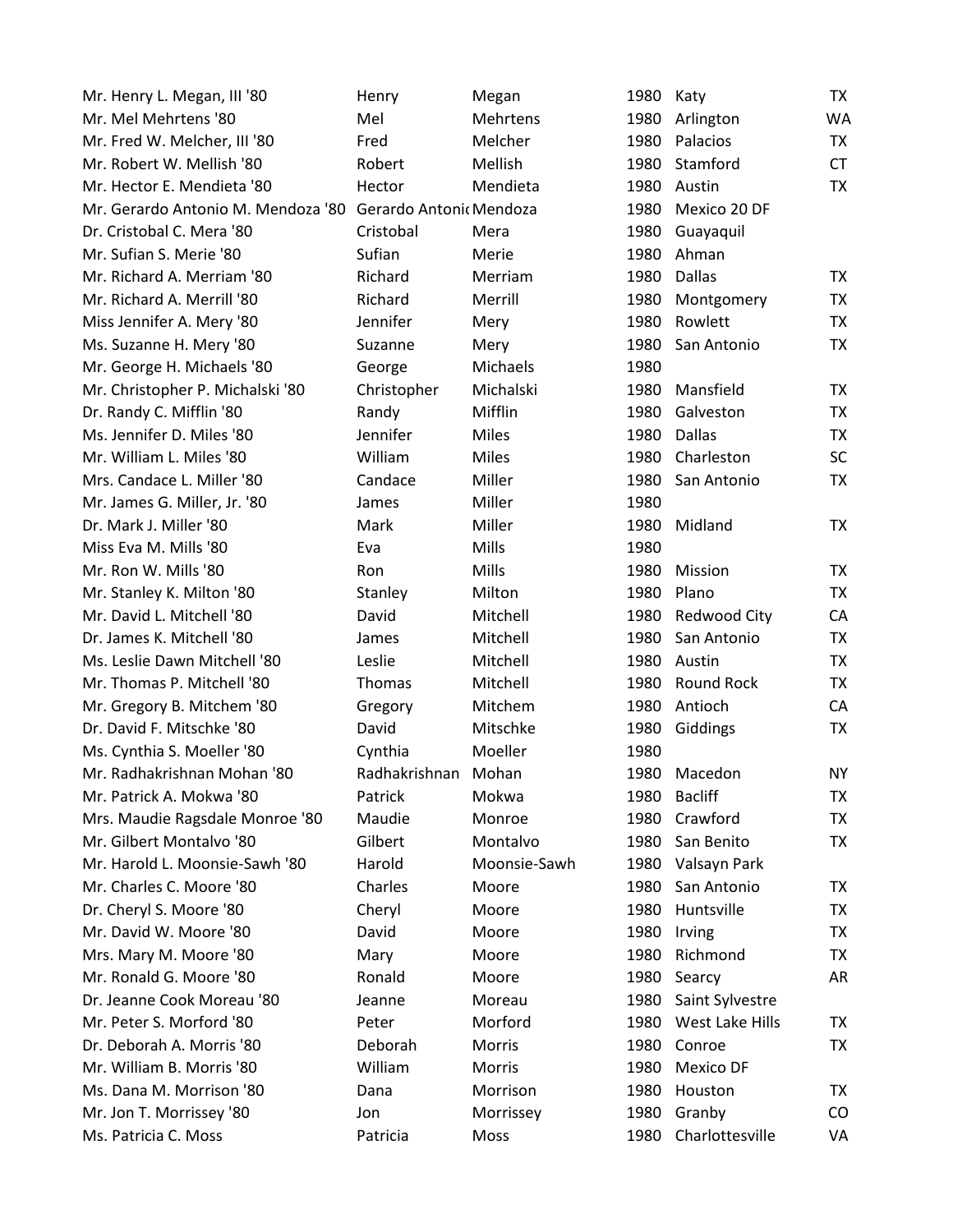| Mr. Nathan V. Mouser '80         | Nathan       | Mouser           | 1980 |                      |           |
|----------------------------------|--------------|------------------|------|----------------------|-----------|
| Ms. Kathryn S. Moynahan '80      | Kathryn      | Moynahan         | 1980 | Austin               | TX        |
| Mrs. Cindy A. Mueller '80        | Cindy        | Mueller          | 1980 |                      |           |
| Mrs. Jean A. Mueller '80         | Jean         | Mueller          | 1980 | Fernandina Beach     | FL.       |
| Mr. Kevin A. Mueller '80         | Kevin        | Mueller          | 1980 |                      |           |
| Mrs. Patricia M. Mulder '80      | Patricia     | Mulder           | 1980 | Knysna               |           |
| Mr. Guy R. Mullen '80            | Guy          | Mullen           | 1980 | Magnolia             | TX        |
| Mrs. Cindy D. Muller '80         | Cindy        | Muller           | 1980 | <b>Mission Hills</b> | <b>KS</b> |
| Mrs. Jane A. Mullins '80         | Jane         | <b>Mullins</b>   | 1980 | Richardson           | TX        |
| Mr. John L. Mullins '80          | John         | <b>Mullins</b>   | 1980 | Richardson           | <b>TX</b> |
| Mr. Thomas L. Mullins '80        | Thomas       | <b>Mullins</b>   | 1980 | Beaumont             | <b>TX</b> |
| Miss Teresita M. Muniz '80       | Teresita     | Muniz            | 1980 | <b>Bellaire</b>      | <b>TX</b> |
| Mr. William S. Munson '80        | William      | Munson           | 1980 | <b>White Post</b>    | VA        |
| Dr. Robert R. Murray '80         | Robert       | Murray           | 1980 | Fort Worth           | <b>TX</b> |
| Mr. John D. Myers '80            | John         | <b>Myers</b>     | 1980 | <b>Baton Rouge</b>   | LA        |
| Mr. Bruce K. Nacke '80           | <b>Bruce</b> | Nacke            | 1980 | <b>Dallas</b>        | TX        |
| Mr. Charles E. Nagel, III '80    | Charles      | Nagel            | 1980 | Weatherford          | <b>TX</b> |
| Mr. Joe H. Nagy, Jr. '80         | Joe          | Nagy             | 1980 | Seminole             | <b>TX</b> |
| Dr. Majdi Y. Najm '80            | Majdi        | Najm             | 1980 | Rolla                | <b>MO</b> |
| Dr. Ali Namazian '80             | Ali          | Namazian         | 1980 |                      |           |
| Mrs. Gowri R. Namboodiri '80     | Gowri        | Namboodiri       | 1980 | San Ramon            | CA        |
| Miss Dawn M. Narciso '80         | Dawn         | Narciso          | 1980 | San Antonio          | <b>TX</b> |
| Mr. Matthew K. Nasei '80         | Matthew      | Nasei            | 1980 | Arusha               |           |
| Mr. Alfred B. Nasser '80         | Alfred       | Nasser           | 1980 | Spring               | <b>TX</b> |
| Mr. Dale H. Nave '80             | Dale         | Nave             | 1980 | Longview             | <b>TX</b> |
| Mr. David M. Nebrig '80          | David        | Nebrig           | 1980 | <b>Flower Mound</b>  | <b>TX</b> |
| Miss Wanda S. Nedbalek '80       | Wanda        | Nedbalek         | 1980 | Catlin               | IL.       |
| Mr. Robert M. Neighbors '80      | Robert       | <b>Neighbors</b> | 1980 | West Lake Hills      | TX        |
| Dr. William H. Neil, Jr. '80     | William      | Neil             | 1980 | Fort Worth           | <b>TX</b> |
| Mrs. Betty J. Nelson '80         | Betty        | Nelson           | 1980 | Fort Worth           | TX        |
| Miss Elaine C. Nelson '80        | Elaine       | Nelson           | 1980 | Fort Worth           | <b>TX</b> |
| Mrs. Nadja Neuman '80            | Nadja        | Neuman           | 1980 |                      |           |
| Mr. George T. Nichol '80         | George       | Nichol           | 1980 | Austin               | TX        |
| Mrs. Theresa S. Nicholson '80    | Theresa      | Nicholson        | 1980 | Frankston            | TX        |
| Mr. Paul G. Nietfeld '80         | Paul         | Nietfeld         | 1980 | Corvallis            | <b>OR</b> |
| Mr. David W. Nixon '80           | David        | Nixon            | 1980 | Fort Worth           | <b>TX</b> |
| Mrs. Iris B. Nmai '80            | Iris         | Nmai             | 1980 | New City             | <b>NY</b> |
| Miss Geneva A. Nolan '80         | Geneva       | Nolan            | 1980 |                      |           |
| Mr. William D. Northcutt, IV '80 | William      | Northcutt        | 1980 | Longview             | TX        |
| Mr. Gregory A. Norton '80        | Gregory      | Norton           | 1980 | Lacombe              | LA        |
| Mr. Arnaud Nougues '80           | Arnaud       | <b>Nougues</b>   | 1980 |                      |           |
| Mr. David C. Nowacek '80         | David        | Nowacek          | 1980 | San Antonio          | ТX        |
| Mr. Patrick R. Nowotny '80       | Patrick      | Nowotny          | 1980 | Georgetown           | <b>TX</b> |
| Mr. Terrance A. Noyes '80        | Terrance     | Noyes            | 1980 | Aurora               | CO        |
| Mr. John L. Oberto '80           | John         | Oberto           | 1980 | Chatsworth           | CA        |
| Mr. Harold E. O'Brien, Jr. '80   | Harold       | O'Brien          | 1980 | Southlake            | <b>TX</b> |
| Mr. Joseph C. O'Con '80          | Joseph       | O'Con            | 1980 | Grapevine            | TX        |
|                                  |              |                  |      |                      |           |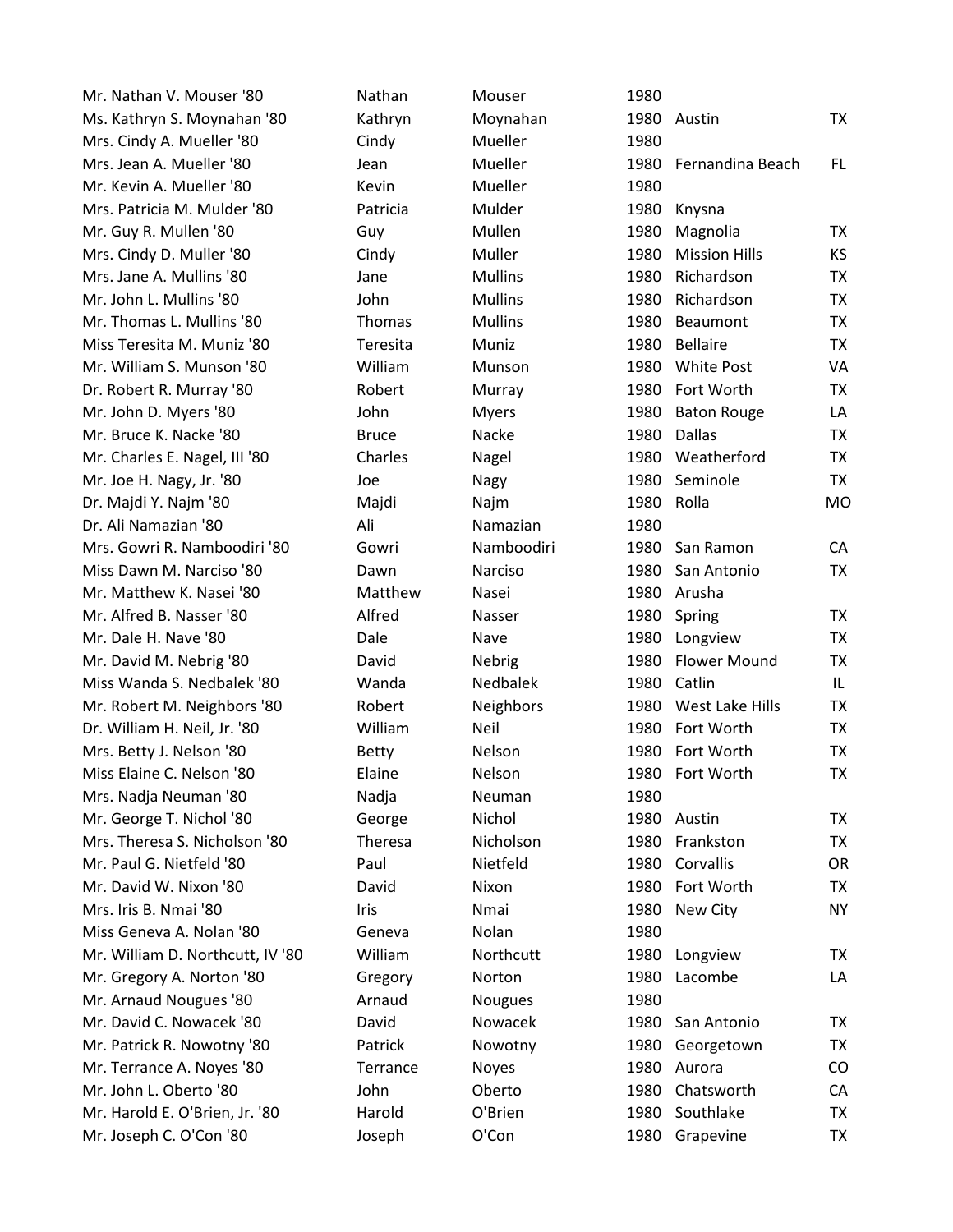| Mr. Duane T. O'Dell '80                        | Duane          | O'Dell         | 1980 | Wichita Falls   | <b>TX</b> |
|------------------------------------------------|----------------|----------------|------|-----------------|-----------|
| Mrs. Susan K. Odom '80                         | Susan          | Odom           | 1980 | Hamilton        | <b>TX</b> |
| Mrs. Germaine O'Donnell '80                    | Germaine       | O'Donnell      | 1980 | <b>Dallas</b>   | <b>TX</b> |
| Dr. Mark R. Ohlson '80                         | Mark           | Ohlson         | 1980 | Winslow         | ME        |
| Professor Gabriel M. Ojeda-Gonzalez '8 Gabriel |                | Ojeda-Gonzalez | 1980 | <b>Dallas</b>   | TX        |
| Mr. Rick R. Oldham '80                         | Rick           | Oldham         | 1980 | Houston         | TX        |
| Miss Frances A. Olivier '80                    | <b>Frances</b> | Olivier        | 1980 | San Antonio     | TX        |
| Miss Yvaun E. Olsen '80                        | Yvaun          | Olsen          | 1980 | <b>Dallas</b>   | TX        |
| Dr. Olusegun Omole '80                         | Olusegun       | Omole          | 1980 | <b>Ife</b>      |           |
| Mr. Daniel J. Orlich '80                       | Daniel         | Orlich         | 1980 | San Jose        |           |
| Mrs. Susan Leeper Orr '80                      | Susan          | Orr            | 1980 | Goliad          | TX        |
| Dr. Stephen M. Osborn '80                      | Stephen        | Osborn         | 1980 | Abilene         | TX        |
| Mr. John D. Overbeck '80                       | John           | Overbeck       | 1980 |                 |           |
| Mr. Galen P. Overstreet '80                    | Galen          | Overstreet     | 1980 |                 |           |
| Mr. Gary W. Owen '80                           | Gary           | Owen           | 1980 | McGregor        | TX        |
| Mr. Denis Oxford '80                           | Denis          | Oxford         | 1980 | Austin          | TX        |
| Mr. James A. Oxford '80                        | James          | Oxford         | 1980 |                 |           |
| Ms. Linda D. Kaplan Oyervides '80              | Linda          | Oyervides      | 1980 | San Antonio     | TX        |
| Mr. Darrell L. Painter '80                     | Darrell        | Painter        | 1980 | Farmington      | <b>NM</b> |
| Mr. Jose A. Palacios '80                       | Jose           | Palacios       | 1980 |                 |           |
| Mr. Bernard B. Palela '80                      | Bernard        | Palela         | 1980 |                 |           |
| Mr. John G. Papaila '80                        | John           | Papaila        | 1980 | Dallas          | TX        |
| Mr. Barry L. Papke '80                         | Barry          | Papke          | 1980 | McKinney        | <b>TX</b> |
| Mr. Douglas A. Park '80                        | Douglas        | Park           | 1980 | <b>Dallas</b>   | TX        |
| Miss Catherine G. Parker '80                   | Catherine      | Parker         | 1980 | <b>Dallas</b>   | TX        |
| Mrs. Kathy Henry Parker '80                    | Kathy          | Parker         | 1980 | Wharton         | <b>TX</b> |
| Mrs. Sarah J. Parsons '80                      | Sarah          | Parsons        | 1980 |                 |           |
| Mrs. Delilah Partridge '80                     | Delilah        | Partridge      | 1980 | Pearland        | <b>TX</b> |
| Mrs. Gina L. Paschal '80                       | Gina           | Paschal        | 1980 | <b>Dallas</b>   | TX        |
| Ms. Robin E. Pate '80                          | Robin          | Pate           | 1980 | Skidmore        | TX        |
| Miss Katherine D. Paxton '80                   | Katherine      | Paxton         | 1980 | San Francisco   | CA        |
| Miss Jill M. Pecon '80                         | Jill           | Pecon          |      | 1980 Sharpsburg | <b>MD</b> |
| Mrs. Debra M. Peepers '80                      | Debra          | Peepers        | 1980 | Worthington     | OH        |
| Mr. Miguel A. Pena '80                         | Miguel         | Pena           | 1980 |                 |           |
| Miss Elizabeth L. Penders '80                  | Elizabeth      | Penders        | 1980 | Fairfield       | <b>CT</b> |
| Mrs. Jamie L. Penner '80                       | Jamie          | Penner         | 1980 | Coppell         | TX        |
| Mr. David B. Penny '80                         | David          | Penny          | 1980 | Winnie          | TX        |
| Mr. Daniel N. Perczek '80                      | Daniel         | Perczek        | 1980 | Aventura        | FL.       |
| Dr. German J. Perez '80                        | German         | Perez          | 1980 |                 |           |
| Mr. Harold J. Perkins '80                      | Harold         | Perkins        | 1980 | Humble          | TX        |
| Mr. Michael R. Perry '80                       | Michael        | Perry          | 1980 | Caldwell        | <b>TX</b> |
| Dr. Maje B. Perryman '80                       | Maje           | Perryman       | 1980 | Coleman         | GA        |
| Mrs. Lori J. Peschel '80                       | Lori           | Peschel        | 1980 | Richmond        | TX        |
| Mr. Joseph S. Peterson, III '80                | Joseph         | Peterson       | 1980 | Corpus Christi  | <b>TX</b> |
| Mr. Kevin D. Peterson '80                      | Kevin          | Peterson       | 1980 | Dallas          | <b>TX</b> |
| Mr. Tom M. Petri '80                           | Tom            | Petri          | 1980 | Longboat Key    | FL.       |
| 1LT Richard L. Petrilla '80                    | Richard        | Petrilla       | 1980 | Painesville     | OH        |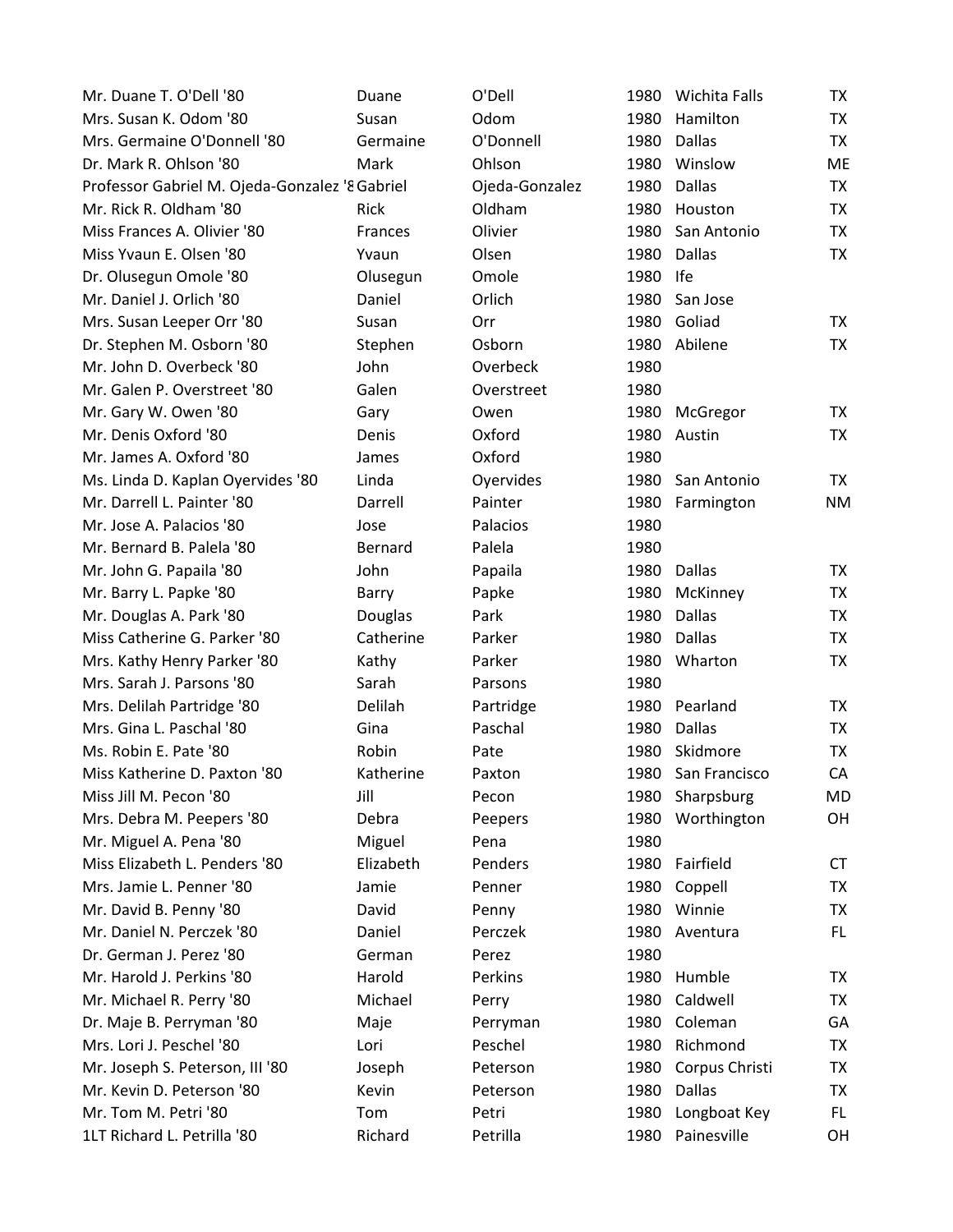| Miss Sharon K. Petry '80           | Sharon       | Petry             |      | 1980 Farmers Branch  | TX        |
|------------------------------------|--------------|-------------------|------|----------------------|-----------|
| Mr. David M. Petty '80             | David        | Petty             | 1980 |                      |           |
| Mrs. Gail S. Peurifoy '80          | Gail         | Peurifoy          | 1980 | Magnolia             | <b>TX</b> |
| Mr. Raymond E. Peurifoy '80        | Raymond      | Peurifoy          | 1980 | Maumelle             | AR        |
| Mr. Charles M. Peveto '80          | Charles      | Peveto            | 1980 | Austin               | <b>TX</b> |
| Mr. Roland M. Pfenninger '80       | Roland       | Pfenninger        | 1980 | Goliad               | TX        |
| Mrs. Mary A. Phillips '80          | Mary         | Phillips          | 1980 | <b>Big Stone Gap</b> | VA        |
| Mr. Tony L. Phillips '80           | Tony         | Phillips          | 1980 | Fort Worth           | <b>TX</b> |
| Mr. Brian D. Pillinger '80         | <b>Brian</b> | Pillinger         | 1980 | Corpus Christi       | <b>TX</b> |
| Mr. Paul R. Pinette '80            | Paul         | Pinette           | 1980 | Houston              | TX        |
| Mr. Mohamad Pirouznia '80          | Mohamad      | Pirouznia         | 1980 | Clearfield           | UT        |
| Dr. William D. Pitman '80          | William      | Pitman            | 1980 | Homer                | LA        |
| Dr. Robert H. Poindexter '80       | Robert       | Poindexter        | 1980 | Kerrville            | <b>TX</b> |
| Mrs. Christine M. Politis '80      | Christine    | Politis           | 1980 | Houston              | TX        |
| Mr. Jeffery L. Polk '80            | Jeffery      | Polk              | 1980 | Greeley              | CO        |
| Mr. Timothy N. Pollock '80         | Timothy      | Pollock           | 1980 | Montgomery           | <b>TX</b> |
| Miss Vannaporn Pongchairerks '80   | Vannaporn    | Pongchairerks     | 1980 |                      |           |
| Mr. Christopher D. Poniktera '80   | Christopher  | Poniktera         | 1980 |                      |           |
| Mr. Felipe G. Porres '80           | Felipe       | Porres            | 1980 | Lancaster            | <b>TX</b> |
| Mr. Jeffery T. Posey '80           | Jeffery      | Posey             | 1980 |                      |           |
| Dr. Brian M. Powell '80            | <b>Brian</b> | Powell            | 1980 |                      |           |
| Mrs. Edith E. Powlas '80           | Edith        | Powlas            | 1980 | Austin               | TX        |
| Mr. David R. Pratt '80             | David        | Pratt             | 1980 | Spring               | <b>TX</b> |
| Mr. James D. Preslar, II '80       | James        | Preslar           | 1980 | Midland              | TX        |
| Dr. Paul L. Preslar '80            | Paul         | Preslar           | 1980 | Oklahoma City        | OK        |
| Ms. Dawn Ayers Price '80           | Dawn         | Price             | 1980 | Houston              | TX        |
| Mr. John E. Price '80              | John         | Price             | 1980 | DeSoto               | <b>TX</b> |
| Mr. Tom B. Price, Jr. '80          | Tom          | Price             | 1980 | Houston              | <b>TX</b> |
| Miss Louise E. Prihoda '80         | Louise       | Prihoda           | 1980 | Katy                 | <b>TX</b> |
| Mr. Luis Principe-Ramos '80        | Luis         | Principe-Ramos    | 1980 |                      |           |
| Mr. Larry W. Prinz '80             | Larry        | Prinz             | 1980 | Houston              | <b>TX</b> |
| Mr. Stephen G. Protz '80           | Stephen      | Protz             | 1980 | Houston              | TX        |
| Mr. Jose G. Puerto-Espinosa '80    | Jose         | Puerto-Espinosa   | 1980 | Merida Yucatan       |           |
| Mr. R. Clint Pullin '80            | R.           | Pullin            |      | 1980 Paige           | TX        |
| Mr. Walter A. Pumphrey '80         | Walter       | Pumphrey          | 1980 | Needville            | TX        |
| Mrs. Suzanne M. Pundt '80          | Suzanne      | Pundt             | 1980 | Tyler                | <b>TX</b> |
| Mr. John S. Purcell, Jr. '80       | John         | Purcell           | 1980 | Tel Aviv             |           |
| Mrs. Melisa E. Lockhart Purdom '80 | Melisa       | Purdom            | 1980 | Austin               | TX        |
| Mrs. N. Jenifer Coyle Purvis '80   | N. Jenifer   | Purvis            | 1980 | Berryton             | KS.       |
| Mr. Raymond M. Pyle '80            | Raymond      | Pyle              | 1980 | Marshall             | TX        |
| Mrs. Carol L. Pyron '80            | Carol        | Pyron             | 1980 | Austin               | <b>TX</b> |
| Mr. Edward D. Qualls '80           | Edward       | Qualls            | 1980 | Jersey City          | NJ.       |
| Mr. Carlos Quian '80               | Carlos       | Quian             | 1980 | The Colony           | TX.       |
| Mr. Joel H. Quick '80              | Joel         | Quick             | 1980 |                      |           |
| Miss Madonna C. Rabalais '80       | Madonna      | Rabalais          | 1980 | Colville             | WA        |
| Mr. Thomas C. Raines '80           | Thomas       | Raines            | 1980 | Houston              | TX        |
| Mr. Behnam Rajabian-Esfahani '80   | Behnam       | Rajabian-Esfahani | 1980 |                      |           |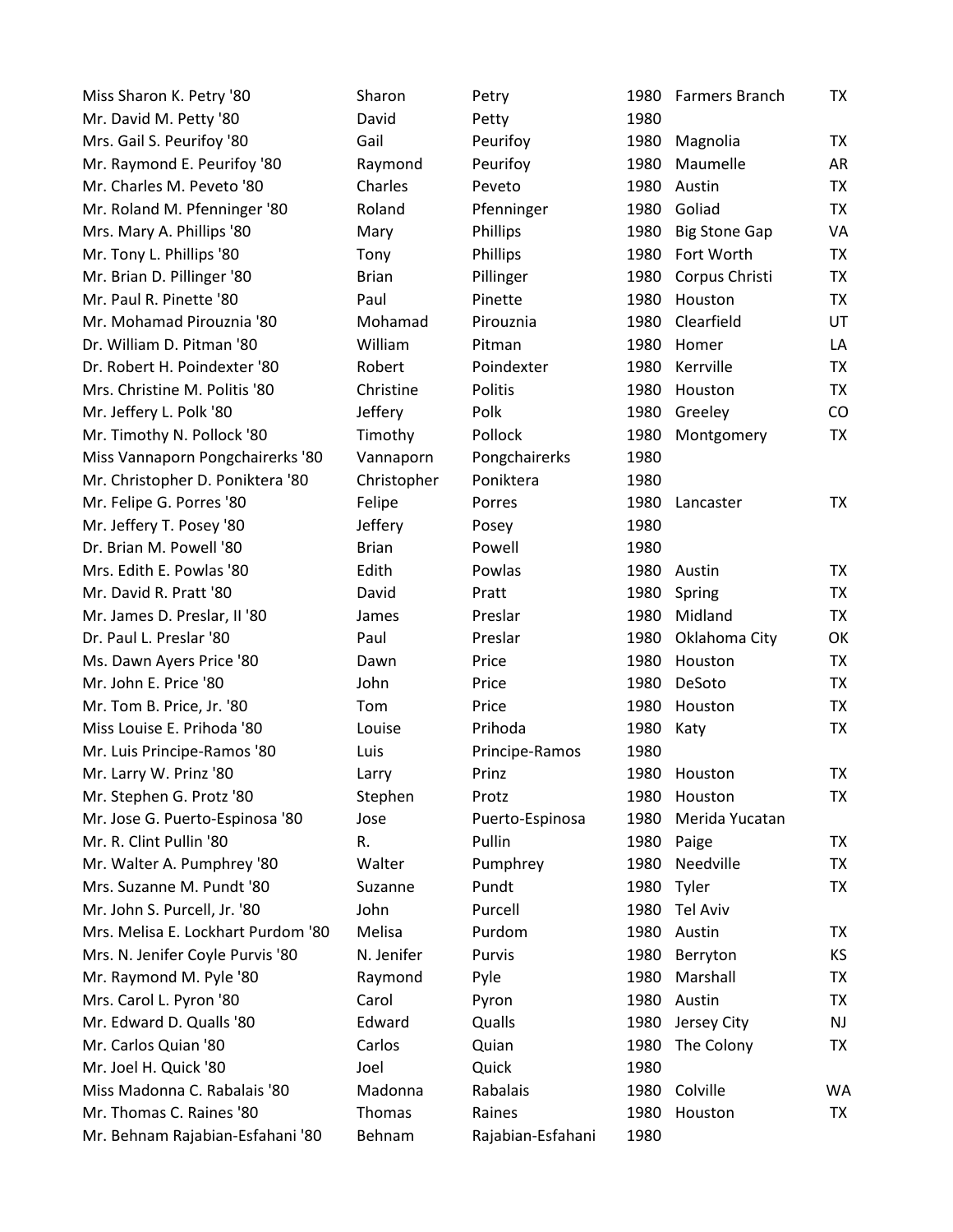| Mrs. Rhonda K. Rambin '80          | Rhonda        | Rambin            |      | 1980 Kerrville         | TX        |
|------------------------------------|---------------|-------------------|------|------------------------|-----------|
| Mr. Arnulfo Ramirez '80            | Arnulfo       | Ramirez           | 1980 | <b>New Braunfels</b>   | <b>TX</b> |
| Mr. Hector C. Ramirez '80          | Hector        | Ramirez           | 1980 |                        |           |
| Mr. Pablo J. Ramirez-Villaroel '80 | Pablo         | Ramirez-Villaroel | 1980 | Porlamar               |           |
| Mr. Jeff V. Ramsey '80             | Jeff          | Ramsey            | 1980 | Las Vegas              | <b>NV</b> |
| Mr. Cris A. Rasco '80              | Cris          | Rasco             | 1980 | Texas City             | TX        |
| Mr. Gary W. Rasco '80              | Gary          | Rasco             | 1980 | Lafayette              | CO        |
| Dr. Kathleen R. Rasmussen '80      | Kathleen      | Rasmussen         | 1980 | Logan                  | UT        |
| Mr. Mark J. Rasmussen '80          | Mark          | Rasmussen         | 1980 | <b>Sulphur Springs</b> | TX        |
| Miss Michelle S. Rasmussen '80     | Michelle      | Rasmussen         | 1980 | Richardson             | <b>TX</b> |
| Mr. Ronald R. Reagan '80           | Ronald        | Reagan            | 1980 | George West            | TX        |
| Miss Sharon P. Reddell '80         | Sharon        | Reddell           | 1980 | Austin                 | TX        |
| Mrs. Kimberly A. Redding '80       | Kimberly      | Redding           | 1980 | San Antonio            | <b>TX</b> |
| Dr. Bokka R. Reddy '80             | <b>Bokka</b>  | Reddy             | 1980 | Ames                   | IA        |
| Miss Pamela G. Redmond '80         | Pamela        | Redmond           | 1980 | Paradise               | <b>TX</b> |
| Dr. Christopher L. Reed '80        | Christopher   | Reed              | 1980 | Arlington              | TX        |
| Miss Dana K. Reed '80              | Dana          | Reed              | 1980 | Jacksonville Beach     | FL.       |
| Mr. Edwin A. Reed, Jr. '80         | Edwin         | Reed              | 1980 | <b>Bellaire</b>        | <b>TX</b> |
| Mr. Randall L. Reed '80            | Randall       | Reed              | 1980 |                        |           |
| Mrs. Susan B. Reed '80             | Susan         | Reed              |      | 1980 Garland           | TX        |
| Miss Ginger E. Reeves '80          | Ginger        | Reeves            | 1980 |                        |           |
| Mr. Rustin E. Reeves '80           | Rustin        | Reeves            | 1980 | Allen                  | TX        |
| Mr. Roger F. Regner '80            | Roger         | Regner            | 1980 | Houston                | TX        |
| Mr. Robert M. Rehkemper '80        | Robert        | Rehkemper         | 1980 | Weatherford            | OK        |
| Mr. Michael R. Reiff '80           | Michael       | Reiff             | 1980 | Rio Hondo              | TX        |
| Mr. Glenn G. Reimer '80            | Glenn         | Reimer            | 1980 | <b>Brenham</b>         | <b>TX</b> |
| Mrs. Alison L. Rein '80            | Alison        | Rein              | 1980 | Lafayette              | CA        |
| Mr. Thomas G. Reinbold '80         | <b>Thomas</b> | Reinbold          | 1980 | Singers Glen           | VA        |
| Miss Kathleen M. Rener '80         | Kathleen      | Rener             | 1980 | Houston                | TX        |
| Mr. Carlos M. Rengifo '80          | Carlos        | Rengifo           | 1980 |                        |           |
| Mrs. Ginny A. Renner '80           | Ginny         | Renner            |      | 1980 Graham            | ТX        |
| Mrs. Maria Resto '80               | Maria         | Resto             | 1980 |                        |           |
| Mr. Alberto A. Reyes '80           | Alberto       | Reyes             | 1980 | Mexico DF 12           |           |
| Mr. Bryan L. Rhodes '80            | Bryan         | Rhodes            | 1980 | Harlingen              | TX        |
| Mr. Richard J. Ribble '80          | Richard       | Ribble            | 1980 |                        |           |
| Mrs. Hedwig R. Ricciardo '80       | Hedwig        | Ricciardo         | 1980 | <b>Belleville</b>      | MI        |
| Ms. Janet E. Rice '80              | Janet         | Rice              | 1980 | Plano                  | TX        |
| Mr. William C. Richards '80        | William       | Richards          | 1980 | San Augustine          | TX        |
| Ms. Karen Richardson '80           | Karen         | Richardson        | 1980 | Glen Rose              | TX        |
| Mrs. Kay P. Richardson '80         | Kay           | Richardson        | 1980 | Lampasas               | <b>TX</b> |
| Mrs. Keresa D. Richardson '80      | Keresa        | Richardson        | 1980 | McKinney               | <b>TX</b> |
| Mr. Thomas W. Richardson '80       | <b>Thomas</b> | Richardson        | 1980 | Portland               | 0R        |
| Mr. Thomas Wade Richardson '80     | Thomas Wade   | Richardson        | 1980 | Katy                   | TX        |
| Mr. Dee A. Rickman '80             | Dee           | Rickman           | 1980 | Kyle                   | <b>TX</b> |
| Mrs. Joanna F. Riddle '80          | Joanna        | Riddle            | 1980 | New Smyrna Beach       | FL.       |
| Mrs. Linda C. Rider '80            | Linda         | Rider             | 1980 | Austin                 | TX        |
| Mr. Warren C. Riess '80            | Warren        | Riess             | 1980 |                        |           |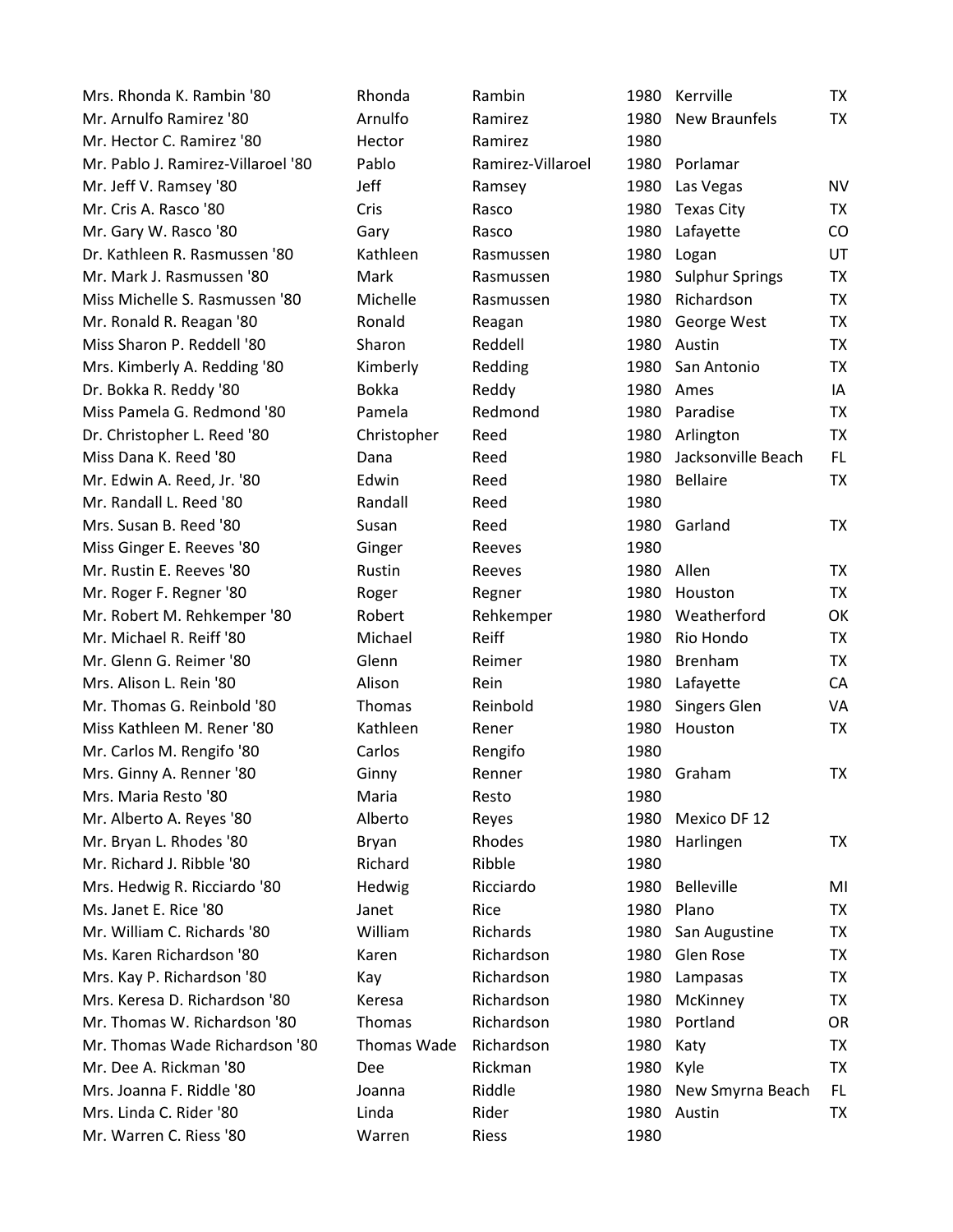| Dr. James A. Rigert '80         | James          | Rigert           | 1980 |                        |           |
|---------------------------------|----------------|------------------|------|------------------------|-----------|
| Mr. Lawrence W. Riley '80       | Lawrence       | Riley            | 1980 | Pearland               | <b>TX</b> |
| Mr. Pierre J. Riou '80          | Pierre         | Riou             | 1980 | Austin                 | <b>TX</b> |
| Miss Ellen M. Risinger '80      | Ellen          | Risinger         | 1980 | Lake Charles           | LA        |
| Miss Catherine L. Ritter '80    | Catherine      | Ritter           | 1980 | Kerrville              | <b>TX</b> |
| Mr. F. Bradly Roach '80         | F.             | Roach            | 1980 | San Antonio            | <b>TX</b> |
| Dr. Francis W. Roberson '80     | Francis        | Roberson         | 1980 | Sherman                | <b>TX</b> |
| Mrs. Jana J. Roberts '80        | Jana           | Roberts          | 1980 | <b>College Station</b> | <b>TX</b> |
| Miss Nancy L. Roberts '80       | Nancy          | Roberts          | 1980 | Lancaster              | <b>TX</b> |
| Mr. Robert P. Robinowitz '80    | Robert         | Robinowitz       | 1980 | Houston                | <b>TX</b> |
| Mrs. Julia A. Robinson '80      | Julia          | Robinson         | 1980 | Cleburne               | <b>TX</b> |
| Mr. James D. Rocco '80          | James          | Rocco            | 1980 | Cleveland              | OH        |
| Mrs. Barbara Roden              | <b>Barbara</b> | Roden            | 1980 | Katy                   | <b>TX</b> |
| Mr. Rocky R. Roden '80          | Rocky          | Roden            | 1980 | Centerville            | <b>TX</b> |
| Mr. Paul B. Rodrigue '80        | Paul           | Rodrigue         | 1980 | <b>Water Valley</b>    | <b>MS</b> |
| Mr. Felix R. Rodriguez '80      | Felix          | Rodriguez        | 1980 |                        |           |
| Mr. Pedro B. Rodriguez '80      | Pedro          | Rodriguez        | 1980 | <b>College Station</b> | <b>TX</b> |
| Miss Holly V. Roff '80          | Holly          | Roff             | 1980 | Safety Harbor          | FL.       |
| Mrs. Cynthia M. Roger '80       | Cynthia        | Roger            | 1980 |                        |           |
| Dr. William C. Rogers '80       | William        | Rogers           | 1980 |                        |           |
| Mrs. Juliet A. Roland '80       | Juliet         | Roland           | 1980 |                        |           |
| Mr. Val R. Roming '80           | Val            | Roming           | 1980 | Eddy                   | <b>TX</b> |
| Miss Rosemarie D. Rose '80      | Rosemarie      | Rose             | 1980 | Arlington              | VA        |
| Mr. Adam Rosenbach '80          | Adam           | Rosenbach        | 1980 |                        |           |
| Miss Debra A. Rosenthal '80     | Debra          | Rosenthal        | 1980 | Pearland               | <b>TX</b> |
| Mr. David C. Ross '80           | David          | Ross             | 1980 | Deer Park              | <b>TX</b> |
| Dr. Karen M. Ross '80           | Karen          | Ross             | 1980 | Richmond               | <b>TX</b> |
| Mr. Eldon C. Rosson, Jr. '80    | Eldon          | Rosson           | 1980 | Hillsboro              | <b>TX</b> |
| Mr. Brett J. Rowley '80         | <b>Brett</b>   | Rowley           | 1980 | Liverpool              | <b>TX</b> |
| Mrs. Leslie A. Rowley '80       | Leslie         | Rowley           | 1980 | Liverpool              | <b>TX</b> |
| Mr. Ronald T. Rozak '80         | Ronald         | Rozak            | 1980 | Anchorage              | AK        |
| Dr. John M. Rubash '80          | John           | Rubash           |      | 1980 Friendswood       | ТX        |
| Miss Susan L. Ruff '80          | Susan          | Ruff             | 1980 |                        |           |
| Dr. Michael T. Rush '80         | Michael        | Rush             | 1980 | Lampasas               | ТX        |
| Mr. Jimmy A. Ruth '80           | Jimmy          | Ruth             | 1980 | <b>Bedford</b>         | <b>TX</b> |
| Mr. Michael H. Ryan '80         | Michael        | Ryan             | 1980 |                        |           |
| Dr. Patrick B. Ryan '80         | Patrick        | Ryan             | 1980 | <b>College Station</b> | ТX        |
| Mrs. Penny E. Rybka '80         | Penny          | Rybka            | 1980 | Erie                   | PA        |
| Mr. Gary R. Ryer '80            | Gary           | Ryer             | 1980 | Poughkeepsie           | <b>NY</b> |
| Miss Catherine A. Rylander '80  | Catherine      | Rylander         | 1980 | Bryan                  | ТX        |
| Mr. Ismael H. Salazar '80       | Ismael         | Salazar          | 1980 | Corpus Christi         | <b>TX</b> |
| Mr. Daniel M. Saldana '80       | Daniel         | Saldana          | 1980 | Carmichael             | CA        |
| Mr. James R. Samford '80        | James          | Samford          | 1980 | Hattiesburg            | <b>MS</b> |
| Mr. Robert B. Sanders, Jr. '80  | Robert         | Sanders          | 1980 | Little Rock            | <b>AR</b> |
| Mr. Mark A. Sandridge '80       | Mark           | Sandridge        | 1980 | League City            | TX        |
| Mr. Edward Santiago-Algarin '80 | Edward         | Santiago-Algarin | 1980 |                        |           |
| Mr. Daniel O. Santos '80        | Daniel         | Santos           |      | 1980 Arvada            | CO        |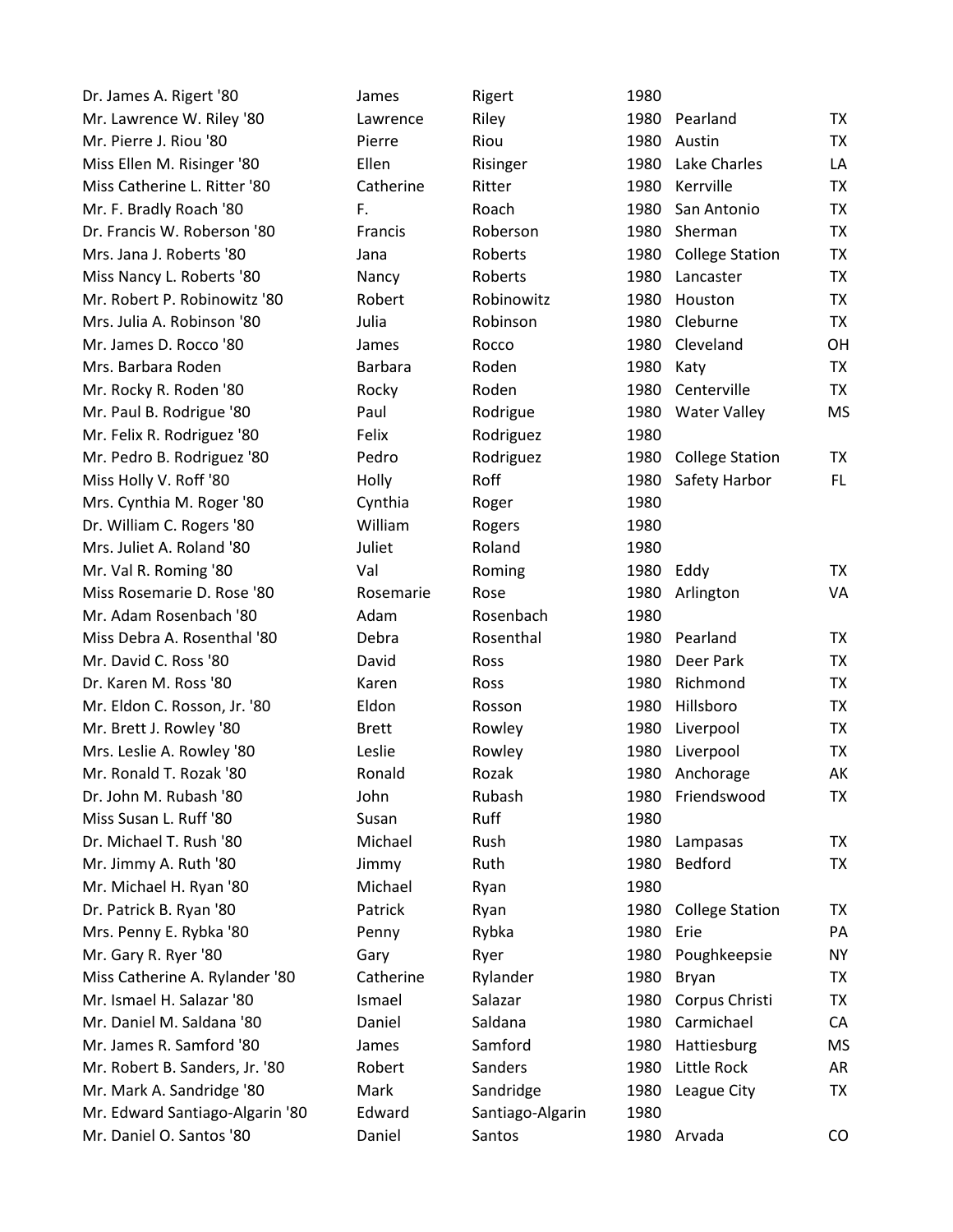| Mrs. Kimberley A. Sanzo '80       | Kimberley     | Sanzo            | 1980 | Laytonsville           | MD        |
|-----------------------------------|---------------|------------------|------|------------------------|-----------|
| Mrs. Linda L. Sartin '80          | Linda         | Sartin           | 1980 | Newark                 | <b>TX</b> |
| Mrs. Cynthia A. Satter '80        | Cynthia       | Satter           | 1980 | Sugar Land             | TX        |
| Dr. James A. Scales '80           | James         | <b>Scales</b>    | 1980 |                        |           |
| Mrs. Daneile R. Schaefer '80      | Daneile       | Schaefer         | 1980 | Austin                 | TX        |
| Mr. Stephen L. Schafer '80        | Stephen       | Schafer          | 1980 | Canadian               | TX        |
| Mr. Robert G. Schey, Jr. '80      | Robert        | Schey            | 1980 | Corpus Christi         | TX        |
| Ms. Theresa M. Schmitt '80        | Theresa       | Schmitt          | 1980 | Rockport               | IN        |
| Mrs. Carolyn Bond Schneider '80   | Carolyn       | Schneider        | 1980 | The Dalles             | <b>OR</b> |
| Mr. Patrick C. Schneider '80      | Patrick       | Schneider        | 1980 | Lyle                   | WA        |
| Dr. Wayne H. Schrier '80          | Wayne         | Schrier          | 1980 | Half Moon Bay          | CA        |
| Mrs. Shelly B. Schroder '80       | Shelly        | Schroder         | 1980 | Magnolia               | TX        |
| Mr. Bobby L. Schroeder '80        | Bobby         | Schroeder        | 1980 | Port Arthur            | <b>TX</b> |
| Mrs. Staci A. Schroeder '80       | Staci         | Schroeder        | 1980 | Cypress                | <b>TX</b> |
| Miss Brenda K. Schulte '80        | <b>Brenda</b> | Schulte          | 1980 | Sweeny                 | <b>TX</b> |
| Mr. William E. Schultz, Jr. '80   | William       | Schultz          | 1980 | Boerne                 | <b>TX</b> |
| Dr. John T. Schulz, III '80       | John          | Schulz           | 1980 | Fairfield              | <b>CT</b> |
| Mrs. Laura J. Schulze '80         | Laura         | Schulze          | 1980 | Lynchburg              | VA        |
| Mr. Steve R. Schulze '80          | Steve         | Schulze          | 1980 | <b>Naples</b>          | FL.       |
| Mr. James Schumacher '80          | James         | Schumacher       | 1980 | <b>College Station</b> | <b>TX</b> |
| Ms. Patricia A. Schwab '80        | Patricia      | Schwab           | 1980 | Pearland               | <b>TX</b> |
| Mr. Jorge I. Schwalb-Helguero '80 | Jorge         | Schwalb-Helguero | 1980 |                        |           |
| Miss Rosalind J. Scobey '80       | Rosalind      | Scobey           | 1980 | Arlington              | TX        |
| Mr. Bruce H. Scott '80            | <b>Bruce</b>  | Scott            | 1980 | Nederland              | TX        |
| Dr. Martha S. Scruggs '80         | Martha        | <b>Scruggs</b>   | 1980 | Spring                 | TX        |
| Mr. Joseph J. Sebesta '80         | Joseph        | Sebesta          | 1980 | Danbury                | TX        |
| Mr. Mark W. Sebree '80            | Mark          | Sebree           | 1980 | Gladwyne               | PA        |
| Miss Jeannette Sechelski '80      | Jeannette     | Sechelski        | 1980 | Navasota               | TX        |
| Mr. Jerry A. Sechrest '80         | Jerry         | Sechrest         | 1980 | Angleton               | TX        |
| Miss Lea A. Seely '80             | Lea           | Seely            | 1980 | Fort Worth             | <b>TX</b> |
| Mr. Curtis D. Seiler '80          | Curtis        | Seiler           | 1980 | Goliad                 | TX        |
| Mrs. Susan S. Senia '80           | Susan         | Senia            | 1980 | San Antonio            | <b>TX</b> |
| Mr. Enoch K. Senyatso '80         | Enoch         | Senyatso         | 1980 |                        |           |
| Mr. Joel Sepulveda '80            | Joel          | Sepulveda        | 1980 |                        |           |
| Mr. Richard M. Setzer '80         | Richard       | Setzer           | 1980 | <b>Brazoria</b>        | <b>TX</b> |
| Mr. Forrestt Severtson '80        | Forrestt      | Severtson        | 1980 | Alpharetta             | GA        |
| Miss Mahnaz Shafai '80            | Mahnaz        | Shafai           | 1980 |                        |           |
| Ms. Nasrin Shafai '80             | Nasrin        | Shafai           | 1980 | Spring                 | <b>TX</b> |
| Mrs. Janet L. Shagam '80          | Janet         | Shagam           | 1980 | Arlington              | VA        |
| Mrs. Ulpala L. Shanmugham '80     | Ulpala        | Shanmugham       | 1980 | Huntsville             | AL        |
| Miss Denice M. Shaw '80           | Denice        | Shaw             | 1980 | Gainesville            | VA        |
| Miss Yung-Lan Shaw '80            | Yung-Lan      | Shaw             | 1980 | Taipei                 |           |
| Miss Michelle A. Sheffield '80    | Michelle      | Sheffield        | 1980 | Collierville           | TN        |
| Mr. William T. Shelton, Jr. '80   | William       | Shelton          | 1980 | Virginia Beach         | VA        |
| Mr. Tsu-Cheng Shen '80            | Tsu-Cheng     | Shen             | 1980 | Flushing               | <b>NY</b> |
| Mrs. Carole C. Sherrod '80        | Carole        | Sherrod          | 1980 | Caldwell               | <b>TX</b> |
| Mrs. Nalini R. Shewakramani '80   | Nalini        | Shewakramani     | 1980 | Bombay                 |           |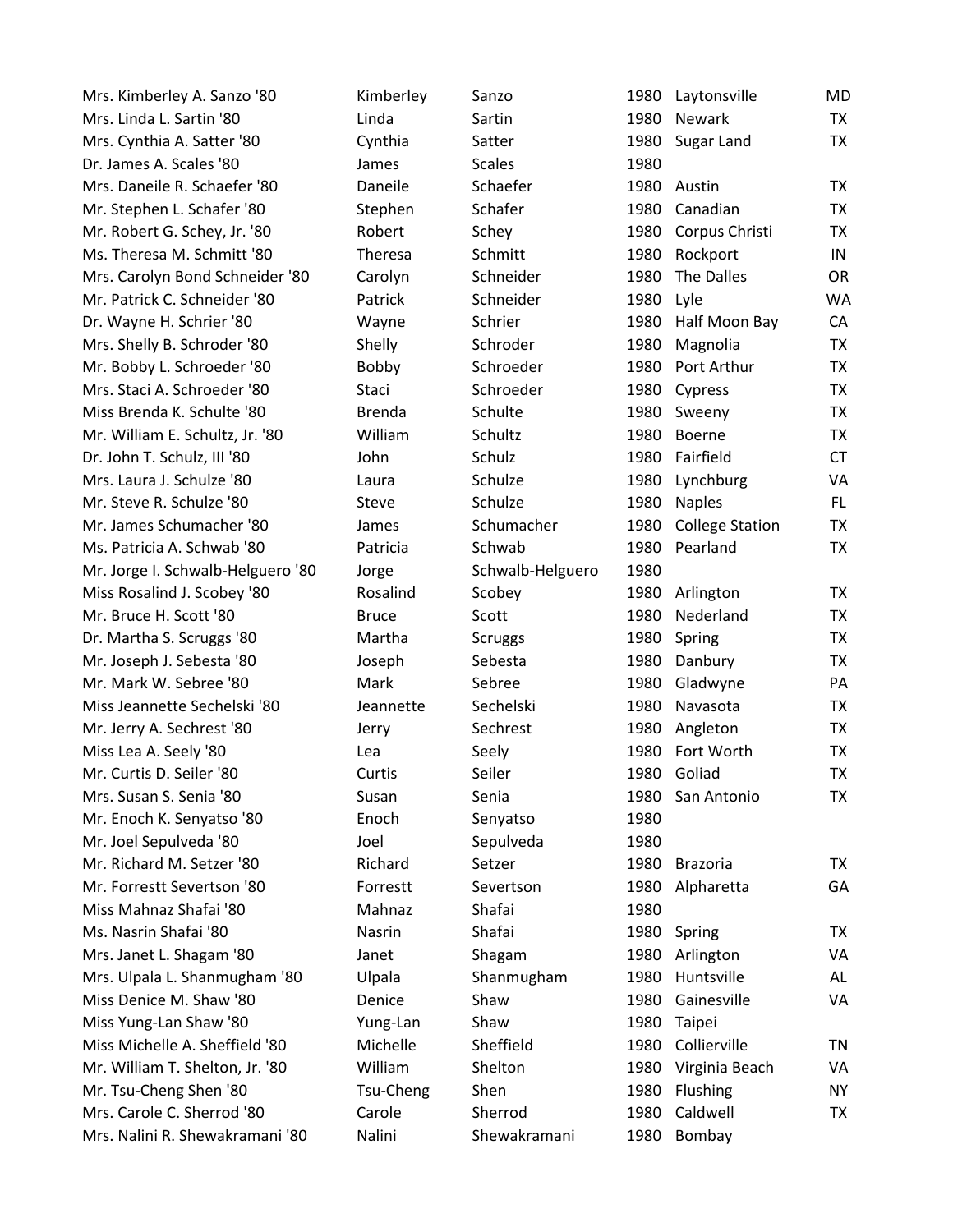| Dr. Yeung-Nan Shieh '80          | Yeung-Nan    | Shieh         | 1980 | San Jose              | CA        |
|----------------------------------|--------------|---------------|------|-----------------------|-----------|
| Mr. Al W. Shimek '80             | Al           | Shimek        | 1980 | Garwood               | TX        |
| Mr. Dywane W. Shirley '80        | Dywane       | Shirley       | 1980 | San Antonio           | <b>TX</b> |
| Mr. Mohammad R. Sholevar '80     | Mohammad     | Sholevar      | 1980 |                       |           |
| Miss Debbie J. Shore '80         | Debbie       | Shore         | 1980 | Longview              | <b>TX</b> |
| Mrs. Mary S. Short '80           | Mary         | Short         | 1980 | Plano                 | <b>TX</b> |
| Mr. Duane E. Shotwell '80        | Duane        | Shotwell      | 1980 | Spring                | <b>TX</b> |
| Mr. William G. Shown '80         | William      | Shown         | 1980 | San Antonio           | <b>TX</b> |
| CAPT Mark J. Shuler '80          | Mark         | Shuler        | 1980 | Edmonds               | <b>WA</b> |
| Mrs. Jane A. Shults '80          | Jane         | <b>Shults</b> | 1980 | Kingsland             | TX        |
| Mr. Amin E. Siam '80             | Amin         | Siam          | 1980 |                       |           |
| Mrs. Debbie K. Simpson '80       | Debbie       | Simpson       | 1980 | Canyon                | TX        |
| Dr. James W. Simpson, Jr. '80    | James        | Simpson       | 1980 | Weatherford           | <b>TX</b> |
| Mr. Winford H. Sims '80          | Winford      | <b>Sims</b>   | 1980 | Port Charlotte        | FL.       |
| Mr. Kenneth J. Sirois '80        | Kenneth      | <b>Sirois</b> | 1980 | Tomball               | TX        |
| Mr. Imad F. Skaf '80             | Imad         | Skaf          | 1980 |                       |           |
| Miss Sheila R. Skinner '80       | Sheila       | Skinner       | 1980 |                       |           |
| Mr. Charles H. Slade '80         | Charles      | Slade         | 1980 | Houston               | TX        |
| Dr. Tana S. Slay '80             | Tana         | Slay          | 1980 |                       |           |
| Mr. Charles F. Slovacek, III '80 | Charles      | Slovacek      | 1980 | Austin                | TX        |
| Mr. James E. Small '80           | James        | Small         | 1980 | <b>Beaverton</b>      | OR        |
| Miss Kristine K. Smathers '80    | Kristine     | Smathers      | 1980 | Fort Worth            | <b>TX</b> |
| Mr. Brent W. Smith '80           | <b>Brent</b> | Smith         | 1980 | Tonkawa               | OK        |
| Mr. Bruce R. Smith '80           | <b>Bruce</b> | Smith         | 1980 | Houston               | <b>TX</b> |
| Mrs. Lynette K. Smith '80        | Lynette      | Smith         | 1980 | Hye                   | <b>TX</b> |
| Miss Mildred C. Smith '80        | Mildred      | Smith         | 1980 | Livingston            | TX        |
| Mr. Robert D. Smith '80          | Robert       | Smith         | 1980 | Irvine                | CA        |
| Mr. Robert L. Smith '80          | Robert       | Smith         | 1980 |                       |           |
| MAJ Scott L. Smith '80           | Scott        | Smith         | 1980 | Woodbridge            | VA        |
| Miss Shannon S. Smith '80        | Shannon      | Smith         | 1980 | Austin                | TX        |
| Miss Sonja K. Smith '80          | Sonja        | Smith         | 1980 |                       |           |
| Mr. Timothy R. Smith '80         | Timothy      | Smith         | 1980 | <b>Hickory Creek</b>  | TX        |
| Mr. Peter J. Smithson '80        | Peter        | Smithson      | 1980 | Beaumont              | <b>TX</b> |
| Mr. Tarver G. Snedecor, Jr. '80  | Tarver       | Snedecor      | 1980 | Angleton              | <b>TX</b> |
| Mr. Robert W. Snow '80           | Robert       | Snow          | 1980 | Tuscaloosa            | AL        |
| Dr. Mary Sobralske               | Mary         | Sobralske     | 1980 | Greenacres            | <b>WA</b> |
| Mr. Soetjipno Soetandio '80      | Soetjipno    | Soetandio     | 1980 |                       |           |
| Ms. Sheilah A. Sollinger '80     | Sheilah      | Sollinger     | 1980 |                       |           |
| Mr. David L. Somerville '80      | David        | Somerville    | 1980 | Cedar Park            | TX        |
| Mr. Paul L. Sonnier, Jr. '80     | Paul         | Sonnier       | 1980 | Houston               | <b>TX</b> |
| Mr. Michael E. Sosebee '80       | Michael      | Sosebee       | 1980 | Kirkland              | <b>WA</b> |
| Mrs. Mary P. Sottilare '80       | Mary         | Sottilare     | 1980 | Birmingham            | AL        |
| Mr. Michael S. Sottilare '80     | Michael      | Sottilare     | 1980 | Birmingham            | AL.       |
| Miss Jacquelyn D. Soward '80     | Jacquelyn    | Soward        | 1980 |                       |           |
| Dr. Alan W. Spannagel '80        | Alan         | Spannagel     | 1980 | <b>Universal City</b> | TX        |
| Mr. Robert A. Spencer '80        | Robert       | Spencer       | 1980 | Mesquite              | TX        |
| Miss Elizabeth L. Spielan '80    | Elizabeth    | Spielan       | 1980 | Deer Park             | TX        |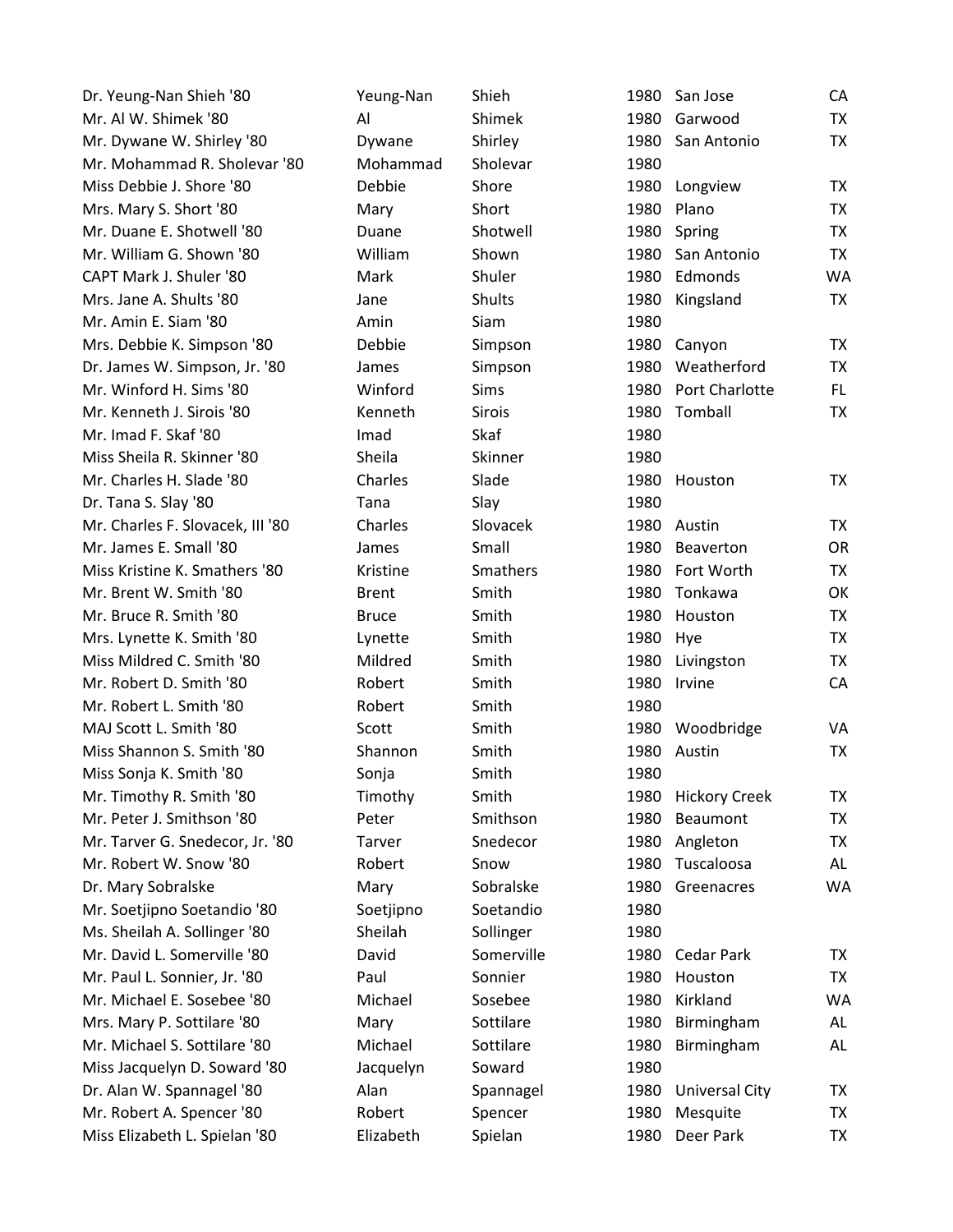| Miss Cynthia D. Spier '80        | Cynthia        | Spier            | 1980 | Larue                  | <b>TX</b> |
|----------------------------------|----------------|------------------|------|------------------------|-----------|
| Mrs. Marjorie S. Sporleder '80   | Marjorie       | Sporleder        | 1980 | Thornville             | OH        |
| Mrs. Barbara A. Sprott '80       | <b>Barbara</b> | Sprott           | 1980 | Hemet                  | CA        |
| Mrs. Meril Stanton '80           | Meril          | Stanton          | 1980 | Moscow                 | ID        |
| Mr. Darrell W. Starr, Jr. '80    | Darrell        | Starr            | 1980 | Missouri City          | <b>TX</b> |
| Mr. Norman A. Staten '80         | Norman         | Staten           | 1980 | Vidor                  | <b>TX</b> |
| Mrs. Allison H. Staton '80       | Allison        | Staton           | 1980 | Lafayette              | LA        |
| Mrs. Marce L. Stayer '80         | Marce          | Stayer           | 1980 | Houston                | TX        |
| Mr. Dan E. Steed '80             | Dan            | Steed            | 1980 | Groom                  | <b>TX</b> |
| Mrs. Nancy L. Steel '80          | Nancy          | Steel            | 1980 | Houston                | TX        |
| Ms. Susan Steele '80             | Susan          | Steele           | 1980 | Houston                | TX        |
| Mrs. Tami E. Steen '80           | Tami           | Steen            | 1980 | Tomball                | TX        |
| Mr. John M. Steffes '80          | John           | <b>Steffes</b>   | 1980 | Metairie               | LA        |
| Mrs. Phyllis Y. Stegner '80      | Phyllis        | Stegner          | 1980 | Cedar Hill             | <b>TX</b> |
| Dr. Aron F. Stein '80            | Aron           | Stein            | 1980 | <b>Redwood City</b>    | CA        |
| Mrs. Monica N. Stem '80          | Monica         | <b>Stem</b>      | 1980 | Franklin               | TX        |
| Dr. Kay A. Stephens '80          | Kay            | Stephens         | 1980 | Normangee              | <b>TX</b> |
| Mr. William L. Stevenson '80     | William        | Stevenson        | 1980 | Dickinson              | <b>TX</b> |
| Miss Jodie M. Stewart '80        | Jodie          | Stewart          | 1980 | Houston                | <b>TX</b> |
| Miss Pamela J. Stewart '80       | Pamela         | Stewart          | 1980 | Waco                   | TX        |
| Mrs. Lillian Lontos Stievo '80   | Lillian        | Stievo           | 1980 | Corpus Christi         | <b>TX</b> |
| Mr. Jeffery R. Stiles '80        | Jeffery        | <b>Stiles</b>    | 1980 | Hurst                  | <b>TX</b> |
| Mr. John W. Stimson '80          | John           | Stimson          | 1980 | <b>College Station</b> | <b>TX</b> |
| Mrs. Nikki Stinson               | <b>Nikki</b>   | Stinson          | 1980 | Grapevine              | <b>TX</b> |
| Mr. Charles D. Stone '80         | Charles        | Stone            |      | 1980 Cedarville        | <b>OH</b> |
| Ms. Paula K. Stone '80           | Paula          | Stone            | 1980 | <b>Aransas Pass</b>    | TX        |
| Mrs. Cynthia L. Stoner '80       | Cynthia        | Stoner           | 1980 | Spring                 | TX        |
| Mr. Guy R. Stout '80             | Guy            | Stout            | 1980 | Edinburg               | TX        |
| Ms. Barbara A. Stover '80        | <b>Barbara</b> | Stover           | 1980 | Corpus Christi         | TX        |
| Mr. Robert L. Strahan '80        | Robert         | Strahan          | 1980 | Friendswood            | TX        |
| Miss Cheryl A. Strain '80        | Cheryl         | Strain           | 1980 | Plano                  | <b>TX</b> |
| Mr. William D. Strange '80       | William        | Strange          |      | 1980 Fairfax           | CA        |
| Dr. Holly A. Stretz '80          | Holly          | Stretz           | 1980 | Cookeville             | <b>TN</b> |
| Mrs. Stephanie E. Stripling '80  | Stephanie      | <b>Stripling</b> | 1980 |                        |           |
| Mr. Jeridan Strong, Jr. '80      | Jeridan        | Strong           | 1980 |                        |           |
| Mrs. Jane Shivers Stroud '80     | Jane           | Stroud           | 1980 | Garland                | TX        |
| Mr. Jimmie W. Studhalter '80     | Jimmie         | Studhalter       | 1980 | Navasota               | TX        |
| Mr. Balakrishnan Subramanian '80 | Balakrishnan   | Subramanian      | 1980 | Sanford                | FL.       |
| Mr. Kevin F. Sullivan '80        | Kevin          | Sullivan         | 1980 | Miami                  | FL.       |
| Mr. Michael K. Sullivan '80      | Michael        | Sullivan         | 1980 | Houston                | <b>TX</b> |
| Mr. Robert J. Sullivan '80       | Robert         | Sullivan         | 1980 |                        |           |
| Mr. Ralph W. Summers '80         | Ralph          | <b>Summers</b>   | 1980 | Arlington              | TX        |
| Mr. David R. Sutton '80          | David          | Sutton           | 1980 | Ellensburg             | <b>WA</b> |
| Mrs. Dana L. Swanson '80         | Dana           | Swanson          | 1980 | Pasadena               | TX        |
| Dr. Charles T. Swartz '80        | Charles        | Swartz           | 1980 |                        |           |
| Mr. Ricky L. Tabor '80           | Ricky          | Tabor            | 1980 | Glenview               | IL.       |
| Mr. Jorge R. Taborga '80         | Jorge          | Taborga          | 1980 | San Jose               | CA        |
|                                  |                |                  |      |                        |           |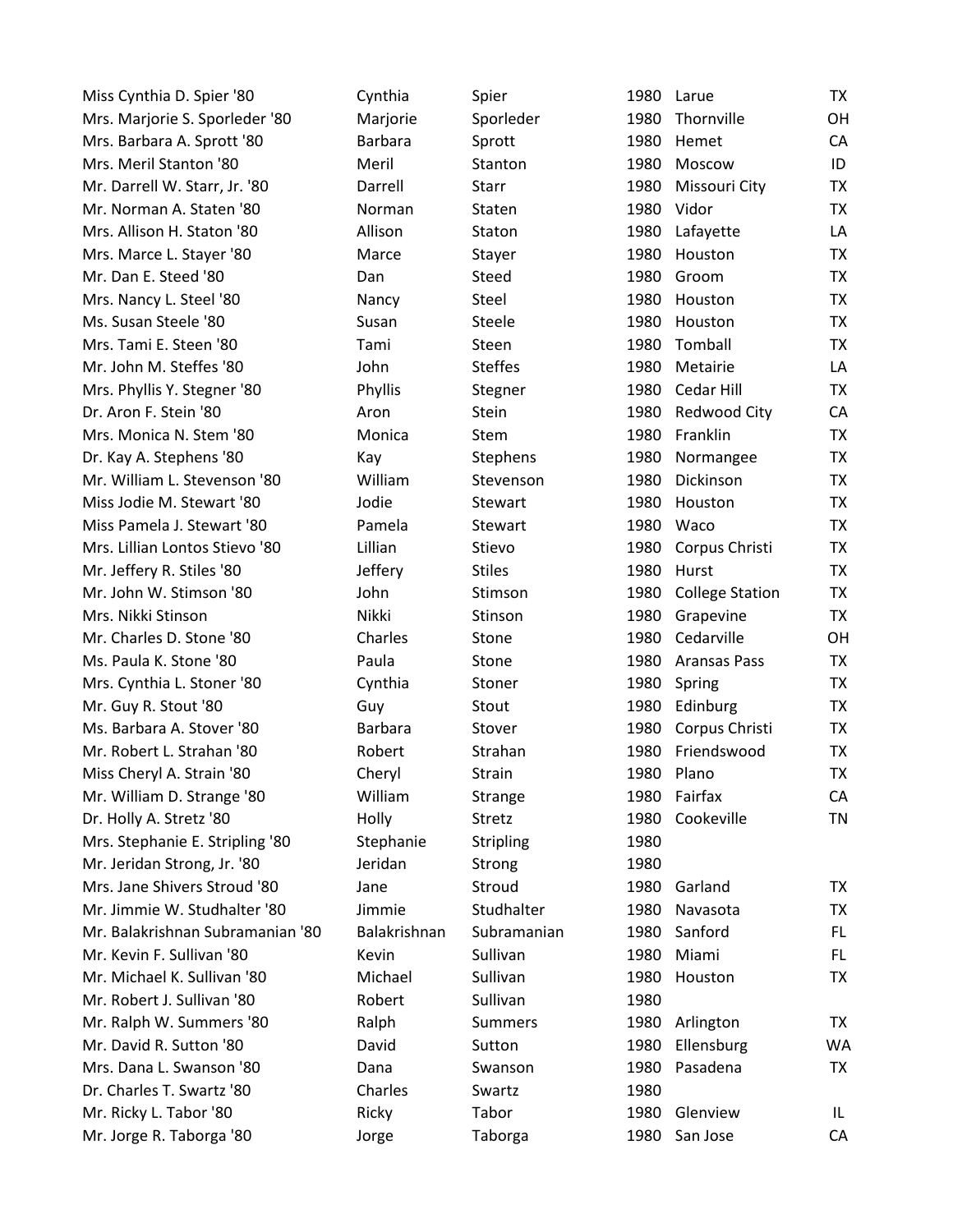| Mr. Robert G. Talk '80           | Robert       | Talk          |      | 1980 Spring            | <b>TX</b> |
|----------------------------------|--------------|---------------|------|------------------------|-----------|
| Mr. Kon-Choi Tam '80             | Kon-Choi     | Tam           | 1980 |                        |           |
| Mr. Kwok K. Tam '80              | Kwok         | Tam           | 1980 |                        |           |
| Miss Marla K. Tamble '80         | Marla        | Tamble        | 1980 | Houston                | <b>TX</b> |
| Mr. Sergio A. Tamez-Garcia '80   | Sergio       | Tamez-Garcia  | 1980 |                        |           |
| Mr. Ricky L. Tarleton '80        | Ricky        | Tarleton      | 1980 |                        |           |
| Mr. Brett G. Tatar '80           | <b>Brett</b> | Tatar         | 1980 | Houston                | TX        |
| Mr. Carl D. Tatum '80            | Carl         | Tatum         | 1980 | Spring                 | TX        |
| Mr. Vicente Tavarez '80          | Vicente      | Tavarez       | 1980 | Durango                | CO        |
| Mr. Charles L. Taylor '80        | Charles      | Taylor        | 1980 | Kilgore                | <b>TX</b> |
| Mr. Vison Techapoonpon '80       | Vison        | Techapoonpon  | 1980 | Bryan                  | TX        |
| Mrs. Suneeta T. Telang '80       | Suneeta      | Telang        | 1980 | Bombay                 |           |
| Mr. Edward Y. Teng '80           | Edward       | Teng          | 1980 | Littleton              | CO        |
| Mr. Humberto Tenorio '80         | Humberto     | Tenorio       | 1980 | Cali                   |           |
| Mr. Jose M. Teran '80            | Jose         | Teran         | 1980 | Quito                  |           |
| Mr. Walter D. Terrell, Jr. '80   | Walter       | Terrell       | 1980 | Daingerfield           | TX        |
| Mr. Arlen R. Thielemann '80      | Arlen        | Thielemann    | 1980 | <b>Brenham</b>         | <b>TX</b> |
| Mr. Dan I. Thigpen '80           | Dan          | Thigpen       | 1980 | Montgomery             | <b>TX</b> |
| Dr. Celeste M. Thomas '80        | Celeste      | Thomas        | 1980 | Conroe                 | <b>TX</b> |
| Mr. Christopher E. Thomas '80    | Christopher  | Thomas        | 1980 | Houston                | <b>TX</b> |
| Dr. Geoffrey L. Thomas '80       | Geoffrey     | Thomas        | 1980 | Liberty Hill           | TX        |
| Mrs. Jacqueline Thomas '80       | Jacqueline   | Thomas        | 1980 | Portland               | <b>TX</b> |
| Dr. Pamela S. Thomason '80       | Pamela       | Thomason      | 1980 | Statesboro             | GA        |
| Mr. Donald B. Thompson '80       | Donald       | Thompson      | 1980 | Houston                | <b>TX</b> |
| Mr. Joe B. Thompson '80          | Joe          | Thompson      | 1980 | Stephenville           | TX        |
| Mr. Michael J. Thompson '80      | Michael      | Thompson      | 1980 | <b>Pleasant Hill</b>   | CA        |
| Mr. Paul M. Thompson '80         | Paul         | Thompson      | 1980 | Addison                | TX        |
| Dr. Ann M. Thurston '80          | Ann          | Thurston      | 1980 | Plano                  | <b>TX</b> |
| Mr. Geoffrey D. Thyne '80        | Geoffrey     | Thyne         | 1980 |                        |           |
| Reverend King-Tai Tie '80        | King-Tai     | Tie           | 1980 | Sibu Sarawak           |           |
| Mr. John E. Tiehen '80           | John         | Tiehen        | 1980 | Cypress                | CA        |
| Mr. Robert A. Till '80           | Robert       | Till          |      | 1980 Columbus          | GA        |
| Dr. James H. Timmons '80         | James        | Timmons       | 1980 | Chicago                | IL.       |
| Mr. Tom Tingler '80              | Tom          | Tingler       | 1980 |                        |           |
| Mrs. Margaret S. Tipps '80       | Margaret     | <b>Tipps</b>  | 1980 | San Antonio            | TX        |
| Miss Iris A. Tipton '80          | Iris         | Tipton        | 1980 | Cisco                  | TX        |
| Mr. Gordon P. Tobert '80         | Gordon       | Tobert        | 1980 | Dhahran                |           |
| Ms. Pamela J. Tokerud '80        | Pamela       | Tokerud       | 1980 | Wichita                | КS        |
| Mr. Thomas K. Tomlinson, Jr. '80 | Thomas       | Tomlinson     | 1980 | <b>College Station</b> | TX        |
| Mr. Steven J. Tompkins '80       | Steven       | Tompkins      | 1980 | Marlborough            | MA        |
| Mr. Arthur R. Toussaint '80      | Arthur       | Toussaint     | 1980 | Houston                | <b>TX</b> |
| Mrs. Joan M. Townsend '80        | Joan         | Townsend      | 1980 | Jasper                 | TX        |
| Dr. Chieu D. Tran '80            | Chieu        | Tran          | 1980 |                        |           |
| Ms. Amanda Devlin Trapp '80      | Amanda       | Trapp         | 1980 | Coldspring             | TX        |
| Mr. Steven S. Travis '80         | Steven       | Travis        | 1980 | Boerne                 | TX        |
| Mr. Duane S. Treybig '80         | Duane        | Treybig       | 1980 | Freeport               | TX        |
| Mrs. Susan J. Triece '80         | Susan        | <b>Triece</b> | 1980 | <b>Basking Ridge</b>   | NJ        |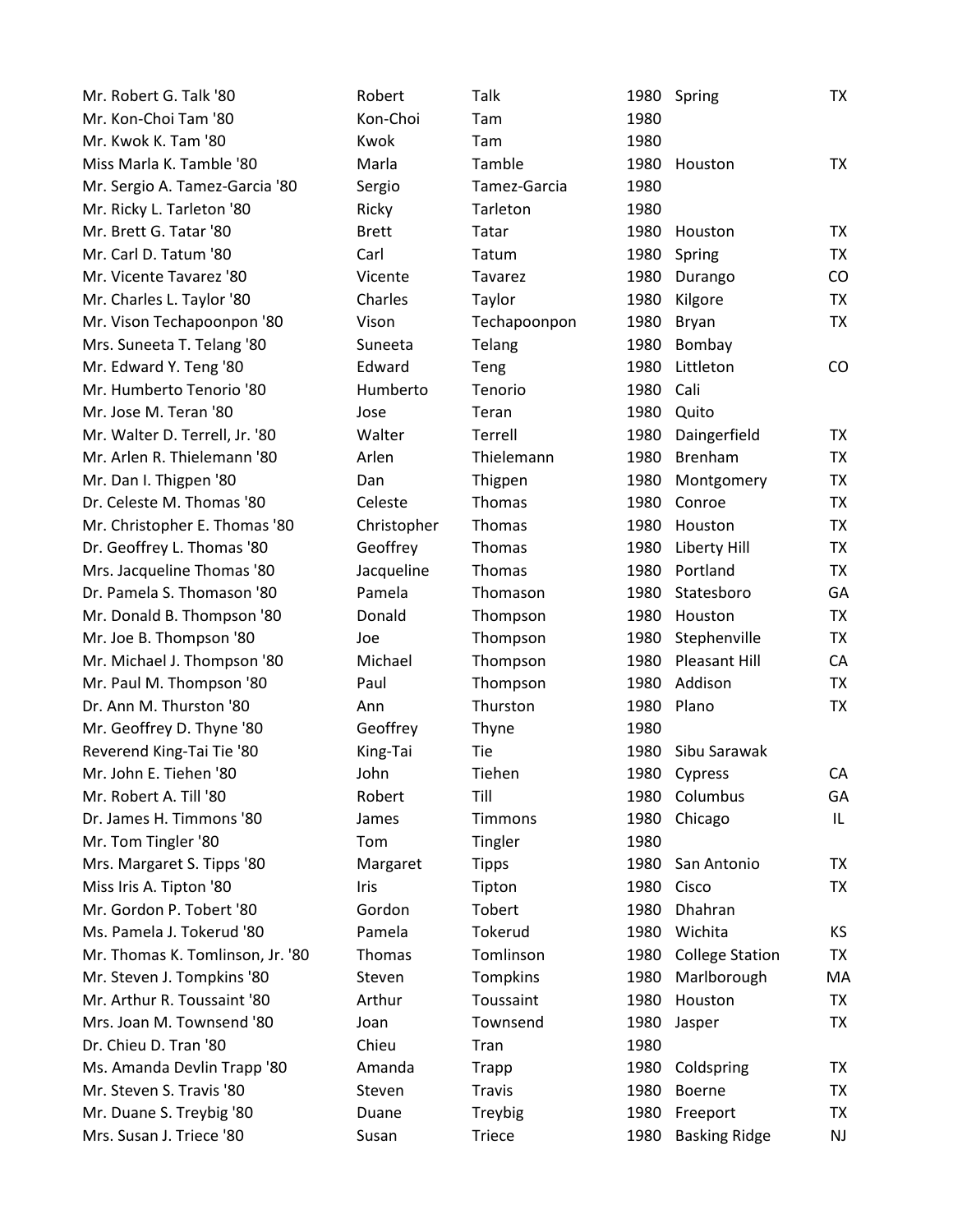| Dr. Laura Garms Truman '80      | Laura     | Truman         | 1980       | Golden                  | $\rm CO$  |
|---------------------------------|-----------|----------------|------------|-------------------------|-----------|
| Mr. Earl F. Tubb '80            | Earl      | Tubb           | 1980       | Santa Cruz              | CA        |
| Mr. James W. Tucker '80         | James     | Tucker         | 1980       |                         |           |
| Mr. Michael F. Tucker '80       | Michael   | Tucker         | 1980       |                         |           |
| Mrs. Elizabeth S. Tummins '80   | Elizabeth | <b>Tummins</b> | 1980       | Deer Park               | TX.       |
| Miss Gina R. Tunnell '80        | Gina      | Tunnell        | 1980       |                         |           |
| Mr. James F. Tunnell '80        | James     | Tunnell        | 1980       | Heath                   | <b>TX</b> |
| Miss Ellen E. Turner '80        | Ellen     | Turner         | 1980       | <b>Dallas</b>           | TX        |
| Mr. Jerrett R. Turner '80       | Jerrett   | Turner         | 1980       | Tyler                   | TX        |
| Dr. Kenne G. Turner '80         | Kenne     | Turner         | 1980       | Tucson                  | <b>AZ</b> |
| Mr. Paul D. Turner '80          | Paul      | Turner         | 1980       | Pasadena                | TX        |
| Mr. Gary D. Tyler '80           | Gary      | Tyler          | 1980       | Rogue River             | <b>OR</b> |
| Mr. John F. Ueckert '80         | John      | <b>Ueckert</b> | 1980       | Houston                 | <b>TX</b> |
| Mr. Charlie O. Ukwu '80         | Charlie   | Ukwu           | 1980       |                         |           |
| Mr. Michael A. Uresti '80       | Michael   | Uresti         | 1980       |                         |           |
| Mr. Robert L. Vaclavik '80      | Robert    | Vaclavik       | 1980       | Houston                 | TX        |
| Dr. Cecilia T. Valdes '80       | Cecilia   | Valdes         | 1980       | Houston                 | <b>TX</b> |
| Mr. Alfred R. Valdez '80        | Alfred    | Valdez         | 1980       | Houston                 | TX        |
| Mr. Keith W. Valigura '80       | Keith     | Valigura       | 1980       | Conroe                  | <b>TX</b> |
| Miss Kimberly M. Van Gelder '80 | Kimberly  | Van Gelder     | 1980       |                         |           |
| Mr. Charles L. Vandiver '80     | Charles   | Vandiver       | 1980       | Houston                 | TX        |
| Dr. Gina M. Varns '80           | Gina      | Varns          | 1980       | Friendswood             | TX        |
| Dr. John C. Vassberg '80        | John      | Vassberg       | 1980       | Long Beach              | CA        |
| Mr. Manuel O. Velasco '80       | Manuel    | Velasco        | 1980       |                         |           |
| Mr. Stephan A. Velazquez '80    | Stephan   | Velazquez      | 1980       | Corpus Christi          | TX        |
| Dr. Michael J. Vepraskas '80    | Michael   | Vepraskas      | 1980       | Raleigh                 | NC        |
| Miss Sharon C. Verkin '80       | Sharon    | Verkin         | 1980       | Frisco                  | TX        |
| Mrs. Patrice Vermillion '80     | Patrice   | Vermillion     | 1980       | Anchorage               | AK        |
| Mr. James I. Vine '80           | James     | Vine           | 1980       | Centennial              | CO        |
| Mr. Thomas P. Vistuba '80       | Thomas    | Vistuba        | 1980       | <b>Colorado Springs</b> | CO        |
| Miss Allison Von Merz '80       | Allison   | Von Merz       | 1980       |                         |           |
| Mrs. Marilyn Vornkahl '80       | Marilyn   | Vornkahl       | 1980 Sealy |                         | TX        |
| Mr. Paul T. Wachtendorf '80     | Paul      | Wachtendorf    | 1980       | Wapakoneta              | OH        |
| Mrs. Cynthia W. Walker '80      | Cynthia   | Walker         | 1980       | Houston                 | TX        |
| Miss Lucinda A. Walker '80      | Lucinda   | Walker         | 1980       |                         |           |
| Mr. Randall L. Walker '80       | Randall   | Walker         | 1980       |                         |           |
| Mr. James M. Wallace '80        | James     | Wallace        | 1980       | Richmond                | VA        |
| Miss Lisa K. Wallace '80        | Lisa      | Wallace        | 1980       | Temple                  | <b>TX</b> |
| Dr. Squy G. Wallace, Jr. '80    | Squy      | Wallace        | 1980       |                         |           |
| Mr. John D. Walsh '80           | John      | Walsh          | 1980       |                         |           |
| Miss Charlotte A. Walston '80   | Charlotte | Walston        | 1980       | Corpus Christi          | TX        |
| Mr. Charles H. Walter '80       | Charles   | Walter         | 1980       | Whitney                 | TX        |
| Mr. Kenneth W. Walters '80      | Kenneth   | Walters        | 1980       |                         |           |
| Dr. Terrence W. Walters '80     | Terrence  | Walters        | 1980       | <b>Colorado Springs</b> | CO        |
| Mr. Robert B. Waltman '80       | Robert    | Waltman        | 1980       | Bryan                   | <b>TX</b> |
| Dr. Ben-Zu Wan '80              | Ben-Zu    | Wan            | 1980       | Taipei                  |           |
| Mr. Albert M. Wang '80          | Albert    | Wang           |            | 1980 San Jose           | CA        |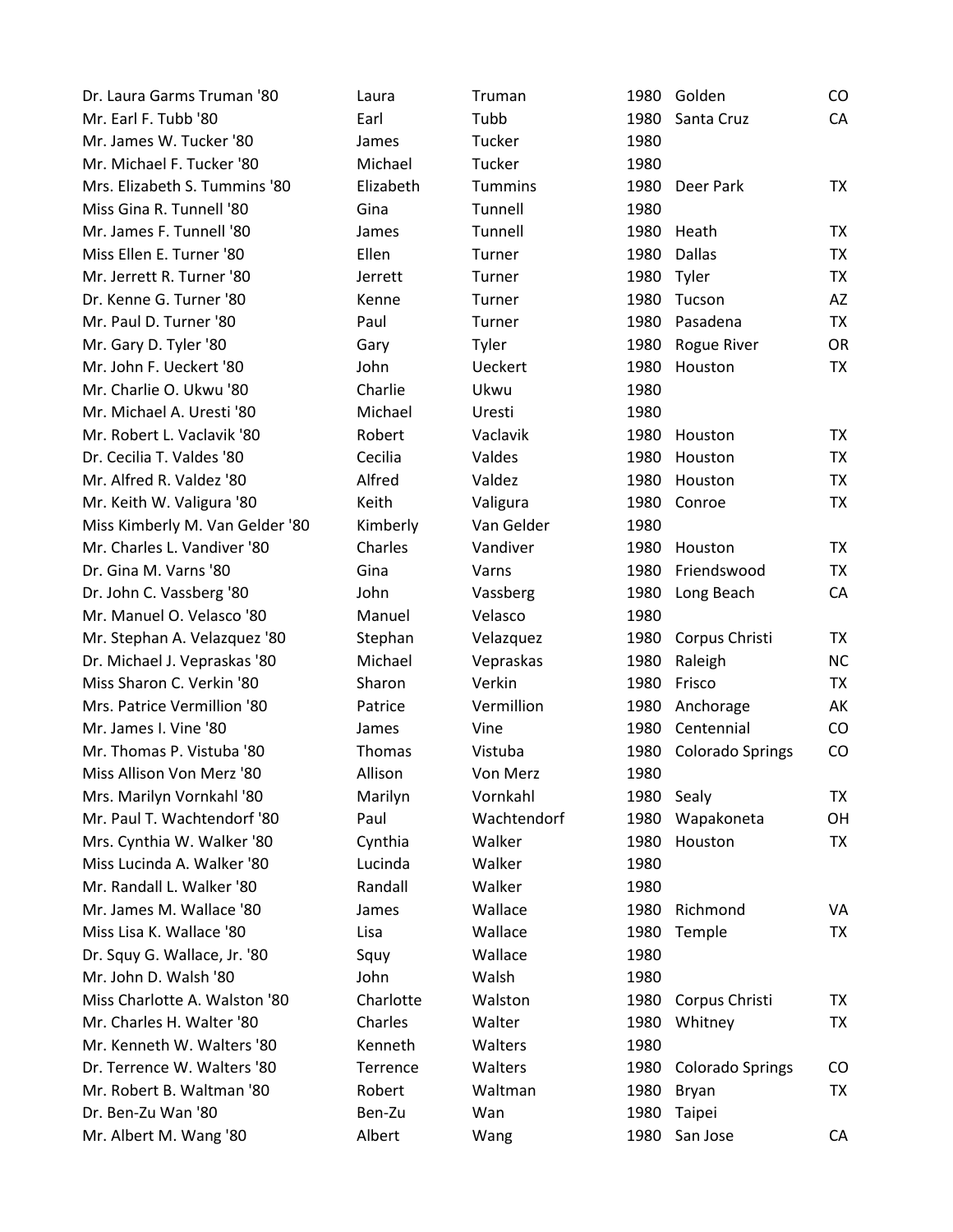| Mr. Hwei-An Wang '80               | Hwei-An  | Wang        |      | 1980 Taipei         |           |
|------------------------------------|----------|-------------|------|---------------------|-----------|
| Mrs. Wen-Sam T. Wang '80           | Wen-Sam  | Wang        | 1980 |                     |           |
| Mrs. Cynthia L. Ward '80           | Cynthia  | Ward        |      | 1980 Fredericksburg | TX        |
| Mr. Mark A. Ward '80               | Mark     | Ward        | 1980 | Fredericksburg      | <b>TX</b> |
| Mr. Michael W. Warden '80          | Michael  | Warden      | 1980 | Waxhaw              | <b>NC</b> |
| Lt. Col. Mark J. Warner '80        | Mark     | Warner      | 1980 |                     |           |
| Dr. Patricia J. Warner '80         | Patricia | Warner      | 1980 | Harrisonburg        | VA        |
| Mr. Richard S. Warren '80          | Richard  | Warren      | 1980 | Galveston           | TX        |
| Mr. David Wasielewski '80          | David    | Wasielewski | 1980 |                     |           |
| Mr. Montri Wattana '80             | Montri   | Wattana     | 1980 | Somerville          | <b>NJ</b> |
| Mr. John W. Watts '80              | John     | Watts       | 1980 | Richmond            | <b>TX</b> |
| Dr. Mark L. Weaver '80             | Mark     | Weaver      | 1980 | Mexico              | <b>MO</b> |
| Mrs. Susan C. Webb '80             | Susan    | Webb        | 1980 | Ash Grove           | <b>MO</b> |
| Dr. Henry T. Webster '80           | Henry    | Webster     | 1980 | Albuquerque         | NM        |
| Mr. John M. Wedergren '80          | John     | Wedergren   | 1980 | Santa Fe            | TX        |
| Mrs. Susan H. Weekley '80          | Susan    | Weekley     | 1980 | Frisco              | <b>TX</b> |
| Mr. Douglas L. Weeks '80           | Douglas  | Weeks       | 1980 | Veradale            | <b>WA</b> |
| Mr. Gregory T. Welborn '80         | Gregory  | Welborn     | 1980 | Tulsa               | OK        |
| Mr. Mitchell L. Welch '80          | Mitchell | Welch       | 1980 | Lakeway             | TX        |
| Dr. Richard H. Wells '80           | Richard  | Wells       | 1980 | Denton              | TX        |
| Mr. Craig R. Wernert '80           | Craig    | Wernert     | 1980 | Spring              | <b>TX</b> |
| Mr. Walter T. Wessell '80          | Walter   | Wessell     | 1980 | Highlands           | <b>TX</b> |
| Dr. John B. Westover '80           | John     | Westover    | 1980 | <b>Fort Collins</b> | CO        |
| Mr. Stuart V. Wharton '80          | Stuart   | Wharton     | 1980 | Groesbeck           | TX        |
| Mr. Perry C. Wheat '80             | Perry    | Wheat       | 1980 | Ranger              | TX        |
| Mrs. Melinda Daugherty Wheeler '80 | Melinda  | Wheeler     | 1980 | Llano               | TX        |
| Mr. Jeffrey L. Whipple '80         | Jeffrey  | Whipple     | 1980 | Montgomery          | <b>TX</b> |
| Mr. Steven R. Whisenant '80        | Steven   | Whisenant   | 1980 |                     |           |
| Mrs. Janet L. White '80            | Janet    | White       | 1980 | Houston             | TX        |
| Mrs. Sally S. White '80            | Sally    | White       | 1980 | Bryan               | <b>TX</b> |
| Dr. Stephen N. White '80           | Stephen  | White       | 1980 | Austin              | <b>TX</b> |
| Mr. Philip H. Whiting '80          | Philip   | Whiting     | 1980 | Houston             | <b>TX</b> |
| Mr. Emett D. Whitis, Jr. '80       | Emett    | Whitis      | 1980 |                     |           |
| Mrs. Lezlie G. Wiegardt '80        | Lezlie   | Wiegardt    | 1980 |                     |           |
| Mr. Dennis P. Wiesenborn '80       | Dennis   | Wiesenborn  | 1980 | Moorhead            | MN        |
| Dr. Denis A. Wiesenburg '80        | Denis    | Wiesenburg  | 1980 | Hattiesburg         | MS        |
| Mr. Carl D. Wigley, Jr. '80        | Carl     | Wigley      | 1980 | Lumberton           | TX        |
| Mr. James M. Wiley '80             | James    | Wiley       | 1980 | West Lake Hills     | <b>TX</b> |
| Mr. Shelby D. Willett '80          | Shelby   | Willett     | 1980 | Bryan               | <b>TX</b> |
| Miss Cynthia L. Williams '80       | Cynthia  | Williams    | 1980 |                     |           |
| Mr. David R. Williams '80          | David    | Williams    | 1980 | San Antonio         | TX        |
| Mr. Edward E. Williams '80         | Edward   | Williams    | 1980 | Avinger             | TX        |
| Mr. Gary W. Williams '80           | Gary     | Williams    | 1980 | <b>Burleson</b>     | <b>TX</b> |
| Dr. Mark A. Williams '80           | Mark     | Williams    | 1980 |                     |           |
| Dr. Michael D. Williams '80        | Michael  | Williams    | 1980 | Cedar Hill          | TX        |
| Mr. Robert V. Williams '80         | Robert   | Williams    | 1980 | Asheville           | <b>NC</b> |
| Mr. Rodger L. Williams '80         | Rodger   | Williams    | 1980 | Murfreesboro        | TN        |